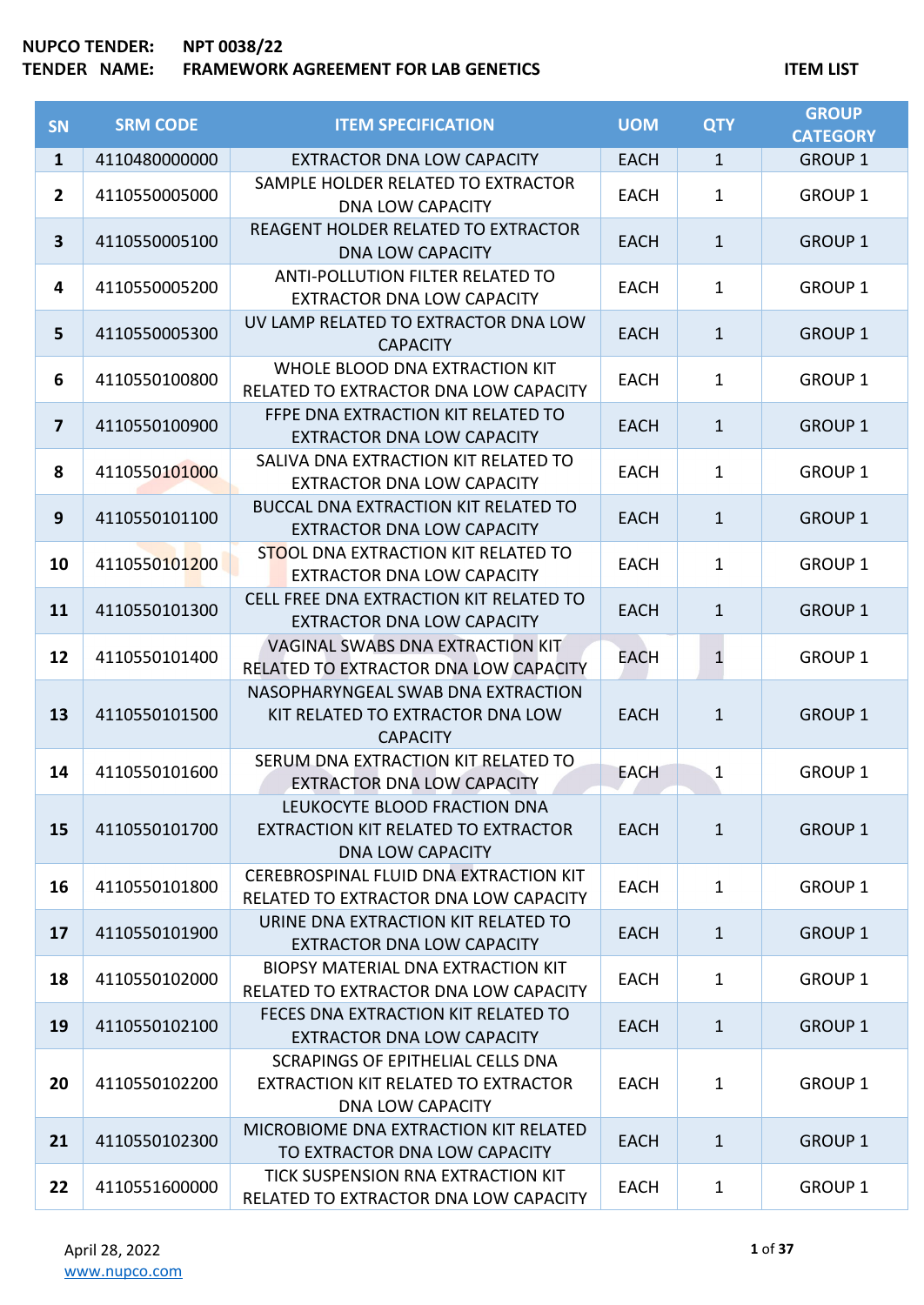# **TENDER NAME: FRAMEWORK AGREEMENT FOR LAB GENETICS ITEM LIST**

| <b>SN</b> | <b>SRM CODE</b> | <b>ITEM SPECIFICATION</b>                                                                           | <b>UOM</b>  | <b>QTY</b>   | <b>GROUP</b><br><b>CATEGORY</b> |
|-----------|-----------------|-----------------------------------------------------------------------------------------------------|-------------|--------------|---------------------------------|
| 23        | 4110551600400   | WHOLE BLOOD RNA EXTRACTION KIT RELATED<br>TO EXTRACTOR DNA LOW CAPACITY                             | <b>EACH</b> | 1            | <b>GROUP 1</b>                  |
| 24        | 4110551600500   | FFPE RNA EXTRACTION KIT RELATED TO<br><b>EXTRACTOR DNA LOW CAPACITY</b>                             | <b>EACH</b> | $\mathbf 1$  | <b>GROUP 1</b>                  |
| 25        | 4110551600600   | SALIVA RNA EXTRACTION KIT RELATED TO<br><b>EXTRACTOR DNA LOW CAPACITY</b>                           | <b>EACH</b> | $\mathbf{1}$ | <b>GROUP 1</b>                  |
| 26        | 4110551600700   | <b>BUCCAL RNA EXTRACTION KIT RELATED TO</b><br><b>EXTRACTOR DNA LOW CAPACITY</b>                    | <b>EACH</b> | $\mathbf 1$  | <b>GROUP 1</b>                  |
| 27        | 4110551600800   | STOOL RNA EXTRACTION KIT RELATED TO<br><b>EXTRACTOR DNA LOW CAPACITY</b>                            | EACH        | $\mathbf{1}$ | <b>GROUP 1</b>                  |
| 28        | 4110551600900   | CELL FREE RNA EXTRACTION KIT RELATED TO<br><b>EXTRACTOR DNA LOW CAPACITY</b>                        | <b>EACH</b> | $\mathbf 1$  | <b>GROUP 1</b>                  |
| 29        | 4110551601000   | <b>VAGINAL SWABS RNA EXTRACTION KIT</b><br>RELATED TO EXTRACTOR DNA LOW CAPACITY                    | <b>EACH</b> | $\mathbf{1}$ | <b>GROUP 1</b>                  |
| 30        | 4110551601100   | NASOPHARYNGEAL SWAB RNA EXTRACTION<br>KIT RELATED TO EXTRACTOR DNA LOW<br><b>CAPACITY</b>           | <b>EACH</b> | $\mathbf 1$  | <b>GROUP 1</b>                  |
| 31        | 4110551601200   | SERUM RNA EXTRACTION KIT RELATED TO<br><b>EXTRACTOR DNA LOW CAPACITY</b>                            | <b>EACH</b> | $\mathbf{1}$ | <b>GROUP 1</b>                  |
| 32        | 4110551601300   | LEUKOCYTE BLOOD FRACTION RNA<br>EXTRACTION KIT RELATED TO EXTRACTOR<br><b>DNA LOW CAPACITY</b>      | <b>EACH</b> | 1            | <b>GROUP 1</b>                  |
| 33        | 4110551601400   | CEREBROSPINAL FLUID RNA EXTRACTION KIT<br>RELATED TO EXTRACTOR DNA LOW CAPACITY                     | <b>EACH</b> | $\mathbf{1}$ | <b>GROUP 1</b>                  |
| 34        | 4110551601500   | URINE RNA EXTRACTION KIT RELATED TO<br><b>EXTRACTOR DNA LOW CAPACITY</b>                            | <b>EACH</b> | $\mathbf{1}$ | <b>GROUP 1</b>                  |
| 35        | 4110551601600   | <b>BIOPSY MATERIAL RNA EXTRACTION KIT</b><br>RELATED TO EXTRACTOR DNA LOW CAPACITY                  | <b>EACH</b> | $\mathbf{1}$ | <b>GROUP 1</b>                  |
| 36        | 4110551601700   | FECES RNA EXTRACTION KIT RELATED TO<br><b>EXTRACTOR DNA LOW CAPACITY</b>                            | <b>EACH</b> | $\mathbf{1}$ | <b>GROUP 1</b>                  |
| 37        | 4110551601800   | SCRAPINGS OF EPITHELIAL CELLS RNA<br>EXTRACTION KIT RELATED TO EXTRACTOR<br><b>DNA LOW CAPACITY</b> | <b>EACH</b> | $\mathbf{1}$ | <b>GROUP 1</b>                  |
| 38        | 4112160104900   | FILTER TIPS SMALL RELATED TO EXTRACTOR<br><b>DNA LOW CAPACITY</b>                                   | <b>EACH</b> | $\mathbf{1}$ | <b>GROUP 1</b>                  |
| 39        | 4112160105000   | FILTER TIPS MEDIUM RELATED TO EXTRACTOR<br><b>DNA LOW CAPACITY</b>                                  | <b>EACH</b> | $\mathbf{1}$ | <b>GROUP 1</b>                  |
| 40        | 4112160105100   | FILTER TIPS LARGE RELATED TO EXTRACTOR<br><b>DNA LOW CAPACITY</b>                                   | <b>EACH</b> | 1            | <b>GROUP 1</b>                  |
| 41        | 4110532500000   | DEEP WELL PLATE V SHAPE BOTTOM RELATED<br>TO EXTRACTOR DNA LOW CAPACITY                             | <b>EACH</b> | $\mathbf{1}$ | <b>GROUP 1</b>                  |
| 42        | 4110532500100   | DEEP WELL PLATE U SHAPE BOTTOM RELATED<br>TO EXTRACTOR DNA LOW CAPACITY                             | <b>EACH</b> | $\mathbf 1$  | <b>GROUP 1</b>                  |
| 43        | 4110532500200   | SC MICRO TUBE PCR PLATE RELATED TO<br><b>EXTRACTOR DNA LOW CAPACITY</b>                             | <b>EACH</b> | $\mathbf{1}$ | <b>GROUP 1</b>                  |
| 44        | 4110550005400   | MICRO SEAL PADS RELATED TO EXTRACTOR<br><b>DNA LOW CAPACITY</b>                                     | <b>EACH</b> | $\mathbf{1}$ | <b>GROUP 1</b>                  |

**2** of **37**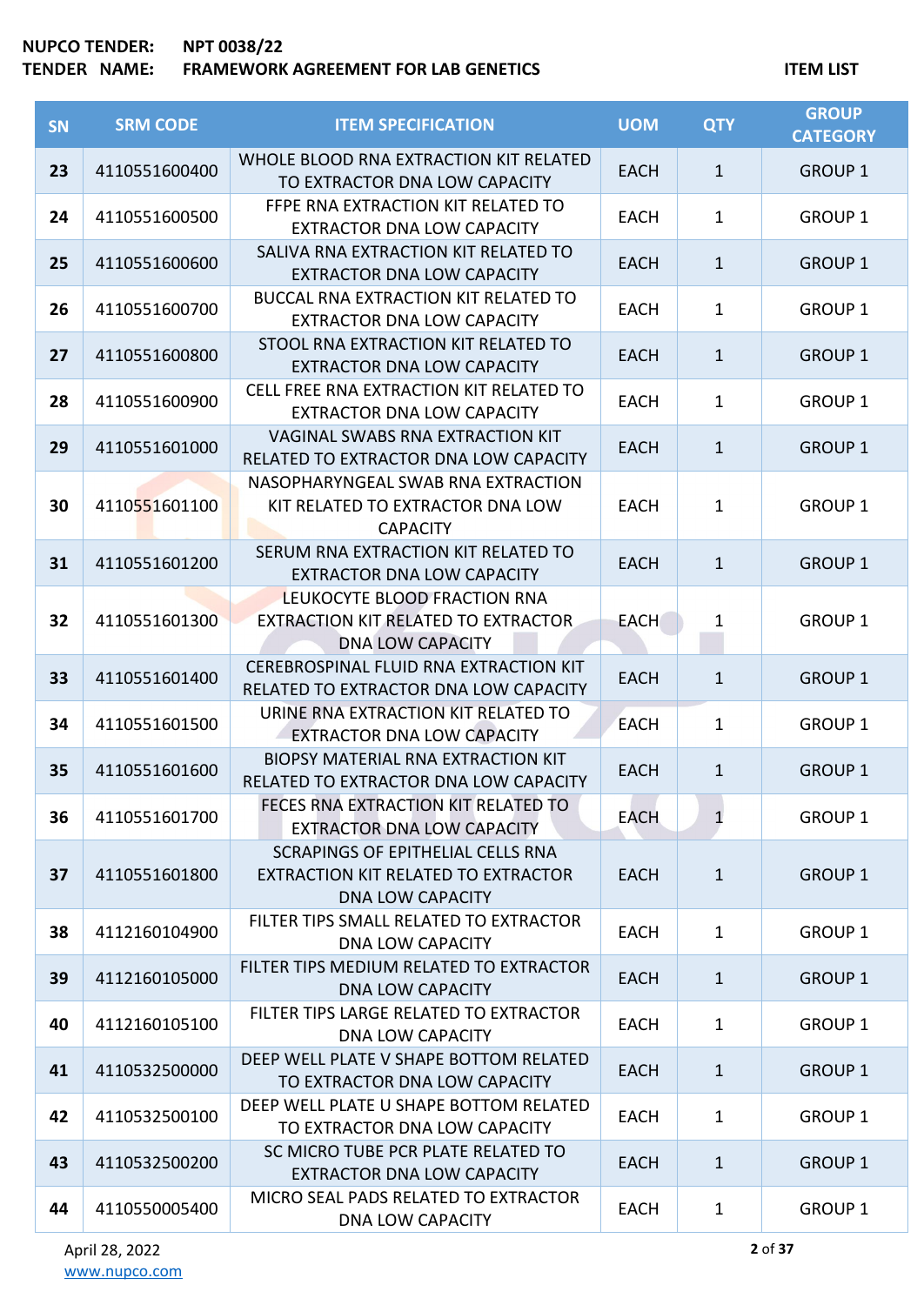| SN | <b>SRM CODE</b> | <b>ITEM SPECIFICATION</b>                                                                     | <b>UOM</b>  | <b>QTY</b>   | <b>GROUP</b><br><b>CATEGORY</b> |
|----|-----------------|-----------------------------------------------------------------------------------------------|-------------|--------------|---------------------------------|
| 45 | 4110532500300   | HARD SHELL SKIRTED PCR PLATE RELATED TO<br><b>EXTRACTOR DNA LOW CAPACITY</b>                  | <b>EACH</b> | $\mathbf{1}$ | <b>GROUP 1</b>                  |
| 46 | 4110532500400   | HARD SHELL SEMI SKIRTED PCR PLATE<br>RELATED TO EXTRACTOR DNA LOW CAPACITY                    | <b>EACH</b> | $\mathbf 1$  | <b>GROUP 1</b>                  |
| 47 | 4110532500500   | HARD SHELL NON SKIRTED PCR PLATE<br>RELATED TO EXTRACTOR DNA LOW CAPACITY                     | <b>EACH</b> | $\mathbf{1}$ | <b>GROUP 1</b>                  |
| 48 | 4110532500600   | SKIRTED PCR PLATE RELATED TO EXTRACTOR<br><b>DNA LOW CAPACITY</b>                             | <b>EACH</b> | $\mathbf{1}$ | <b>GROUP 1</b>                  |
| 49 | 4110532500700   | SEMI SKIRTED PCR PLATE RELATED TO<br><b>EXTRACTOR DNA LOW CAPACITY</b>                        | <b>EACH</b> | $\mathbf{1}$ | <b>GROUP 1</b>                  |
| 50 | 4110532500800   | NON SKIRTED PCR PLATE RELATED TO<br><b>EXTRACTOR DNA LOW CAPACITY</b>                         | <b>EACH</b> | $\mathbf{1}$ | <b>GROUP 1</b>                  |
| 51 | 4110550005500   | MAGNETIC SLEEVES/SHEATHS RELATED TO<br><b>EXTRACTOR DNA LOW CAPACITY</b>                      | <b>EACH</b> | $\mathbf{1}$ | <b>GROUP 1</b>                  |
| 52 | 4110550005600   | PCR REACTION STRIP 8 WELLS RELATED TO<br><b>EXTRACTOR DNA LOW CAPACITY</b>                    | <b>EACH</b> | $\mathbf{1}$ | <b>GROUP 1</b>                  |
| 53 | 4110550005700   | PCR REACTION CUVETTE RELATED TO<br><b>EXTRACTOR DNA LOW CAPACITY</b>                          | <b>EACH</b> | $\mathbf{1}$ | <b>GROUP 1</b>                  |
| 54 | 4110550005800   | <b>WASHING/DILUTION PLATE RELATED TO</b><br><b>EXTRACTOR DNA LOW CAPACITY</b>                 | <b>EACH</b> | $\mathbf{1}$ | <b>GROUP 1</b>                  |
| 55 | 4110480000100   | EXTRACTOR DNA MEDIUM CAPACITY                                                                 | <b>EACH</b> | $\mathbf 1$  | <b>GROUP 2</b>                  |
| 56 | 4110550005900   | SAMPLE HOLDER RELATED TO EXTRACTOR<br><b>DNA MEDIUM CAPACITY</b>                              | EACH        | $\mathbf{1}$ | <b>GROUP 2</b>                  |
| 57 | 4110550006000   | REAGENT HOLDER RELATED TO EXTRACTOR<br><b>DNA MEDIUM CAPACITY</b>                             | <b>EACH</b> | $\mathbf{1}$ | <b>GROUP 2</b>                  |
| 58 | 4110550006100   | <b>ANTI-POLLUTION FILTER RELATED TO</b><br>EXTRACTOR DNA MEDIUM CAPACITY                      | <b>EACH</b> | $\mathbf{1}$ | <b>GROUP 2</b>                  |
| 59 | 4110550006200   | UV LAMP RELATED TO EXTRACTOR DNA<br><b>MEDIUM CAPACITY</b>                                    | <b>EACH</b> | $\mathbf{1}$ | <b>GROUP 2</b>                  |
| 60 | 4110550102400   | WHOLE BLOOD DNA EXTRACTION KIT.<br>RELATED TO EXTRACTOR DNA MEDIUM<br><b>CAPACITY</b>         | <b>EACH</b> | 1            | <b>GROUP 2</b>                  |
| 61 | 4110550102500   | FFPE DNA EXTRACTION KIT RELATED TO<br>EXTRACTOR DNA MEDIUM CAPACITY                           | <b>EACH</b> | $\mathbf{1}$ | <b>GROUP 2</b>                  |
| 62 | 4110550102600   | SALIVA DNA EXTRACTION KIT RELATED TO<br>EXTRACTOR DNA MEDIUM CAPACITY                         | <b>EACH</b> | $\mathbf{1}$ | <b>GROUP 2</b>                  |
| 63 | 4110550102700   | <b>BUCCAL DNA EXTRACTION KIT RELATED TO</b><br>EXTRACTOR DNA MEDIUM CAPACITY                  | <b>EACH</b> | $\mathbf{1}$ | <b>GROUP 2</b>                  |
| 64 | 4110550102800   | STOOL DNA EXTRACTION KIT RELATED TO<br>EXTRACTOR DNA MEDIUM CAPACITY                          | <b>EACH</b> | $\mathbf{1}$ | <b>GROUP 2</b>                  |
| 65 | 4110550102900   | CELL FREE DNA EXTRACTION KIT RELATED TO<br>EXTRACTOR DNA MEDIUM CAPACITY                      | <b>EACH</b> | $\mathbf{1}$ | <b>GROUP 2</b>                  |
| 66 | 4110550103000   | <b>VAGINAL SWABS DNA EXTRACTION KIT</b><br>RELATED TO EXTRACTOR DNA MEDIUM<br><b>CAPACITY</b> | <b>EACH</b> | $\mathbf{1}$ | <b>GROUP 2</b>                  |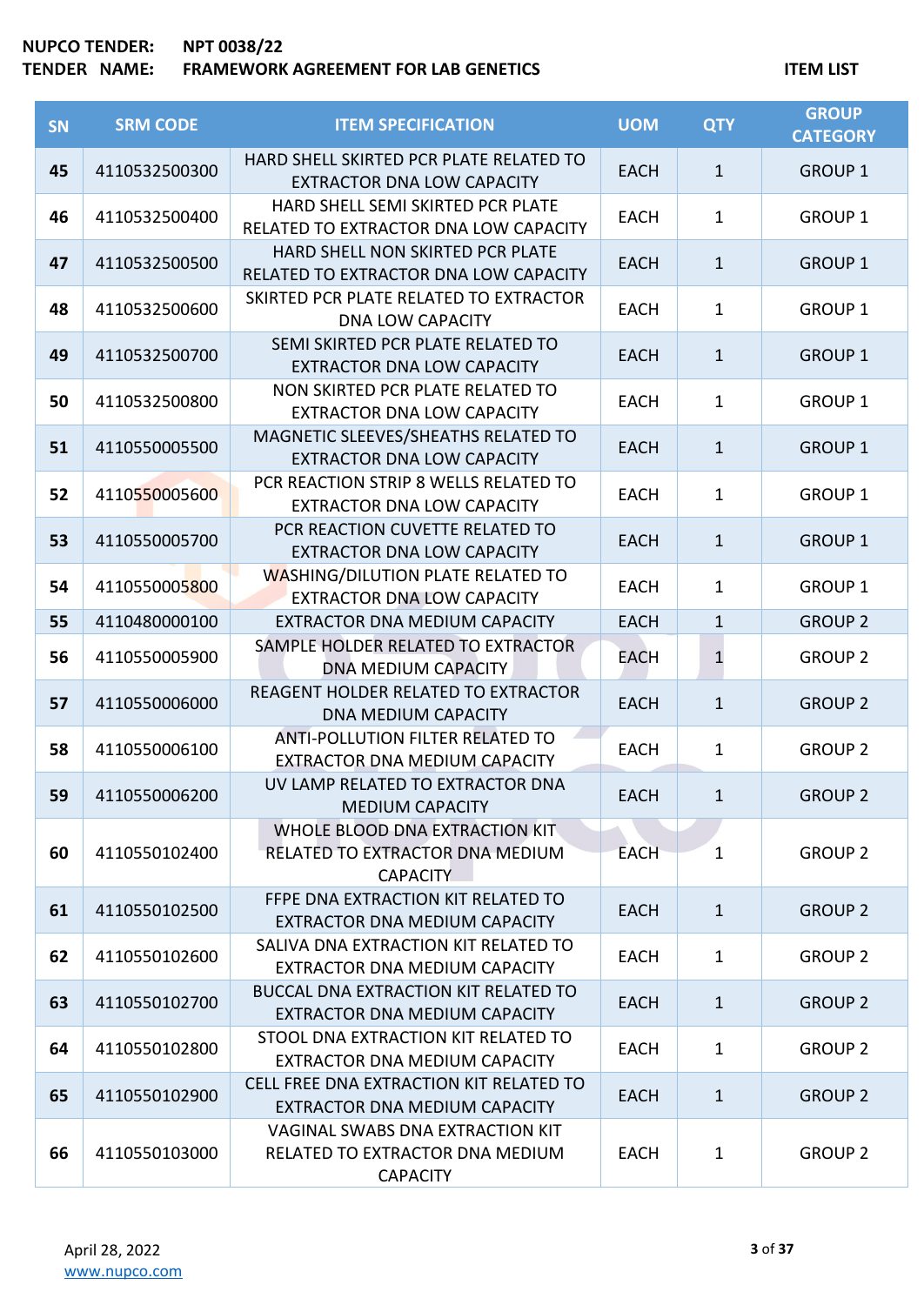| SN | <b>SRM CODE</b> | <b>ITEM SPECIFICATION</b>                                                                                            | <b>UOM</b>  | <b>QTY</b>   | <b>GROUP</b><br><b>CATEGORY</b> |
|----|-----------------|----------------------------------------------------------------------------------------------------------------------|-------------|--------------|---------------------------------|
| 67 | 4110550103100   | NASOPHARYNGEAL SWAB DNA EXTRACTION<br>KIT RELATED TO EXTRACTOR DNA MEDIUM<br><b>CAPACITY</b>                         | <b>EACH</b> | $\mathbf{1}$ | <b>GROUP 2</b>                  |
| 68 | 4110550103200   | SERUM DNA EXTRACTION KIT RELATED TO<br>EXTRACTOR DNA MEDIUM CAPACITY                                                 | <b>EACH</b> | $\mathbf{1}$ | <b>GROUP 2</b>                  |
| 69 | 4110550103300   | LEUKOCYTE BLOOD FRACTION DNA<br>EXTRACTION KIT RELATED TO EXTRACTOR<br>DNA MEDIUM CAPACITY                           | <b>EACH</b> | $\mathbf{1}$ | <b>GROUP 2</b>                  |
| 70 | 4110550103400   | CEREBROSPINAL FLUID DNA EXTRACTION KIT<br>RELATED TO EXTRACTOR DNA MEDIUM<br><b>CAPACITY</b>                         | <b>EACH</b> | $\mathbf{1}$ | <b>GROUP 2</b>                  |
| 71 | 4110550103500   | URINE DNA EXTRACTION KIT RELATED TO<br>EXTRACTOR DNA MEDIUM CAPACITY                                                 | <b>EACH</b> | $\mathbf{1}$ | <b>GROUP 2</b>                  |
| 72 | 4110550103600   | <b>BIOPSY MATERIAL DNA EXTRACTION KIT</b><br>RELATED TO EXTRACTOR DNA MEDIUM<br><b>CAPACITY</b>                      | <b>EACH</b> | $\mathbf{1}$ | <b>GROUP 2</b>                  |
| 73 | 4110550103700   | FECES DNA EXTRACTION KIT RELATED TO<br>EXTRACTOR DNA MEDIUM CAPACITY                                                 | <b>EACH</b> | $\mathbf{1}$ | <b>GROUP 2</b>                  |
| 74 | 4110550103800   | <b>SCRAPINGS OF EPITHELIAL CELLS DNA</b><br><b>EXTRACTION KIT RELATED TO EXTRACTOR</b><br><b>DNA MEDIUM CAPACITY</b> | <b>EACH</b> | $\mathbf{1}$ | <b>GROUP 2</b>                  |
| 75 | 4110550103900   | MICROBIOME DNA EXTRACTION KIT RELATED<br>TO EXTRACTOR DNA MEDIUM CAPACITY                                            | <b>EACH</b> | $\mathbf{1}$ | <b>GROUP 2</b>                  |
| 76 | 4110551600100   | TICK SUSPENSION RNA EXTRACTION KIT<br>RELATED TO EXTRACTOR DNA MEDIUM<br><b>CAPACITY</b>                             | <b>EACH</b> | $\mathbf{1}$ | <b>GROUP 2</b>                  |
| 77 | 4110551601900   | WHOLE BLOOD RNA EXTRACTION KIT RELATED<br>TO EXTRACTOR DNA MEDIUM CAPACITY                                           | <b>EACH</b> | $\mathbf{1}$ | <b>GROUP 2</b>                  |
| 78 | 4110551602000   | FFPE RNA EXTRACTION KIT RELATED TO<br>EXTRACTOR DNA MEDIUM CAPACITY                                                  | <b>EACH</b> | $\mathbf{1}$ | <b>GROUP 2</b>                  |
| 79 | 4110551602100   | SALIVA RNA EXTRACTION KIT RELATED TO<br>EXTRACTOR DNA MEDIUM CAPACITY                                                | <b>EACH</b> | $\mathbf{1}$ | <b>GROUP 2</b>                  |
| 80 | 4110551602200   | <b>BUCCAL RNA EXTRACTION KIT RELATED TO</b><br>EXTRACTOR DNA MEDIUM CAPACITY                                         | <b>EACH</b> | $\mathbf{1}$ | <b>GROUP 2</b>                  |
| 81 | 4110551602300   | STOOL RNA EXTRACTION KIT RELATED TO<br>EXTRACTOR DNA MEDIUM CAPACITY                                                 | <b>EACH</b> | $\mathbf{1}$ | <b>GROUP 2</b>                  |
| 82 | 4110551602400   | CELL FREE RNA EXTRACTION KIT RELATED TO<br>EXTRACTOR DNA MEDIUM CAPACITY                                             | <b>EACH</b> | $\mathbf{1}$ | <b>GROUP 2</b>                  |
| 83 | 4110551602500   | VAGINAL SWABS RNA EXTRACTION KIT<br>RELATED TO EXTRACTOR DNA MEDIUM<br><b>CAPACITY</b>                               | <b>EACH</b> | $\mathbf{1}$ | <b>GROUP 2</b>                  |
| 84 | 4110551602600   | NASOPHARYNGEAL SWAB RNA EXTRACTION<br>KIT RELATED TO EXTRACTOR DNA MEDIUM<br><b>CAPACITY</b>                         | <b>EACH</b> | $\mathbf{1}$ | <b>GROUP 2</b>                  |
| 85 | 4110551602700   | SERUM RNA EXTRACTION KIT RELATED TO<br>EXTRACTOR DNA MEDIUM CAPACITY                                                 | <b>EACH</b> | $\mathbf{1}$ | <b>GROUP 2</b>                  |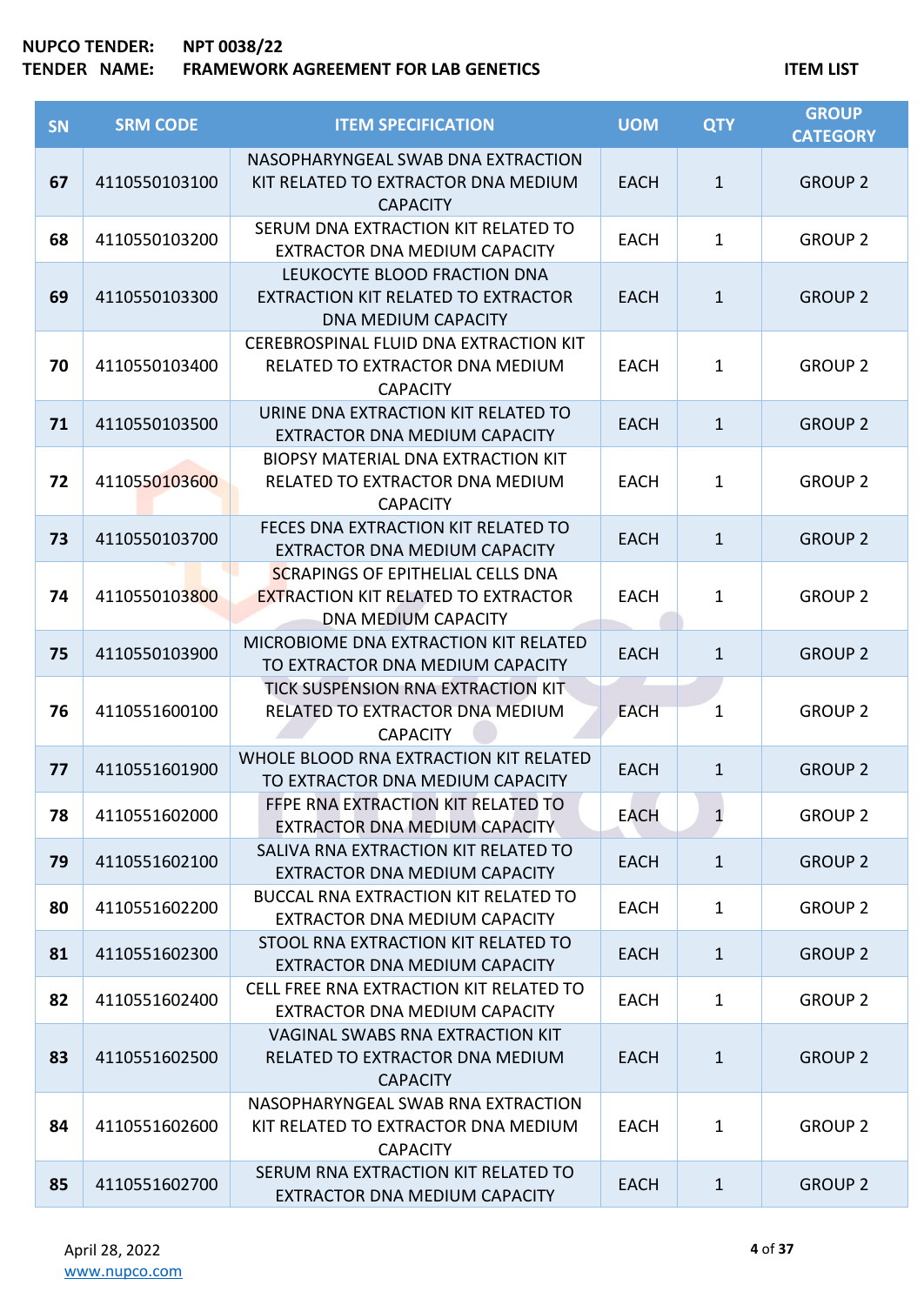| <b>SN</b> | <b>SRM CODE</b> | <b>ITEM SPECIFICATION</b>                                                                                     | <b>UOM</b>  | <b>QTY</b>   | <b>GROUP</b><br><b>CATEGORY</b> |
|-----------|-----------------|---------------------------------------------------------------------------------------------------------------|-------------|--------------|---------------------------------|
| 86        | 4110551602800   | LEUKOCYTE BLOOD FRACTION RNA<br>EXTRACTION KIT RELATED TO EXTRACTOR<br>DNA MEDIUM CAPACITY                    | <b>EACH</b> | $\mathbf{1}$ | <b>GROUP 2</b>                  |
| 87        | 4110551602900   | CEREBROSPINAL FLUID RNA EXTRACTION KIT<br>RELATED TO EXTRACTOR DNA MEDIUM<br><b>CAPACITY</b>                  | <b>EACH</b> | $\mathbf{1}$ | <b>GROUP 2</b>                  |
| 88        | 4110551603000   | URINE RNA EXTRACTION KIT RELATED TO<br>EXTRACTOR DNA MEDIUM CAPACITY                                          | <b>EACH</b> | $\mathbf{1}$ | <b>GROUP 2</b>                  |
| 89        | 4110551603100   | <b>BIOPSY MATERIAL RNA EXTRACTION KIT</b><br>RELATED TO EXTRACTOR DNA MEDIUM<br><b>CAPACITY</b>               | <b>EACH</b> | $\mathbf{1}$ | <b>GROUP 2</b>                  |
| 90        | 4110551603200   | FECES RNA EXTRACTION KIT RELATED TO<br>EXTRACTOR DNA MEDIUM CAPACITY                                          | <b>EACH</b> | $\mathbf{1}$ | <b>GROUP 2</b>                  |
| 91        | 4110551603300   | <b>SCRAPINGS OF EPITHELIAL CELLS RNA</b><br>EXTRACTION KIT RELATED TO EXTRACTOR<br><b>DNA MEDIUM CAPACITY</b> | <b>EACH</b> | $\mathbf{1}$ | <b>GROUP 2</b>                  |
| 92        | 4112160105200   | <b>FILTER TIPS SMALL RELATED TO EXTRACTOR</b><br><b>DNA MEDIUM CAPACITY</b>                                   | <b>EACH</b> | $\mathbf{1}$ | <b>GROUP 2</b>                  |
| 93        | 4112160105300   | FILTER TIPS MEDIUM RELATED TO EXTRACTOR<br><b>DNA MEDIUM CAPACITY</b>                                         | <b>EACH</b> | $\mathbf{1}$ | <b>GROUP 2</b>                  |
| 94        | 4112160105400   | FILTER TIPS LARGE RELATED TO EXTRACTOR<br><b>DNA MEDIUM CAPACITY</b>                                          | <b>EACH</b> | $\mathbf{1}$ | <b>GROUP 2</b>                  |
| 95        | 4110532500900   | DEEP WELL PLATE V SHAPE BOTTOM RELATED<br>TO EXTRACTOR DNA MEDIUM CAPACITY                                    | <b>EACH</b> | $\mathbf{1}$ | <b>GROUP 2</b>                  |
| 96        | 4110532501000   | DEEP WELL PLATE U SHAPE BOTTOM RELATED<br>TO EXTRACTOR DNA MEDIUM CAPACITY                                    | <b>EACH</b> | $\mathbf{1}$ | <b>GROUP 2</b>                  |
| 97        | 4110532501100   | SC MICRO TUBE PCR PLATE RELATED TO<br>EXTRACTOR DNA MEDIUM CAPACITY                                           | <b>EACH</b> | $\mathbf{1}$ | <b>GROUP 2</b>                  |
| 98        | 4110550006300   | MICRO SEAL PADS RELATED TO EXTRACTOR<br><b>DNA MEDIUM CAPACITY</b>                                            | <b>EACH</b> | $\mathbf{1}$ | <b>GROUP 2</b>                  |
| 99        | 4110532501200   | HARD SHELL SKIRTED PCR PLATE RELATED TO<br>EXTRACTOR DNA MEDIUM CAPACITY                                      | <b>EACH</b> | $\mathbf{1}$ | <b>GROUP 2</b>                  |
| 100       | 4110532501300   | HARD SHELL SEMI SKIRTED PCR PLATE<br>RELATED TO EXTRACTOR DNA MEDIUM<br><b>CAPACITY</b>                       | <b>EACH</b> | $\mathbf{1}$ | <b>GROUP 2</b>                  |
| 101       | 4110532501400   | HARD SHELL NON SKIRTED PCR PLATE<br>RELATED TO EXTRACTOR DNA MEDIUM<br><b>CAPACITY</b>                        | <b>EACH</b> | $\mathbf{1}$ | <b>GROUP 2</b>                  |
| 102       | 4110532501500   | SKIRTED PCR PLATE RELATED TO EXTRACTOR<br>DNA MEDIUM CAPACITY                                                 | <b>EACH</b> | $\mathbf{1}$ | <b>GROUP 2</b>                  |
| 103       | 4110532501600   | SEMI SKIRTED PCR PLATE RELATED TO<br>EXTRACTOR DNA MEDIUM CAPACITY                                            | <b>EACH</b> | $\mathbf{1}$ | <b>GROUP 2</b>                  |
| 104       | 4110532501700   | NON SKIRTED PCR PLATE RELATED TO<br>EXTRACTOR DNA MEDIUM CAPACITY                                             | <b>EACH</b> | $\mathbf{1}$ | <b>GROUP 2</b>                  |
| 105       | 4110550006400   | MAGNETIC SLEEVES/SHEATHS RELATED TO<br>EXTRACTOR DNA MEDIUM CAPACITY                                          | <b>EACH</b> | $\mathbf{1}$ | <b>GROUP 2</b>                  |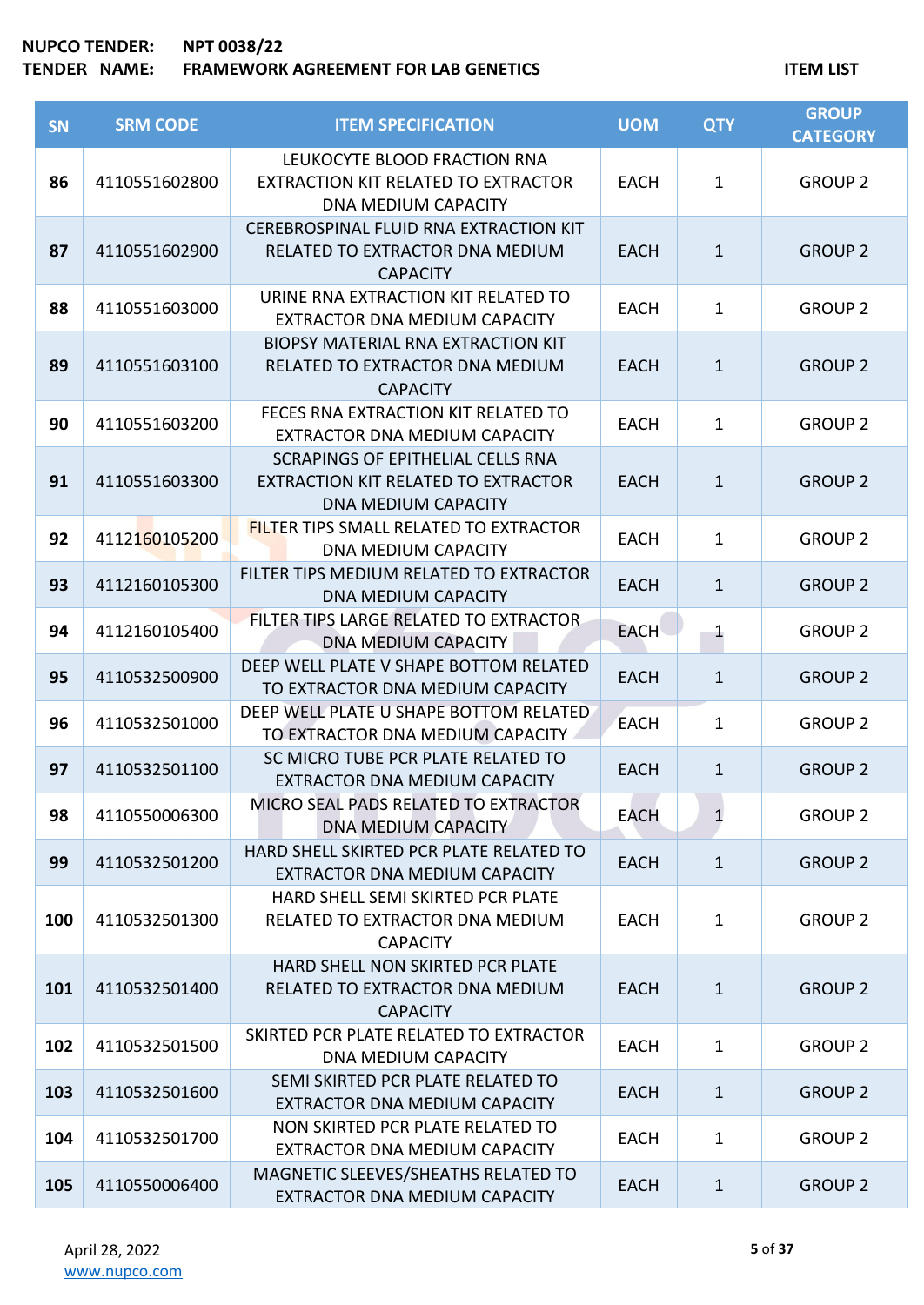| SN  | <b>SRM CODE</b> | <b>ITEM SPECIFICATION</b>                                                                       | <b>UOM</b>  | <b>QTY</b>              | <b>GROUP</b><br><b>CATEGORY</b> |
|-----|-----------------|-------------------------------------------------------------------------------------------------|-------------|-------------------------|---------------------------------|
| 106 | 4110550006500   | PCR REACTION STRIP 8 WELLS RELATED TO<br>EXTRACTOR DNA MEDIUM CAPACITY                          | <b>EACH</b> | 1                       | <b>GROUP 2</b>                  |
| 107 | 4110550006600   | PCR REACTION CUVETTE RELATED TO<br>EXTRACTOR DNA MEDIUM CAPACITY                                | <b>EACH</b> | $\mathbf{1}$            | <b>GROUP 2</b>                  |
| 108 | 4110550006700   | WASHING/DILUTION PLATE RELATED TO<br>EXTRACTOR DNA MEDIUM CAPACITY                              | <b>EACH</b> | 1                       | <b>GROUP 2</b>                  |
| 109 | 4110480000200   | <b>EXTRACTOR DNA HIGH CAPACITY</b>                                                              | <b>EACH</b> | $\mathbf{1}$            | <b>GROUP 3</b>                  |
| 110 | 4110550006800   | SAMPLE HOLDER RELATED TO EXTRACTOR<br><b>DNA HIGH CAPACITY</b>                                  | <b>EACH</b> | 1                       | <b>GROUP 3</b>                  |
| 111 | 4110550006900   | REAGENT HOLDER RELATED TO EXTRACTOR<br><b>DNA HIGH CAPACITY</b>                                 | <b>EACH</b> | $\mathbf{1}$            | <b>GROUP 3</b>                  |
| 112 | 4110550007000   | ANTI-POLLUTION FILTER RELATED TO<br><b>EXTRACTOR DNA HIGH CAPACITY</b>                          | <b>EACH</b> | $\mathbf{1}$            | <b>GROUP 3</b>                  |
| 113 | 4110550007100   | UV LAMP RELATED TO EXTRACTOR DNA HIGH<br><b>CAPACITY</b>                                        | <b>EACH</b> | $\mathbf{1}$            | <b>GROUP 3</b>                  |
| 114 | 4110550104000   | WHOLE BLOOD DNA EXTRACTION KIT<br><b>RELATED TO EXTRACTOR DNA HIGH CAPACITY</b>                 | <b>EACH</b> | $\mathbf{1}$            | <b>GROUP 3</b>                  |
| 115 | 4110550104100   | FFPE DNA EXTRACTION KIT RELATED TO<br><b>EXTRACTOR DNA HIGH CAPACITY</b>                        | <b>EACH</b> | $\mathbf{1}$            | <b>GROUP 3</b>                  |
| 116 | 4110550104200   | SALIVA DNA EXTRACTION KIT RELATED TO<br><b>EXTRACTOR DNA HIGH CAPACITY</b>                      | <b>EACH</b> | 1                       | <b>GROUP 3</b>                  |
| 117 | 4110550104300   | BUCCAL DNA EXTRACTION KIT RELATED TO<br><b>EXTRACTOR DNA HIGH CAPACITY</b>                      | <b>EACH</b> | $\mathbf{1}$            | <b>GROUP 3</b>                  |
| 118 | 4110550104400   | STOOL DNA EXTRACTION KIT RELATED TO<br><b>EXTRACTOR DNA HIGH CAPACITY</b>                       | <b>EACH</b> | $\overline{\mathbf{1}}$ | <b>GROUP 3</b>                  |
| 119 | 4110550104500   | CELL FREE DNA EXTRACTION KIT RELATED TO<br><b>EXTRACTOR DNA HIGH CAPACITY</b>                   | <b>EACH</b> | $\mathbf{1}$            | <b>GROUP 3</b>                  |
| 120 | 4110550104600   | VAGINAL SWABS DNA EXTRACTION KIT<br>RELATED TO EXTRACTOR DNA HIGH CAPACITY                      | <b>EACH</b> | 1                       | <b>GROUP 3</b>                  |
| 121 | 4110550104700   | NASOPHARYNGEAL SWAB DNA EXTRACTION<br>KIT RELATED TO EXTRACTOR DNA HIGH<br><b>CAPACITY</b>      | <b>EACH</b> | $\mathbf{1}$            | <b>GROUP 3</b>                  |
| 122 | 4110550104800   | SERUM DNA EXTRACTION KIT RELATED TO<br><b>EXTRACTOR DNA HIGH CAPACITY</b>                       | <b>EACH</b> | $\mathbf{1}$            | <b>GROUP 3</b>                  |
| 123 | 4110550104900   | LEUKOCYTE BLOOD FRACTION DNA<br>EXTRACTION KIT RELATED TO EXTRACTOR<br><b>DNA HIGH CAPACITY</b> | <b>EACH</b> | $\mathbf{1}$            | <b>GROUP 3</b>                  |
| 124 | 4110550105000   | CEREBROSPINAL FLUID DNA EXTRACTION KIT<br>RELATED TO EXTRACTOR DNA HIGH CAPACITY                | <b>EACH</b> | $\mathbf{1}$            | <b>GROUP 3</b>                  |
| 125 | 4110550105100   | URINE DNA EXTRACTION KIT RELATED TO<br><b>EXTRACTOR DNA HIGH CAPACITY</b>                       | <b>EACH</b> | $\mathbf{1}$            | <b>GROUP 3</b>                  |
| 126 | 4110550105200   | BIOPSY MATERIAL DNA EXTRACTION KIT<br>RELATED TO EXTRACTOR DNA HIGH CAPACITY                    | <b>EACH</b> | $\mathbf{1}$            | <b>GROUP 3</b>                  |
| 127 | 4110550105300   | FECES DNA EXTRACTION KIT RELATED TO<br><b>EXTRACTOR DNA HIGH CAPACITY</b>                       | <b>EACH</b> | $\mathbf{1}$            | <b>GROUP 3</b>                  |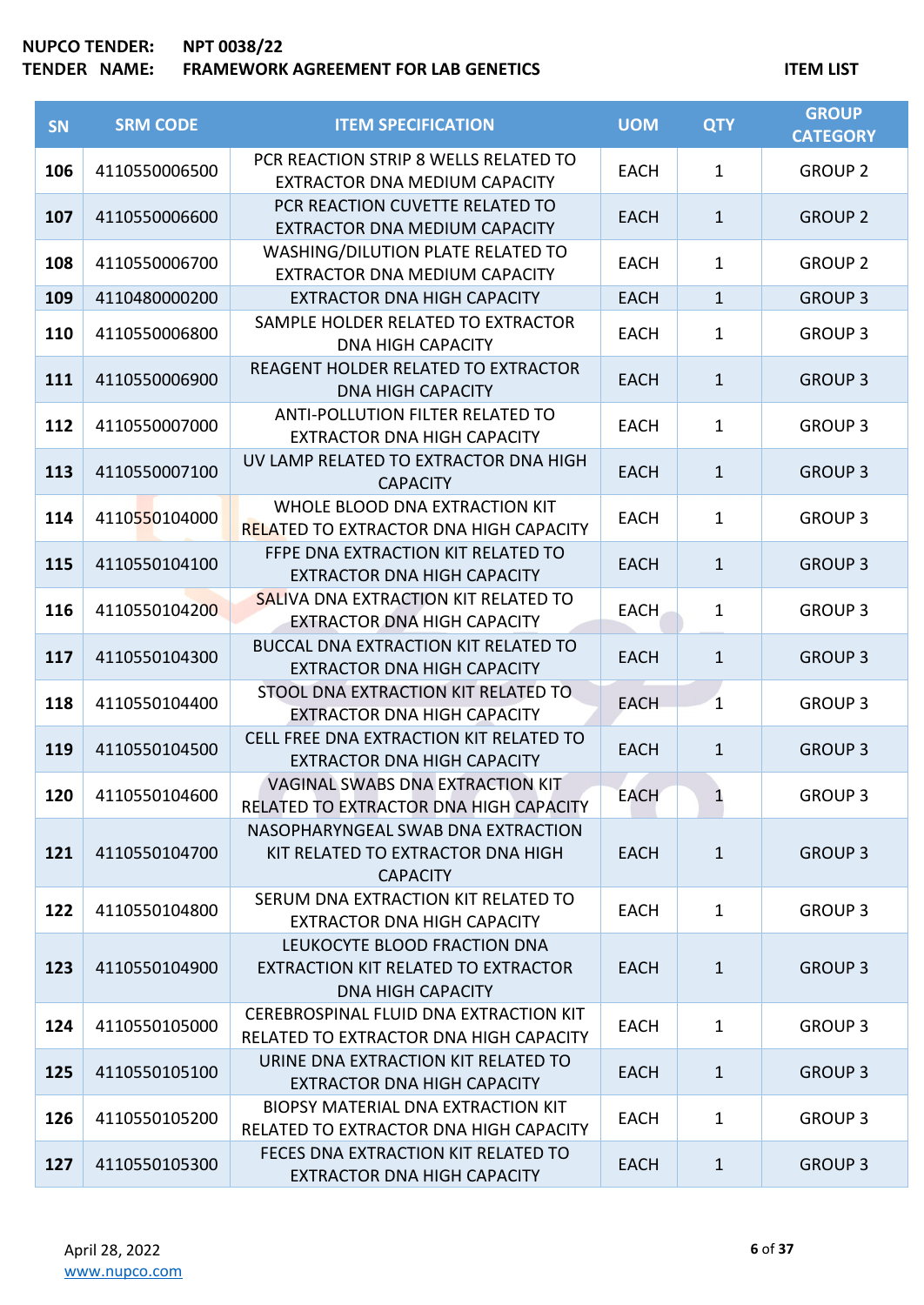| SN  | <b>SRM CODE</b> | <b>ITEM SPECIFICATION</b>                                                                            | <b>UOM</b>  | <b>QTY</b>   | <b>GROUP</b><br><b>CATEGORY</b> |
|-----|-----------------|------------------------------------------------------------------------------------------------------|-------------|--------------|---------------------------------|
| 128 | 4110550105400   | SCRAPINGS OF EPITHELIAL CELLS DNA<br>EXTRACTION KIT RELATED TO EXTRACTOR<br><b>DNA HIGH CAPACITY</b> | <b>EACH</b> | $\mathbf{1}$ | <b>GROUP 3</b>                  |
| 129 | 4110550105500   | MICROBIOME DNA EXTRACTION KIT RELATED<br>TO EXTRACTOR DNA HIGH CAPACITY                              | <b>EACH</b> | $\mathbf{1}$ | <b>GROUP 3</b>                  |
| 130 | 4110551600200   | TICK SUSPENSION RNA EXTRACTION KIT<br>RELATED TO EXTRACTOR DNA HIGH CAPACITY                         | <b>EACH</b> | $\mathbf{1}$ | <b>GROUP 3</b>                  |
| 131 | 4110551603400   | WHOLE BLOOD RNA EXTRACTION KIT RELATED<br>TO EXTRACTOR DNA HIGH CAPACITY                             | <b>EACH</b> | $\mathbf{1}$ | <b>GROUP 3</b>                  |
| 132 | 4110551603500   | FFPE RNA EXTRACTION KIT RELATED TO<br><b>EXTRACTOR DNA HIGH CAPACITY</b>                             | <b>EACH</b> | $\mathbf{1}$ | <b>GROUP 3</b>                  |
| 133 | 4110551603600   | SALIVA RNA EXTRACTION KIT RELATED TO<br><b>EXTRACTOR DNA HIGH CAPACITY</b>                           | <b>EACH</b> | $\mathbf{1}$ | <b>GROUP 3</b>                  |
| 134 | 4110551603700   | <b>BUCCAL RNA EXTRACTION KIT RELATED TO</b><br><b>EXTRACTOR DNA HIGH CAPACITY</b>                    | <b>EACH</b> | $\mathbf{1}$ | <b>GROUP 3</b>                  |
| 135 | 4110551603800   | STOOL RNA EXTRACTION KIT RELATED TO<br><b>EXTRACTOR DNA HIGH CAPACITY</b>                            | <b>EACH</b> | $\mathbf{1}$ | <b>GROUP 3</b>                  |
| 136 | 4110551603900   | CELL FREE RNA EXTRACTION KIT RELATED TO<br><b>EXTRACTOR DNA HIGH CAPACITY</b>                        | <b>EACH</b> | $\mathbf{1}$ | <b>GROUP 3</b>                  |
| 137 | 4110551604000   | VAGINAL SWABS RNA EXTRACTION KIT<br>RELATED TO EXTRACTOR DNA HIGH CAPACITY                           | <b>EACH</b> | $\mathbf{1}$ | <b>GROUP 3</b>                  |
| 138 | 4110551604100   | NASOPHARYNGEAL SWAB RNA EXTRACTION<br>KIT RELATED TO EXTRACTOR DNA HIGH<br><b>CAPACITY</b>           | EACH        | $\mathbf{1}$ | <b>GROUP 3</b>                  |
| 139 | 4110551604200   | SERUM RNA EXTRACTION KIT RELATED TO<br><b>EXTRACTOR DNA HIGH CAPACITY</b>                            | <b>EACH</b> | $\mathbf{1}$ | <b>GROUP 3</b>                  |
| 140 | 4110551604300   | LEUKOCYTE BLOOD FRACTION RNA<br>EXTRACTION KIT RELATED TO EXTRACTOR<br><b>DNA HIGH CAPACITY</b>      | <b>EACH</b> | $\mathbf 1$  | <b>GROUP 3</b>                  |
| 141 | 4110551604400   | CEREBROSPINAL FLUID RNA EXTRACTION KIT<br>RELATED TO EXTRACTOR DNA HIGH CAPACITY                     | <b>EACH</b> | $\mathbf{1}$ | <b>GROUP 3</b>                  |
| 142 | 4110551604500   | URINE RNA EXTRACTION KIT RELATED TO<br><b>EXTRACTOR DNA HIGH CAPACITY</b>                            | EACH        | $\mathbf{1}$ | <b>GROUP 3</b>                  |
| 143 | 4110551604600   | <b>BIOPSY MATERIAL RNA EXTRACTION KIT</b><br>RELATED TO EXTRACTOR DNA HIGH CAPACITY                  | <b>EACH</b> | $\mathbf{1}$ | <b>GROUP 3</b>                  |
| 144 | 4110551604700   | FECES RNA EXTRACTION KIT RELATED TO<br><b>EXTRACTOR DNA HIGH CAPACITY</b>                            | <b>EACH</b> | $\mathbf{1}$ | <b>GROUP 3</b>                  |
| 145 | 4110551604800   | SCRAPINGS OF EPITHELIAL CELLS RNA<br>EXTRACTION KIT RELATED TO EXTRACTOR<br><b>DNA HIGH CAPACITY</b> | <b>EACH</b> | $\mathbf{1}$ | <b>GROUP 3</b>                  |
| 146 | 4112160105500   | FILTER TIPS SMALL RELATED TO EXTRACTOR<br><b>DNA HIGH CAPACITY</b>                                   | <b>EACH</b> | $\mathbf{1}$ | <b>GROUP 3</b>                  |
| 147 | 4112160105600   | FILTER TIPS MEDIUM RELATED TO EXTRACTOR<br><b>DNA HIGH CAPACITY</b>                                  | <b>EACH</b> | $\mathbf{1}$ | <b>GROUP 3</b>                  |
| 148 | 4112160105700   | FILTER TIPS LARGE RELATED TO EXTRACTOR<br><b>DNA HIGH CAPACITY</b>                                   | <b>EACH</b> | $\mathbf{1}$ | <b>GROUP 3</b>                  |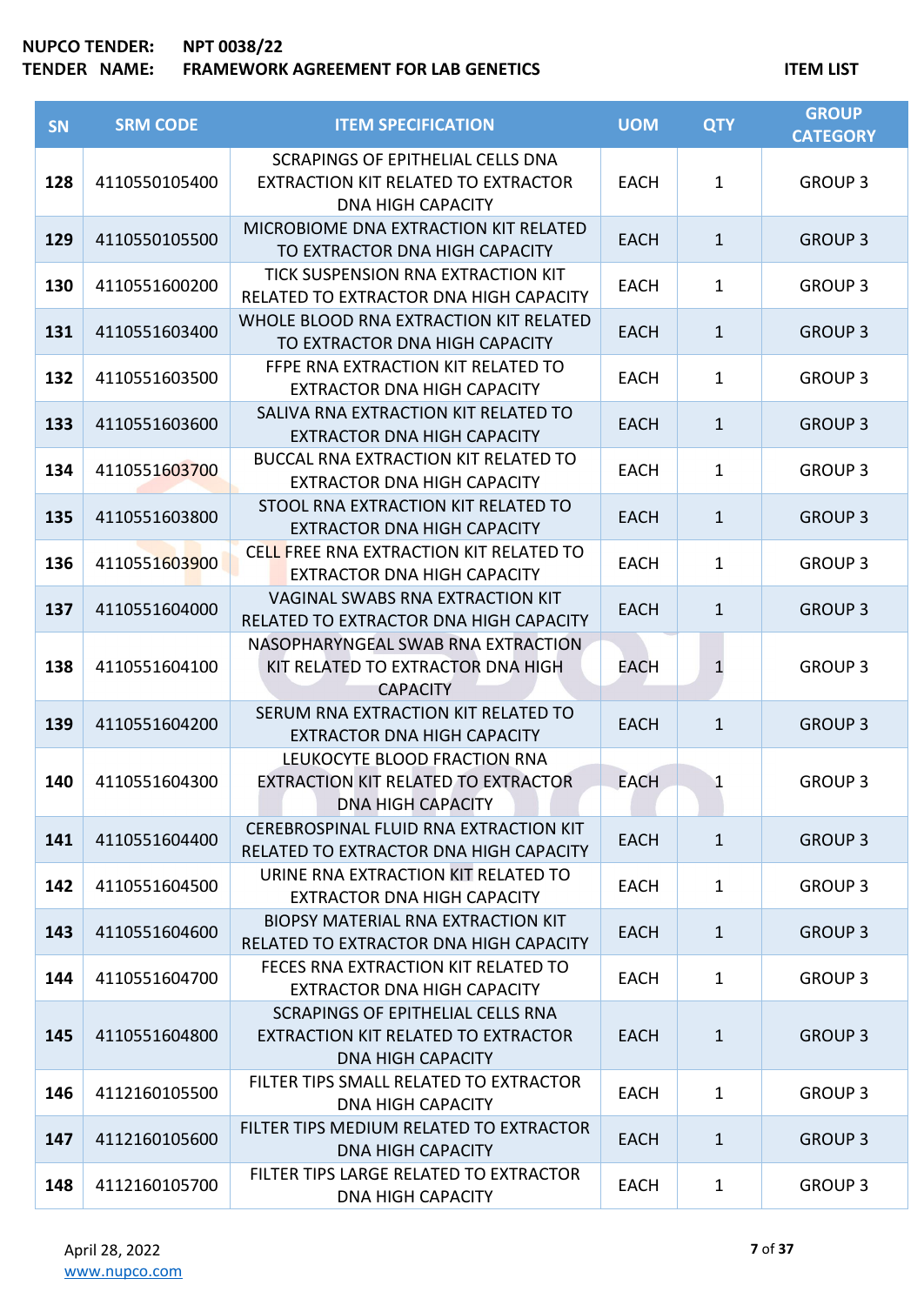| <b>SN</b> | <b>SRM CODE</b> | <b>ITEM SPECIFICATION</b>                                                                    | <b>UOM</b>  | <b>QTY</b>   | <b>GROUP</b><br><b>CATEGORY</b> |
|-----------|-----------------|----------------------------------------------------------------------------------------------|-------------|--------------|---------------------------------|
| 149       | 4110532501800   | DEEP WELL PLATE V SHAPE BOTTOM RELATED<br>TO EXTRACTOR DNA HIGH CAPACITY                     | <b>EACH</b> | $\mathbf{1}$ | <b>GROUP 3</b>                  |
| 150       | 4110532501900   | DEEP WELL PLATE U SHAPE BOTTOM RELATED<br>TO EXTRACTOR DNA HIGH CAPACITY                     | <b>EACH</b> | $\mathbf{1}$ | <b>GROUP 3</b>                  |
| 151       | 4110532502000   | SC MICRO TUBE PCR PLATE RELATED TO<br><b>EXTRACTOR DNA HIGH CAPACITY</b>                     | <b>EACH</b> | $\mathbf{1}$ | <b>GROUP 3</b>                  |
| 152       | 4110550007200   | MICRO SEAL PADS RELATED TO EXTRACTOR<br><b>DNA HIGH CAPACITY</b>                             | <b>EACH</b> | $\mathbf{1}$ | <b>GROUP 3</b>                  |
| 153       | 4110532502100   | HARD SHELL SKIRTED PCR PLATE RELATED TO<br><b>EXTRACTOR DNA HIGH CAPACITY</b>                | <b>EACH</b> | $\mathbf{1}$ | <b>GROUP 3</b>                  |
| 154       | 4110532502200   | HARD SHELL SEMI SKIRTED PCR PLATE<br>RELATED TO EXTRACTOR DNA HIGH CAPACITY                  | <b>EACH</b> | $\mathbf{1}$ | <b>GROUP 3</b>                  |
| 155       | 4110532502300   | HARD SHELL NON SKIRTED PCR PLATE<br>RELATED TO EXTRACTOR DNA HIGH CAPACITY                   | <b>EACH</b> | $\mathbf{1}$ | <b>GROUP 3</b>                  |
| 156       | 4110532502400   | SKIRTED PCR PLATE RELATED TO EXTRACTOR<br><b>DNA HIGH CAPACITY</b>                           | <b>EACH</b> | $\mathbf{1}$ | <b>GROUP 3</b>                  |
| 157       | 4110532502500   | SEMI SKIRTED PCR PLATE RELATED TO<br><b>EXTRACTOR DNA HIGH CAPACITY</b>                      | <b>EACH</b> | $\mathbf{1}$ | <b>GROUP 3</b>                  |
| 158       | 4110532502600   | NON SKIRTED PCR PLATE RELATED TO<br><b>EXTRACTOR DNA HIGH CAPACITY</b>                       | <b>EACH</b> | $\mathbf{1}$ | <b>GROUP 3</b>                  |
| 159       | 4110550007300   | MAGNETIC SLEEVES/SHEATHS RELATED TO<br><b>EXTRACTOR DNA HIGH CAPACITY</b>                    | <b>EACH</b> | $\mathbf{1}$ | <b>GROUP 3</b>                  |
| 160       | 4110550007400   | PCR REACTION STRIP 8 WELLS RELATED TO<br><b>EXTRACTOR DNA HIGH CAPACITY</b>                  | <b>EACH</b> | $\mathbf{1}$ | <b>GROUP 3</b>                  |
| 161       | 4110550007500   | PCR REACTION CUVETTE RELATED TO<br><b>EXTRACTOR DNA HIGH CAPACITY</b>                        | <b>EACH</b> | $\mathbf{1}$ | <b>GROUP 3</b>                  |
| 162       | 4110550007600   | WASHING/DILUTION PLATE RELATED TO<br><b>EXTRACTOR DNA HIGH CAPACITY</b>                      | <b>EACH</b> | $\mathbf{1}$ | <b>GROUP 3</b>                  |
| 163       | 4110550007700   | 384 PLATE RELATED TO EXTRACTOR DNA HIGH<br><b>CAPACITY</b>                                   | <b>EACH</b> | $\mathbf{1}$ | <b>GROUP 3</b>                  |
| 164       | 4110480000300   | EXTRACTOR DNA WITH SAMPLE PREPARATION                                                        | <b>EACH</b> | 1            | <b>GROUP 4</b>                  |
| 165       | 4110550007800   | SAMPLE HOLDER RELATED TO EXTRACTOR<br>DNA WITH SAMPLE PREPARATION                            | <b>EACH</b> | $\mathbf{1}$ | <b>GROUP 4</b>                  |
| 166       | 4110550007900   | <b>REAGENT HOLDER RELATED TO EXTRACTOR</b><br>DNA WITH SAMPLE PREPARATION                    | <b>EACH</b> | $\mathbf{1}$ | <b>GROUP 4</b>                  |
| 167       | 4110550008000   | ANTI-POLLUTION FILTER RELATED TO<br>EXTRACTOR DNA WITH SAMPLE PREPARATION                    | <b>EACH</b> | $\mathbf{1}$ | <b>GROUP 4</b>                  |
| 168       | 4110550008100   | UV LAMP RELATED TO EXTRACTOR DNA WITH<br>SAMPLE PREPARATION                                  | <b>EACH</b> | $\mathbf{1}$ | <b>GROUP 4</b>                  |
| 169       | 4110550105600   | WHOLE BLOOD DNA EXTRACTION KIT<br>RELATED TO EXTRACTOR DNA WITH SAMPLE<br><b>PREPARATION</b> | <b>EACH</b> | $\mathbf{1}$ | <b>GROUP 4</b>                  |
| 170       | 4110550105700   | FFPE DNA EXTRACTION KIT RELATED TO<br>EXTRACTOR DNA WITH SAMPLE PREPARATION                  | <b>EACH</b> | $\mathbf{1}$ | <b>GROUP 4</b>                  |
| 171       | 4110550105800   | SALIVA DNA EXTRACTION KIT RELATED TO<br>EXTRACTOR DNA WITH SAMPLE PREPARATION                | <b>EACH</b> | $\mathbf{1}$ | <b>GROUP 4</b>                  |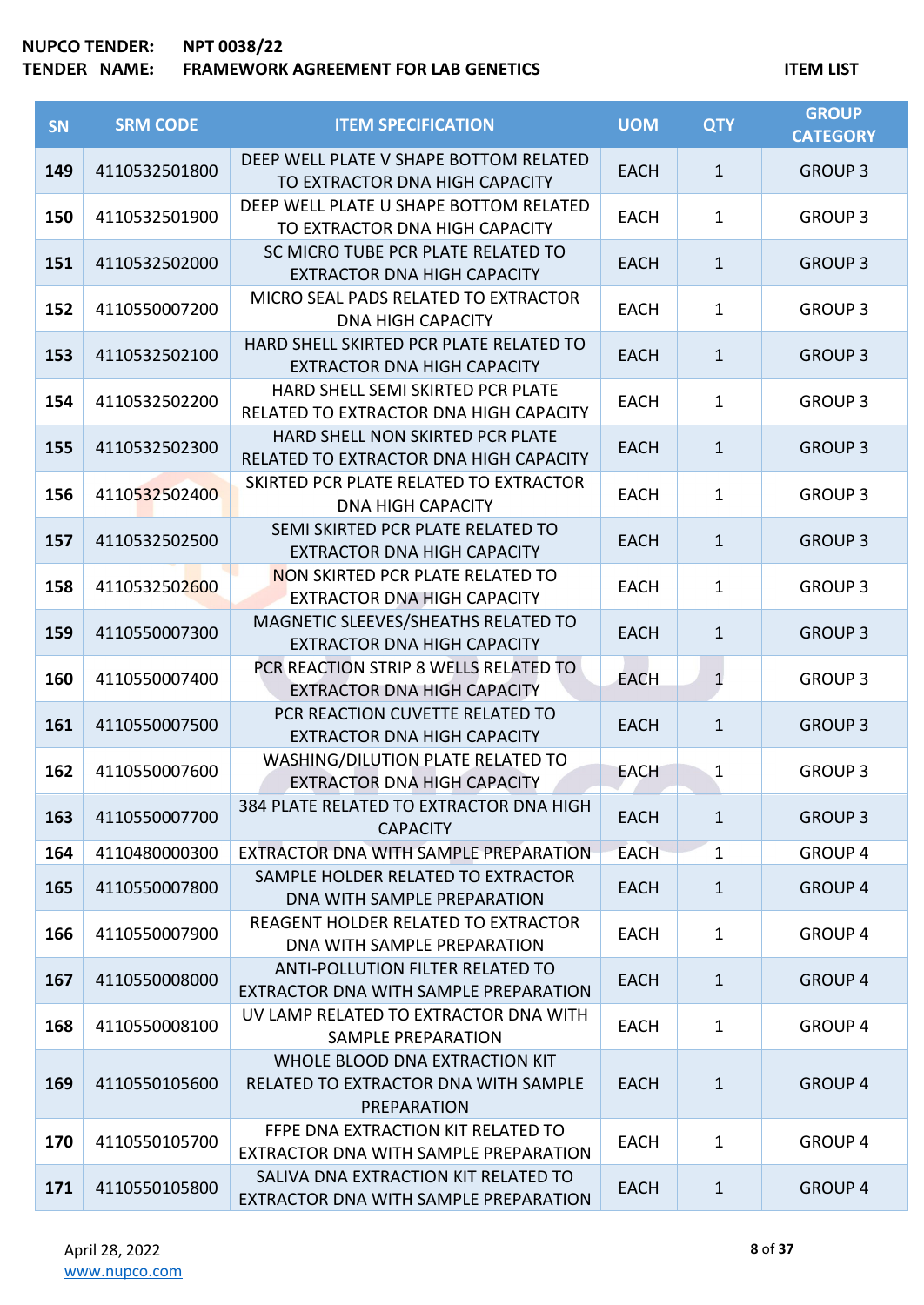| <b>SN</b> | <b>SRM CODE</b> | <b>ITEM SPECIFICATION</b>                                                                               | <b>UOM</b>  | <b>QTY</b>   | <b>GROUP</b><br><b>CATEGORY</b> |
|-----------|-----------------|---------------------------------------------------------------------------------------------------------|-------------|--------------|---------------------------------|
| 172       | 4110550105900   | <b>BUCCAL DNA EXTRACTION KIT RELATED TO</b><br>EXTRACTOR DNA WITH SAMPLE PREPARATION                    | <b>EACH</b> | $\mathbf{1}$ | <b>GROUP 4</b>                  |
| 173       | 4110550106000   | STOOL DNA EXTRACTION KIT RELATED TO<br>EXTRACTOR DNA WITH SAMPLE PREPARATION                            | <b>EACH</b> | $\mathbf{1}$ | <b>GROUP 4</b>                  |
| 174       | 4110550106100   | CELL FREE DNA EXTRACTION KIT RELATED TO<br>EXTRACTOR DNA WITH SAMPLE PREPARATION                        | <b>EACH</b> | $\mathbf{1}$ | <b>GROUP 4</b>                  |
| 175       | 4110550106200   | VAGINAL SWABS DNA EXTRACTION KIT<br>RELATED TO EXTRACTOR DNA WITH SAMPLE<br>PREPARATION                 | <b>EACH</b> | $\mathbf{1}$ | <b>GROUP 4</b>                  |
| 176       | 4110550106300   | NASOPHARYNGEAL SWAB DNA EXTRACTION<br>KIT RELATED TO EXTRACTOR DNA WITH<br><b>SAMPLE PREPARATION</b>    | <b>EACH</b> | $\mathbf{1}$ | <b>GROUP 4</b>                  |
| 177       | 4110550106400   | SERUM DNA EXTRACTION KIT RELATED TO<br>EXTRACTOR DNA WITH SAMPLE PREPARATION                            | <b>EACH</b> | $\mathbf{1}$ | <b>GROUP 4</b>                  |
| 178       | 4110550106500   | LEUKOCYTE BLOOD FRACTION DNA<br>EXTRACTION KIT RELATED TO EXTRACTOR<br>DNA WITH SAMPLE PREPARATION      | <b>EACH</b> | $\mathbf{1}$ | <b>GROUP 4</b>                  |
| 179       | 4110550106600   | CEREBROSPINAL FLUID DNA EXTRACTION KIT<br>RELATED TO EXTRACTOR DNA WITH SAMPLE<br><b>PREPARATION</b>    | <b>EACH</b> | $\mathbf{1}$ | <b>GROUP 4</b>                  |
| 180       | 4110550106700   | URINE DNA EXTRACTION KIT RELATED TO<br>EXTRACTOR DNA WITH SAMPLE PREPARATION                            | <b>EACH</b> | $\mathbf{1}$ | <b>GROUP 4</b>                  |
| 181       | 4110550106800   | BIOPSY MATERIAL DNA EXTRACTION KIT<br>RELATED TO EXTRACTOR DNA WITH SAMPLE<br>PREPARATION               | <b>EACH</b> | $\mathbf{1}$ | <b>GROUP 4</b>                  |
| 182       | 4110550106900   | FECES DNA EXTRACTION KIT RELATED TO<br>EXTRACTOR DNA WITH SAMPLE PREPARATION                            | <b>EACH</b> | $\mathbf{1}$ | <b>GROUP 4</b>                  |
| 183       | 4110550107000   | SCRAPINGS OF EPITHELIAL CELLS DNA<br>EXTRACTION KIT RELATED TO EXTRACTOR<br>DNA WITH SAMPLE PREPARATION | <b>EACH</b> | $\mathbf{1}$ | <b>GROUP 4</b>                  |
| 184       | 4110550107100   | MICROBIOME DNA EXTRACTION KIT RELATED<br>TO EXTRACTOR DNA WITH SAMPLE<br>PREPARATION                    | <b>EACH</b> | $\mathbf{1}$ | <b>GROUP 4</b>                  |
| 185       | 4110551600300   | TICK SUSPENSION RNA EXTRACTION KIT<br>RELATED TO EXTRACTOR DNA WITH SAMPLE<br>PREPARATION               | <b>EACH</b> | $\mathbf{1}$ | <b>GROUP 4</b>                  |
| 186       | 4110551604900   | WHOLE BLOOD RNA EXTRACTION KIT RELATED<br>TO EXTRACTOR DNA WITH SAMPLE<br>PREPARATION                   | <b>EACH</b> | $\mathbf{1}$ | <b>GROUP 4</b>                  |
| 187       | 4110551605000   | FFPE RNA EXTRACTION KIT RELATED TO<br>EXTRACTOR DNA WITH SAMPLE PREPARATION                             | <b>EACH</b> | $\mathbf{1}$ | <b>GROUP 4</b>                  |
| 188       | 4110551605100   | SALIVA RNA EXTRACTION KIT RELATED TO<br>EXTRACTOR DNA WITH SAMPLE PREPARATION                           | <b>EACH</b> | $\mathbf{1}$ | <b>GROUP 4</b>                  |
| 189       | 4110551605200   | BUCCAL RNA EXTRACTION KIT RELATED TO<br>EXTRACTOR DNA WITH SAMPLE PREPARATION                           | <b>EACH</b> | $\mathbf{1}$ | <b>GROUP 4</b>                  |
| 190       | 4110551605300   | STOOL RNA EXTRACTION KIT RELATED TO<br>EXTRACTOR DNA WITH SAMPLE PREPARATION                            | EACH        | $\mathbf{1}$ | <b>GROUP 4</b>                  |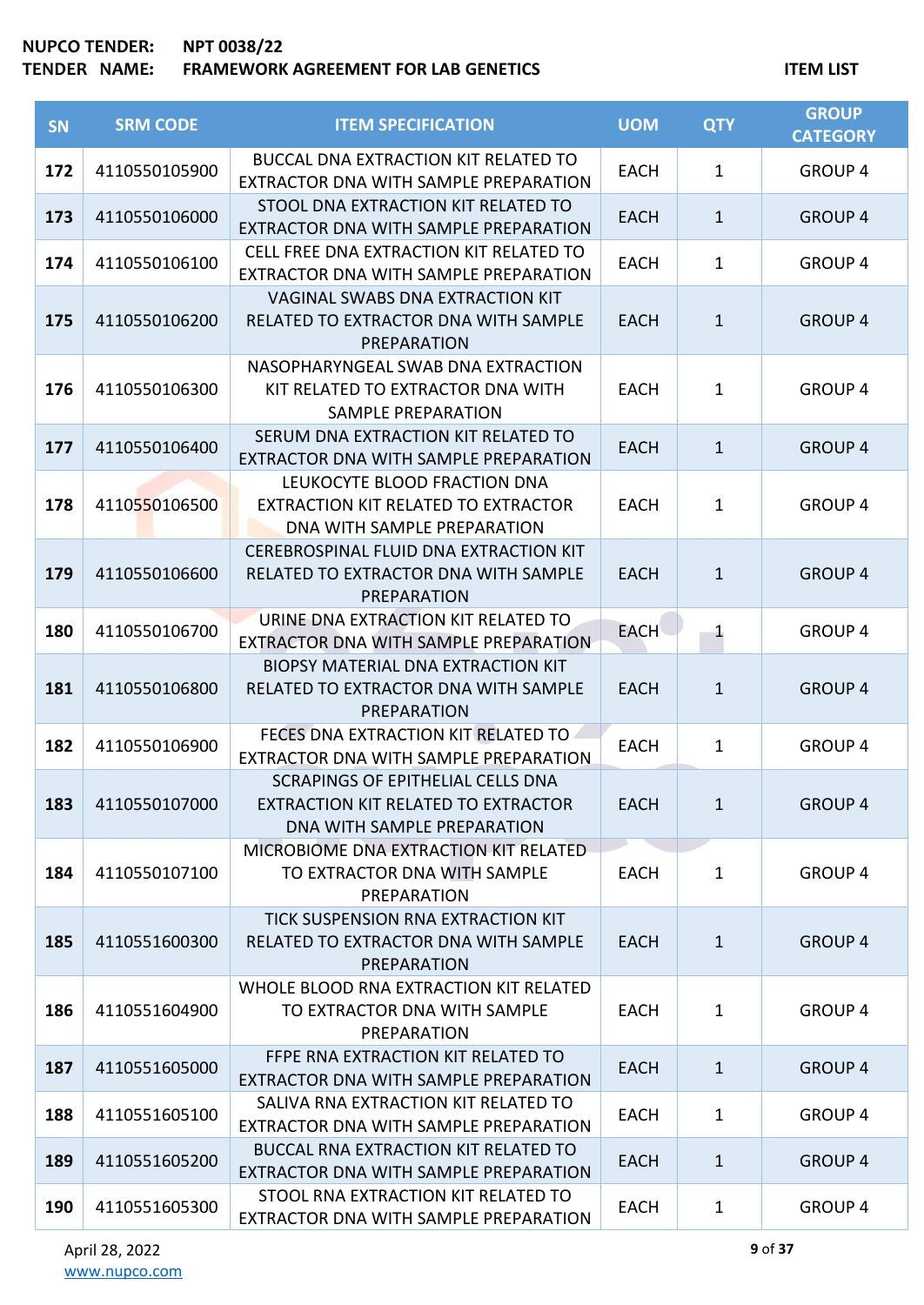| <b>SN</b> | <b>SRM CODE</b> | <b>ITEM SPECIFICATION</b>                                                                                      | <b>UOM</b>  | <b>QTY</b>   | <b>GROUP</b><br><b>CATEGORY</b> |
|-----------|-----------------|----------------------------------------------------------------------------------------------------------------|-------------|--------------|---------------------------------|
| 191       | 4110551605400   | CELL FREE RNA EXTRACTION KIT RELATED TO<br>EXTRACTOR DNA WITH SAMPLE PREPARATION                               | EACH        | $\mathbf{1}$ | <b>GROUP 4</b>                  |
| 192       | 4110551605500   | <b>VAGINAL SWABS RNA EXTRACTION KIT</b><br>RELATED TO EXTRACTOR DNA WITH SAMPLE<br>PREPARATION                 | <b>EACH</b> | $\mathbf{1}$ | <b>GROUP 4</b>                  |
| 193       | 4110551605600   | NASOPHARYNGEAL SWAB RNA EXTRACTION<br>KIT RELATED TO EXTRACTOR DNA WITH<br><b>SAMPLE PREPARATION</b>           | <b>EACH</b> | $\mathbf{1}$ | <b>GROUP 4</b>                  |
| 194       | 4110551605700   | SERUM RNA EXTRACTION KIT RELATED TO<br>EXTRACTOR DNA WITH SAMPLE PREPARATION                                   | <b>EACH</b> | $\mathbf{1}$ | <b>GROUP 4</b>                  |
| 195       | 4110551605800   | LEUKOCYTE BLOOD FRACTION RNA<br>EXTRACTION KIT RELATED TO EXTRACTOR<br>DNA WITH SAMPLE PREPARATION             | <b>EACH</b> | $\mathbf{1}$ | <b>GROUP 4</b>                  |
| 196       | 4110551605900   | CEREBROSPINAL FLUID RNA EXTRACTION KIT<br>RELATED TO EXTRACTOR DNA WITH SAMPLE<br>PREPARATION                  | <b>EACH</b> | $\mathbf{1}$ | <b>GROUP 4</b>                  |
| 197       | 4110551606000   | URINE RNA EXTRACTION KIT RELATED TO<br>EXTRACTOR DNA WITH SAMPLE PREPARATION                                   | EACH        | $\mathbf{1}$ | <b>GROUP 4</b>                  |
| 198       | 4110551606100   | <b>BIOPSY MATERIAL RNA EXTRACTION KIT</b><br><b>RELATED TO EXTRACTOR DNA WITH SAMPLE</b><br><b>PREPARATION</b> | <b>EACH</b> | $\mathbf{1}$ | <b>GROUP 4</b>                  |
| 199       | 4110551606200   | FECES RNA EXTRACTION KIT RELATED TO<br>EXTRACTOR DNA WITH SAMPLE PREPARATION                                   | <b>EACH</b> | $\mathbf{1}$ | <b>GROUP 4</b>                  |
| 200       | 4110551606300   | SCRAPINGS OF EPITHELIAL CELLS RNA<br>EXTRACTION KIT RELATED TO EXTRACTOR<br>DNA WITH SAMPLE PREPARATION        | <b>EACH</b> | $\mathbf{1}$ | <b>GROUP 4</b>                  |
| 201       | 4112160105800   | FILTER TIPS SMALL RELATED TO EXTRACTOR<br>DNA WITH SAMPLE PREPARATION                                          | <b>EACH</b> | $\mathbf{1}$ | <b>GROUP 4</b>                  |
| 202       | 4112160105900   | FILTER TIPS MEDIUM RELATED TO EXTRACTOR<br>DNA WITH SAMPLE PREPARATION                                         | <b>EACH</b> | $\mathbf{1}$ | <b>GROUP 4</b>                  |
| 203       | 4112160106000   | FILTER TIPS LARGE RELATED TO EXTRACTOR<br>DNA WITH SAMPLE PREPARATION                                          | <b>EACH</b> | $\mathbf{1}$ | <b>GROUP 4</b>                  |
| 204       | 4110532502700   | DEEP WELL PLATE V SHAPE BOTTOM RELATED<br>TO EXTRACTOR DNA WITH SAMPLE<br><b>PREPARATION</b>                   | <b>EACH</b> | $\mathbf{1}$ | <b>GROUP 4</b>                  |
| 205       | 4110532502800   | DEEP WELL PLATE U SHAPE BOTTOM RELATED<br>TO EXTRACTOR DNA WITH SAMPLE<br><b>PREPARATION</b>                   | <b>EACH</b> | $\mathbf{1}$ | <b>GROUP 4</b>                  |
| 206       | 4110532502900   | SC MICRO TUBE PCR PLATE RELATED TO<br>EXTRACTOR DNA WITH SAMPLE PREPARATION                                    | <b>EACH</b> | $\mathbf{1}$ | <b>GROUP 4</b>                  |
| 207       | 4110550008200   | MICRO SEAL PADS RELATED TO EXTRACTOR<br>DNA WITH SAMPLE PREPARATION                                            | <b>EACH</b> | $\mathbf{1}$ | <b>GROUP 4</b>                  |
| 208       | 4110532503000   | HARD SHELL SKIRTED PCR PLATE RELATED TO<br>EXTRACTOR DNA WITH SAMPLE PREPARATION                               | <b>EACH</b> | $\mathbf{1}$ | <b>GROUP 4</b>                  |
| 209       | 4110532503100   | HARD SHELL SEMI SKIRTED PCR PLATE<br>RELATED TO EXTRACTOR DNA WITH SAMPLE<br>PREPARATION                       | <b>EACH</b> | $\mathbf{1}$ | <b>GROUP 4</b>                  |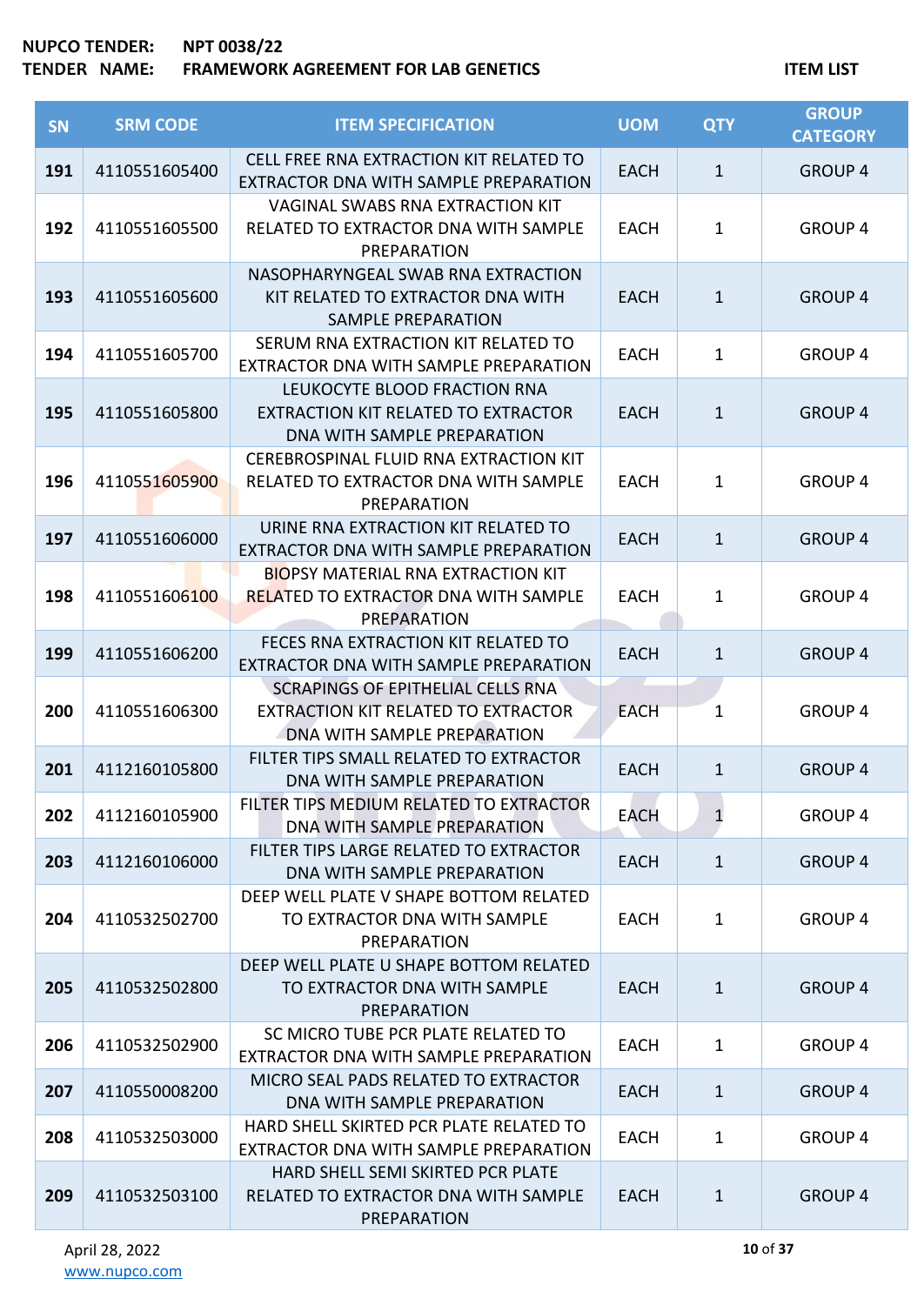| <b>SN</b> | <b>SRM CODE</b> | <b>ITEM SPECIFICATION</b>                                                               | <b>UOM</b>  | <b>QTY</b>   | <b>GROUP</b><br><b>CATEGORY</b> |
|-----------|-----------------|-----------------------------------------------------------------------------------------|-------------|--------------|---------------------------------|
| 210       | 4110532503200   | HARD SHELL NON SKIRTED PCR PLATE<br>RELATED TO EXTRACTOR DNA WITH SAMPLE<br>PREPARATION | <b>EACH</b> | $\mathbf{1}$ | <b>GROUP 4</b>                  |
| 211       | 4110532503300   | SKIRTED PCR PLATE RELATED TO EXTRACTOR<br>DNA WITH SAMPLE PREPARATION                   | <b>EACH</b> | $\mathbf{1}$ | <b>GROUP 4</b>                  |
| 212       | 4110532503400   | SEMI SKIRTED PCR PLATE RELATED TO<br>EXTRACTOR DNA WITH SAMPLE PREPARATION              | <b>EACH</b> | $\mathbf{1}$ | <b>GROUP 4</b>                  |
| 213       | 4110532503500   | NON SKIRTED PCR PLATE RELATED TO<br>EXTRACTOR DNA WITH SAMPLE PREPARATION               | <b>EACH</b> | $\mathbf{1}$ | <b>GROUP 4</b>                  |
| 214       | 4110550008300   | MAGNETIC SLEEVES/SHEATHS RELATED TO<br>EXTRACTOR DNA WITH SAMPLE PREPARATION            | <b>EACH</b> | $\mathbf{1}$ | <b>GROUP 4</b>                  |
| 215       | 4110550008400   | PCR REACTION STRIP 8 WELLS RELATED TO<br>EXTRACTOR DNA WITH SAMPLE PREPARATION          | <b>EACH</b> | $\mathbf{1}$ | <b>GROUP 4</b>                  |
| 216       | 4110550008500   | PCR REACTION CUVETTE RELATED TO<br>EXTRACTOR DNA WITH SAMPLE PREPARATION                | <b>EACH</b> | $\mathbf{1}$ | <b>GROUP 4</b>                  |
| 217       | 4110550008600   | WASHING/DILUTION PLATE RELATED TO<br>EXTRACTOR DNA WITH SAMPLE PREPARATION              | <b>EACH</b> | $\mathbf{1}$ | <b>GROUP 4</b>                  |
| 218       | 4110550008700   | REAGENT VESSELS RELATED TO EXTRACTOR<br>DNA WITH SAMPLE PREPARATION                     | <b>EACH</b> | $\mathbf{1}$ | <b>GROUP 4</b>                  |
| 219       | 4110550008800   | REACTION VESSELS RELATED TO EXTRACTOR<br>DNA WITH SAMPLE PREPARATION                    | <b>EACH</b> | $\mathbf{1}$ | <b>GROUP 4</b>                  |
| 220       | 4110550008900   | MASTER MIX TUBE RELATED TO EXTRACTOR<br>DNA WITH SAMPLE PREPARATION                     | EACH        | $\mathbf{1}$ | <b>GROUP 4</b>                  |
| 221       | 4111584300600   | MOLECULAR TESTING FULLY AUTOMATED                                                       | <b>EACH</b> | $\mathbf{1}$ | <b>GROUP 5</b>                  |
| 222       | 4111584422600   | MULTI TUBE UNITS RELATED TO MOLECULAR.<br><b>TESTING FULLY AUTOMATED</b>                | <b>EACH</b> | $\mathbf{1}$ | <b>GROUP 5</b>                  |
| 223       | 4111584422700   | SAMPLE RACK RELATED TO MOLECULAR<br><b>TESTING FULLY AUTOMATED</b>                      | <b>EACH</b> | $\mathbf{1}$ | <b>GROUP 5</b>                  |
| 224       | 4111584422800   | SAMPLE RACK TRAY RELATED TO MOLECULAR<br><b>TESTING FULLY AUTOMATED</b>                 | <b>EACH</b> | $\mathbf{1}$ | <b>GROUP 5</b>                  |
| 225       | 4111584422900   | TCR CAROUSEL ADAPTER RELATED TO<br>MOLECULAR TESTING FULLY AUTOMATED                    | <b>EACH</b> | $\mathbf{1}$ | <b>GROUP 5</b>                  |
| 226       | 4111584423000   | SPARE CAPS AMP, PROBE RELATED TO<br>MOLECULAR TESTING FULLY AUTOMATED                   | <b>EACH</b> | $\mathbf{1}$ | <b>GROUP 5</b>                  |
| 227       | 4111584423100   | SPARE CAPS ENZYME RELATED TO<br>MOLECULAR TESTING FULLY AUTOMATED                       | <b>EACH</b> | $\mathbf{1}$ | <b>GROUP 5</b>                  |
| 228       | 4111584423200   | SPARE CAPS TCR + SELECT RELATED TO<br>MOLECULAR TESTING FULLY AUTOMATED                 | <b>EACH</b> | $\mathbf{1}$ | <b>GROUP 5</b>                  |
| 229       | 4111584423300   | <b>CLEANING SOLUTION RELATED TO</b><br>MOLECULAR TESTING FULLY AUTOMATED                | <b>EACH</b> | $\mathbf{1}$ | <b>GROUP 5</b>                  |
| 230       | 4111584423400   | BLEACH ENHANCER RELATED TO MOLECULAR<br><b>TESTING FULLY AUTOMATED</b>                  | <b>EACH</b> | $\mathbf{1}$ | <b>GROUP 5</b>                  |
| 231       | 4111584423500   | FILTERED TIPS RELATED TO MOLECULAR<br><b>TESTING FULLY AUTOMATED</b>                    | <b>EACH</b> | $\mathbf{1}$ | <b>GROUP 5</b>                  |
| 232       | 4111584423600   | <b>WASTE BAGS RELATED TO MOLECULAR</b><br><b>TESTING FULLY AUTOMATED</b>                | <b>EACH</b> | $\mathbf{1}$ | <b>GROUP 5</b>                  |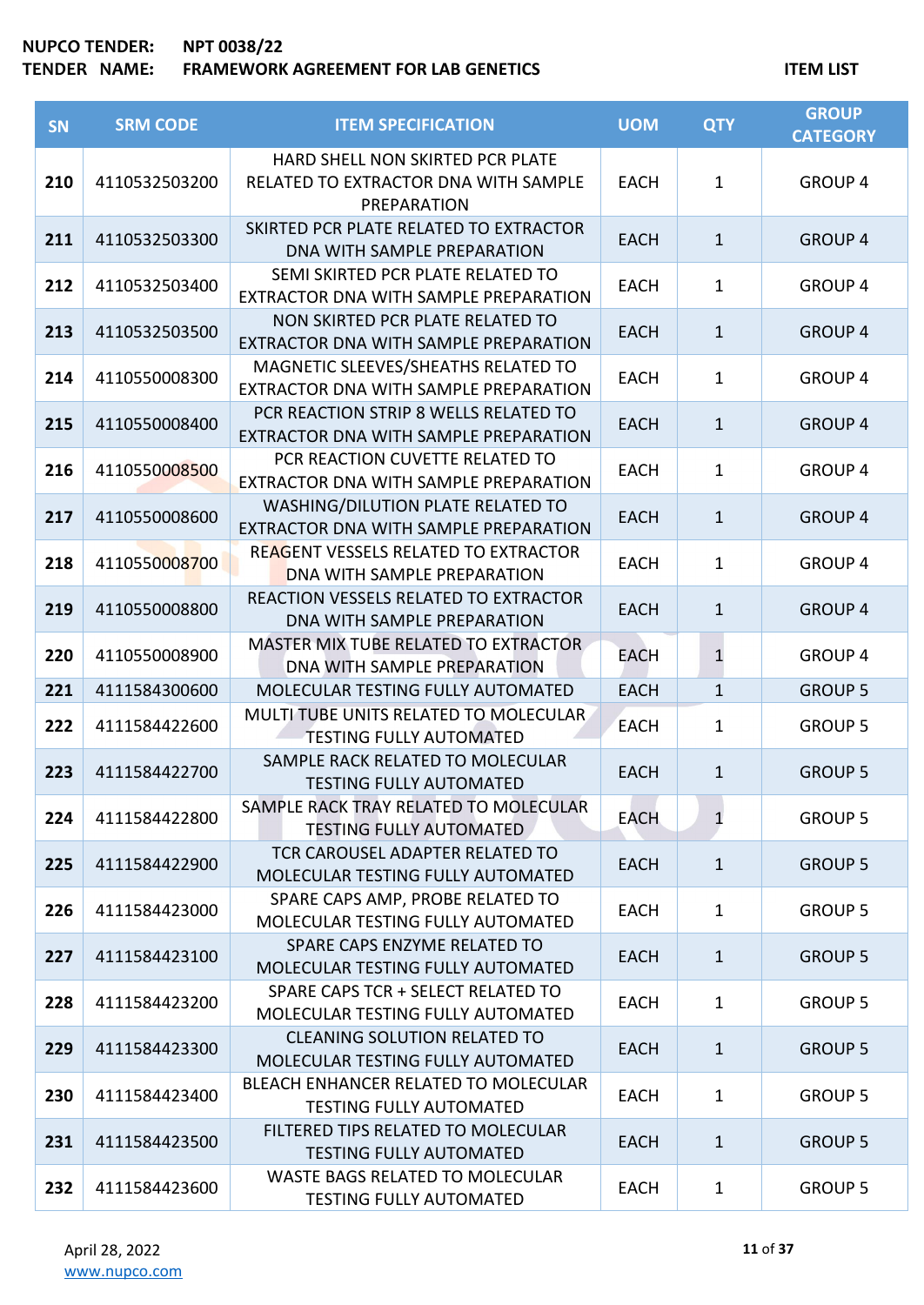| SN  | <b>SRM CODE</b> | <b>ITEM SPECIFICATION</b>                                                    | <b>UOM</b>  | <b>QTY</b>   | <b>GROUP</b><br><b>CATEGORY</b> |
|-----|-----------------|------------------------------------------------------------------------------|-------------|--------------|---------------------------------|
| 233 | 4111584423700   | <b>WASTE COVERS RELATED TO MOLECULAR</b><br><b>TESTING FULLY AUTOMATED</b>   | <b>EACH</b> | $\mathbf{1}$ | <b>GROUP 5</b>                  |
| 234 | 4111584423800   | SAMPLE PREPARATION KIT RELATED TO<br>MOLECULAR TESTING FULLY AUTOMATED       | <b>EACH</b> | $\mathbf 1$  | <b>GROUP 5</b>                  |
| 235 | 4111584423900   | LYSIS SOLUTION RELATED TO MOLECULAR<br><b>TESTING FULLY AUTOMATED</b>        | <b>EACH</b> | $\mathbf{1}$ | <b>GROUP 5</b>                  |
| 236 | 4111584424000   | DILUENT SOLUTION RELATED TO MOLECULAR<br><b>TESTING FULLY AUTOMATED</b>      | <b>EACH</b> | $\mathbf 1$  | <b>GROUP 5</b>                  |
| 237 | 4111584424100   | VAPOR BARRIER SOLUTION RELATED TO<br>MOLECULAR TESTING FULLY AUTOMATED       | <b>EACH</b> | $\mathbf{1}$ | <b>GROUP 5</b>                  |
| 238 | 4111584424200   | INTEGRATED REACTION UNIT RELATED TO<br>MOLECULAR TESTING FULLY AUTOMATED     | <b>EACH</b> | $\mathbf{1}$ | <b>GROUP 5</b>                  |
| 239 | 4111584424300   | TRANSPORT TUBE RELATED TO MOLECULAR<br><b>TESTING FULLY AUTOMATED</b>        | <b>EACH</b> | $\mathbf{1}$ | <b>GROUP 5</b>                  |
| 240 | 4111584424400   | ALIQUOT TUBE RELATED TO MOLECULAR<br><b>TESTING FULLY AUTOMATED</b>          | <b>EACH</b> | $\mathbf 1$  | <b>GROUP 5</b>                  |
| 241 | 4111584424500   | SARS-COV-2 RELATED TO MOLECULAR<br><b>TESTING FULLY AUTOMATED</b>            | <b>EACH</b> | $\mathbf{1}$ | <b>GROUP 5</b>                  |
| 242 | 4111584424600   | HIV QUANTITATIVE RELATED TO MOLECULAR<br><b>TESTING FULLY AUTOMATED</b>      | <b>EACH</b> | $\mathbf 1$  | <b>GROUP 5</b>                  |
| 243 | 4111584424700   | HIV RELATED TO MOLECULAR TESTING FULLY<br><b>AUTOMATED</b>                   | <b>EACH</b> | $\mathbf{1}$ | <b>GROUP 5</b>                  |
| 244 | 4111584424800   | HCV HEPATITIS C QUANTITATIVE RELATED TO<br>MOLECULAR TESTING FULLY AUTOMATED | <b>EACH</b> | $\mathbf{1}$ | <b>GROUP 5</b>                  |
| 245 | 4111584424900   | HCV HEPATITIS C RELATED TO MOLECULAR<br><b>TESTING FULLY AUTOMATED</b>       | <b>EACH</b> | $\mathbf{1}$ | <b>GROUP 5</b>                  |
| 246 | 4111584425000   | HCV HEPATITIS C GENOTYPE RELATED TO<br>MOLECULAR TESTING FULLY AUTOMATED     | <b>EACH</b> | 1            | <b>GROUP 5</b>                  |
| 247 | 4111584425100   | HBV HEPATITIS B QUANTITATIVE RELATED TO<br>MOLECULAR TESTING FULLY AUTOMATED | <b>EACH</b> | $\mathbf{1}$ | <b>GROUP 5</b>                  |
| 248 | 4111584425200   | HBV HEPATITIS B RELATED TO MOLECULAR<br><b>TESTING FULLY AUTOMATED</b>       | <b>EACH</b> | $\mathbf{1}$ | <b>GROUP 5</b>                  |
| 249 | 4111584425300   | HAV HEPATITIS A RELATED TO MOLECULAR<br><b>TESTING FULLY AUTOMATED</b>       | <b>EACH</b> | $\mathbf{1}$ | <b>GROUP 5</b>                  |
| 250 | 4111584425400   | HGV HEPATITIS G RELATED TO MOLECULAR<br><b>TESTING FULLY AUTOMATED</b>       | <b>EACH</b> | $\mathbf{1}$ | <b>GROUP 5</b>                  |
| 251 | 4111584425500   | HDV HEPATITIS D RELATED TO MOLECULAR<br><b>TESTING FULLY AUTOMATED</b>       | <b>EACH</b> | $\mathbf{1}$ | <b>GROUP 5</b>                  |
| 252 | 4111584425600   | TREPONEMA PALLIDUM RELATED TO<br>MOLECULAR TESTING FULLY AUTOMATED           | <b>EACH</b> | $\mathbf{1}$ | <b>GROUP 5</b>                  |
| 253 | 4111584425700   | CHLAMYDIA TRACHOMATIS RELATED TO<br>MOLECULAR TESTING FULLY AUTOMATED        | <b>EACH</b> | $\mathbf{1}$ | <b>GROUP 5</b>                  |
| 254 | 4111584425800   | TRICHOMONAS VAGINALIS RELATED TO<br>MOLECULAR TESTING FULLY AUTOMATED        | <b>EACH</b> | $\mathbf{1}$ | <b>GROUP 5</b>                  |
| 255 | 4111584425900   | MYCOPLASMA GENITALIUM RELATED TO<br>MOLECULAR TESTING FULLY AUTOMATED        | <b>EACH</b> | $\mathbf{1}$ | <b>GROUP 5</b>                  |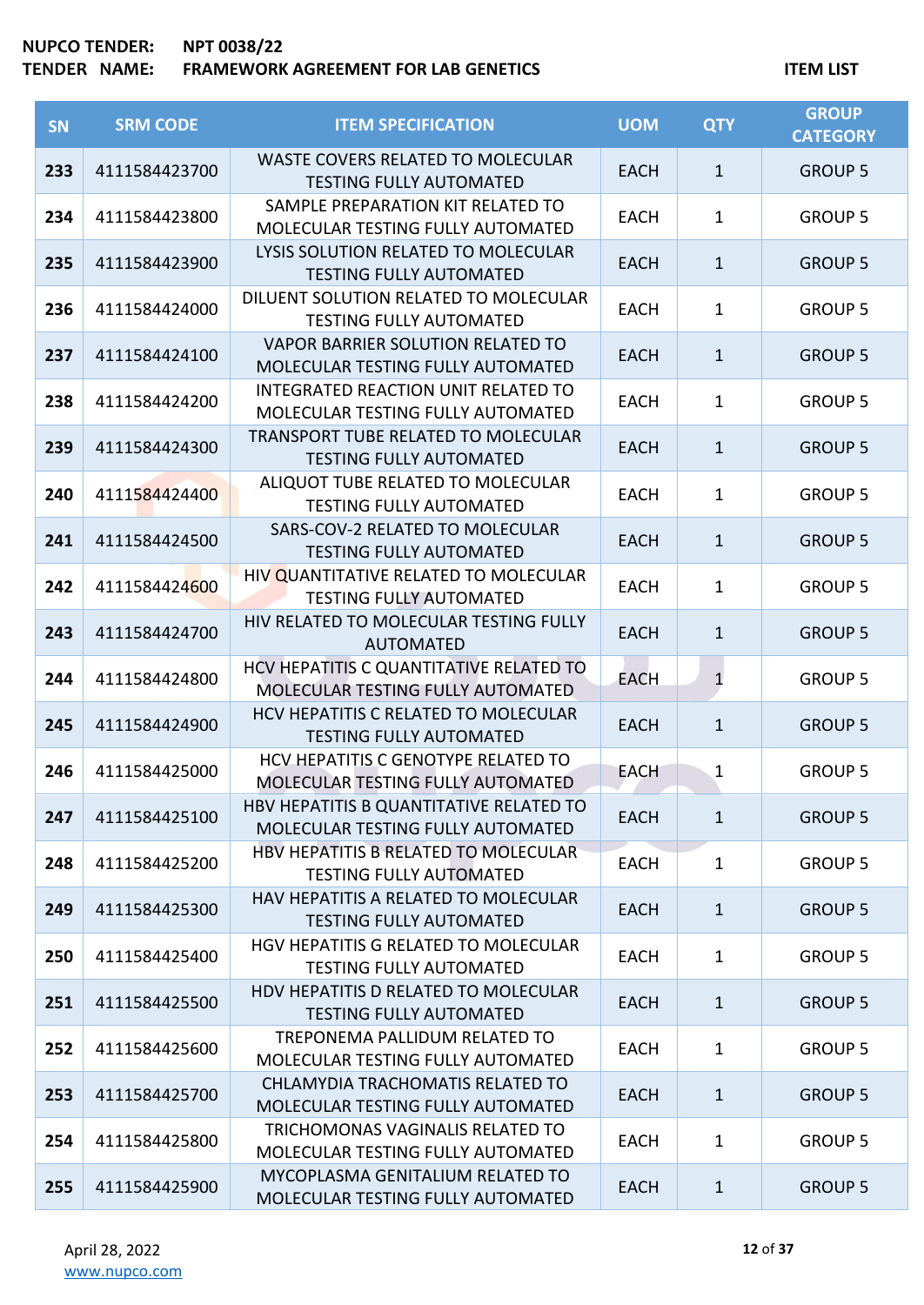# **TENDER NAME: FRAMEWORK AGREEMENT FOR LAB GENETICS ITEM LIST**

| SN  | <b>SRM CODE</b> | <b>ITEM SPECIFICATION</b>                                                                                   | <b>UOM</b>  | <b>QTY</b>   | <b>GROUP</b><br><b>CATEGORY</b> |
|-----|-----------------|-------------------------------------------------------------------------------------------------------------|-------------|--------------|---------------------------------|
| 256 | 4111584426000   | NEISSERIA GONORRHOEAE RELATED TO<br>MOLECULAR TESTING FULLY AUTOMATED                                       | <b>EACH</b> | $\mathbf{1}$ | <b>GROUP 5</b>                  |
| 257 | 4111584422500   | <b>GARDNERELLA VAGINALIS RELATED TO</b><br>MOLECULAR TESTING FULLY AUTOMATED                                | <b>EACH</b> | $\mathbf{1}$ | <b>GROUP 5</b>                  |
| 258 | 4111584426100   | PARVOVIRUS B19 RELATED TO MOLECULAR<br><b>TESTING FULLY AUTOMATED</b>                                       | <b>EACH</b> | $\mathbf{1}$ | <b>GROUP 5</b>                  |
| 259 | 4111584426200   | HSV-1, 2 HERPES SIMPLEX VIRUS (HSV) TYPES<br>1 AND 2 RELATED TO MOLECULAR TESTING<br><b>FULLY AUTOMATED</b> | <b>EACH</b> | $\mathbf{1}$ | <b>GROUP 5</b>                  |
| 260 | 4111584426300   | EPSTEIN-BARR VIRUS (EBV) RELATED TO<br>MOLECULAR TESTING FULLY AUTOMATED                                    | <b>EACH</b> | $\mathbf{1}$ | <b>GROUP 5</b>                  |
| 261 | 4111584426400   | CMV RELATED TO MOLECULAR TESTING FULLY<br><b>AUTOMATED</b>                                                  | <b>EACH</b> | $\mathbf{1}$ | <b>GROUP 5</b>                  |
| 262 | 4111584426500   | VARICELLA-ZOSTER VIRUS (VZV) RELATED TO<br>MOLECULAR TESTING FULLY AUTOMATED                                | <b>EACH</b> | $\mathbf{1}$ | <b>GROUP 5</b>                  |
| 263 | 4111584426600   | RUBELLA RELATED TO MOLECULAR TESTING<br><b>FULLY AUTOMATED</b>                                              | <b>EACH</b> | $1\,$        | <b>GROUP 5</b>                  |
| 264 | 4111584426700   | TBEV "TICK BORNE ENCEPHALITIS VIRUS"<br>RELATED TO MOLECULAR TESTING FULLY<br><b>AUTOMATED</b>              | <b>EACH</b> | $\mathbf{1}$ | <b>GROUP 5</b>                  |
| 265 | 4111584426800   | <b>MBTC "MYCOBACTERIUM TUBERCULOSIS</b><br>COMPLEX" RELATED TO MOLECULAR TESTING<br><b>FULLY AUTOMATED</b>  | <b>EACH</b> | $1\,$        | <b>GROUP 5</b>                  |
| 266 | 4111584426900   | STREPTOCOCCUS PNEUMONIAE RELATED TO<br>MOLECULAR TESTING FULLY AUTOMATED                                    | <b>EACH</b> | $\mathbf{1}$ | <b>GROUP 5</b>                  |
| 267 | 4111584427000   | HAEMOPHILUS INFLUENZA RELATED TO<br>MOLECULAR TESTING FULLY AUTOMATED                                       | <b>EACH</b> | $\mathbf{1}$ | <b>GROUP 5</b>                  |
| 268 | 4111584427100   | CHLAMYDIA PNEUMONIAE RELATED TO<br>MOLECULAR TESTING FULLY AUTOMATED                                        | <b>EACH</b> |              | <b>GROUP 5</b>                  |
| 269 | 4111584427200   | MYCOPLASMA PNEUMONIAE RELATED TO<br>MOLECULAR TESTING FULLY AUTOMATED                                       | <b>EACH</b> | $\mathbf{1}$ | <b>GROUP 5</b>                  |
| 270 | 4111584427300   | LEGIONELLA PNEUMOPHILA RELATED TO<br>MOLECULAR TESTING FULLY AUTOMATED                                      | <b>EACH</b> | $\mathbf{1}$ | <b>GROUP 5</b>                  |
| 271 | 4111584427400   | UREAPLASMA SPECIES RELATED TO<br>MOLECULAR TESTING FULLY AUTOMATED                                          | <b>EACH</b> | $\mathbf{1}$ | <b>GROUP 5</b>                  |
| 272 | 4111584427500   | UREAPLASMA UREALYTICUM RELATED TO<br>MOLECULAR TESTING FULLY AUTOMATED                                      | <b>EACH</b> | $\mathbf{1}$ | <b>GROUP 5</b>                  |
| 273 | 4111584427600   | MYCOPLASMA HOMINIS RELATED TO<br>MOLECULAR TESTING FULLY AUTOMATED                                          | <b>EACH</b> | $\mathbf{1}$ | <b>GROUP 5</b>                  |
| 274 | 4111584427700   | HPV GENOTYPE QUANTITATIVE RELATED TO<br>MOLECULAR TESTING FULLY AUTOMATED                                   | <b>EACH</b> | $\mathbf{1}$ | <b>GROUP 5</b>                  |
| 275 | 4111584427800   | HPV GENOTYPE RELATED TO MOLECULAR<br><b>TESTING FULLY AUTOMATED</b>                                         | <b>EACH</b> | $\mathbf{1}$ | <b>GROUP 5</b>                  |
| 276 | 4111584427900   | HPV SCREEN RELATED TO MOLECULAR<br><b>TESTING FULLY AUTOMATED</b>                                           | <b>EACH</b> | $\mathbf{1}$ | <b>GROUP 5</b>                  |
| 277 | 4111584428000   | CANDIDA ALBICANS RELATED TO MOLECULAR<br><b>TESTING FULLY AUTOMATED</b>                                     | <b>EACH</b> | $\mathbf{1}$ | <b>GROUP 5</b>                  |

**13** of **37**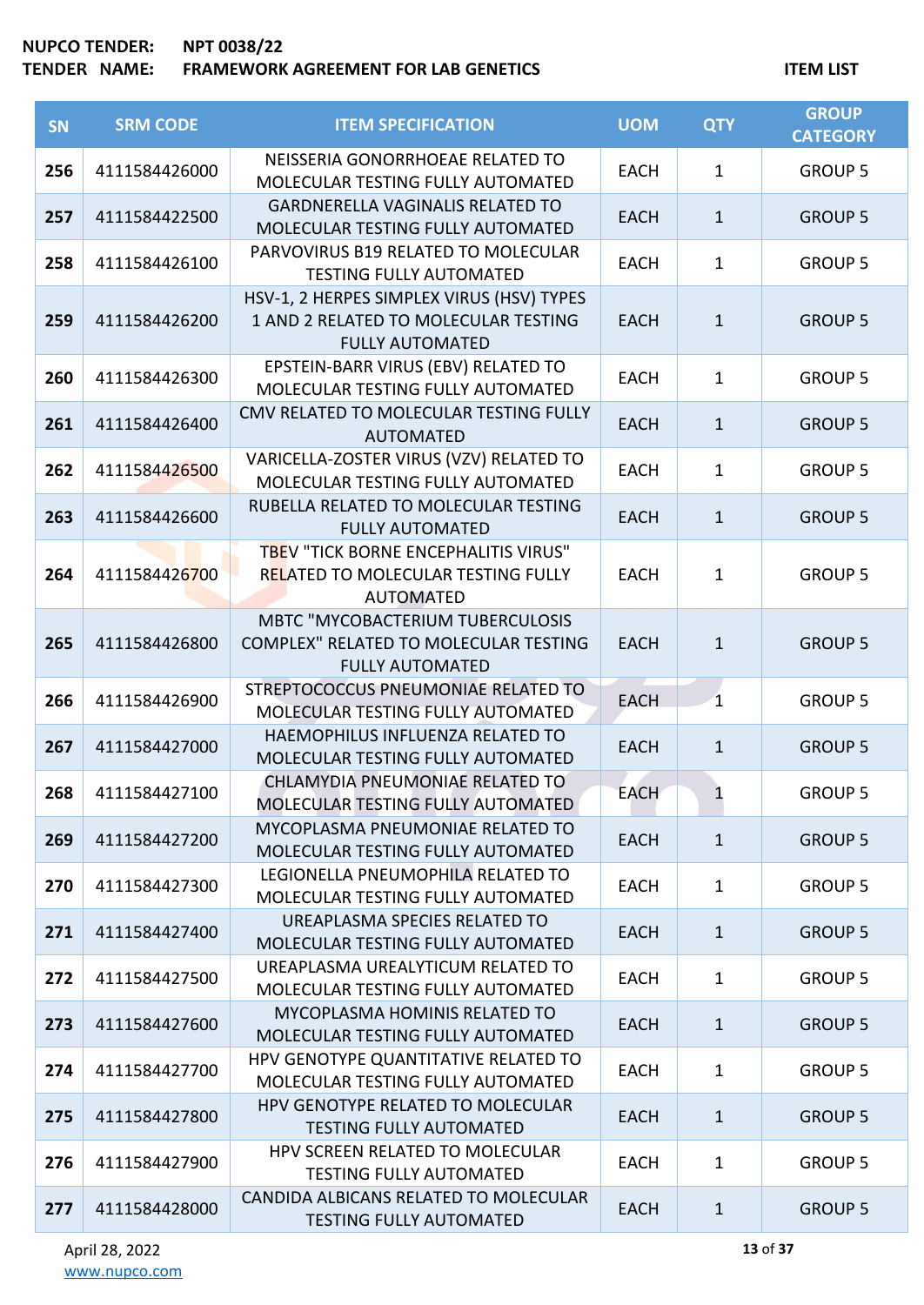| <b>SN</b> | <b>SRM CODE</b> | <b>ITEM SPECIFICATION</b>                                                                                          | <b>UOM</b>  | <b>QTY</b>   | <b>GROUP</b><br><b>CATEGORY</b> |
|-----------|-----------------|--------------------------------------------------------------------------------------------------------------------|-------------|--------------|---------------------------------|
| 278       | 4111584428100   | BRCA (BRCA1 185DELAG / 3875DEL4) RELATED<br>TO MOLECULAR TESTING FULLY AUTOMATED                                   | <b>EACH</b> | $\mathbf{1}$ | <b>GROUP 5</b>                  |
| 279       | 4111584428200   | <b>GENETICS HEMOSTATIC DISEASE (F2/F5)</b><br>RELATED TO MOLECULAR TESTING FULLY<br><b>AUTOMATED</b>               | <b>EACH</b> | $\mathbf{1}$ | <b>GROUP 5</b>                  |
| 280       | 4111584428300   | <b>GENETICS HEMOSTATIC DISEASES (MTR/</b><br>MTRR/ MTHFR) RELATED TO MOLECULAR<br><b>TESTING FULLY AUTOMATED</b>   | <b>EACH</b> | $\mathbf{1}$ | <b>GROUP 5</b>                  |
| 281       | 4111584428400   | <b>GENETICS HEMOSTATIC DISEASE (B-</b><br>FIBRINOGEN/FXIII) RELATED TO MOLECULAR<br><b>TESTING FULLY AUTOMATED</b> | <b>EACH</b> | $\mathbf{1}$ | <b>GROUP 5</b>                  |
| 282       | 4111584428500   | <b>GENETICS HEMOSTATIC DISEASE (ITGA2/FVII)</b><br>RELATED TO MOLECULAR TESTING FULLY<br><b>AUTOMATED</b>          | <b>EACH</b> | $\mathbf{1}$ | <b>GROUP 5</b>                  |
| 283       | 4111584428600   | <b>GENETICS HEMOSTATIC DISEASES (PAI-</b><br>1/ITGB3) RELATED TO MOLECULAR TESTING<br><b>FULLY AUTOMATED</b>       | <b>EACH</b> | $\mathbf{1}$ | <b>GROUP 5</b>                  |
| 284       | 4111584428700   | GENETICS ACE DEL287/AGT T704C RELATED<br>TO MOLECULAR TESTING FULLY AUTOMATED                                      | <b>EACH</b> | $\mathbf{1}$ | <b>GROUP 5</b>                  |
| 285       | 4111584428800   | GENETICS BRCA (BRCA1 185DELAG /<br>3875DEL4) RELATED TO MOLECULAR TESTING<br><b>FULLY AUTOMATED</b>                | <b>EACH</b> | $\mathbf{1}$ | <b>GROUP 5</b>                  |
| 286       | 4111584428900   | GENETICS BRCA (BRCA1 3819DEL5 / T300G)<br>RELATED TO MOLECULAR TESTING FULLY<br><b>AUTOMATED</b>                   | <b>EACH</b> | $\mathbf{1}$ | <b>GROUP 5</b>                  |
| 287       | 4111584429000   | GENETICS BRCA (BRCA1 2080DELA(INSA) /<br>BRCA2 6174DELT) RELATED TO MOLECULAR<br><b>TESTING FULLY AUTOMATED</b>    | <b>EACH</b> | $\mathbf{1}$ | <b>GROUP 5</b>                  |
| 288       | 4111584429100   | GENETICS BRCA (BRCA1 4153DELA /<br>5382INSC) RELATED TO MOLECULAR TESTING<br><b>FULLY AUTOMATED</b>                | <b>EACH</b> | $\mathbf{1}$ | <b>GROUP 5</b>                  |
| 289       | 4111584429200   | <b>GENETICS HEMOCHROMATOSIS (HFE 187 C/G)</b><br>RELATED TO MOLECULAR TESTING FULLY<br><b>AUTOMATED</b>            | <b>EACH</b> | $\mathbf{1}$ | <b>GROUP 5</b>                  |
| 290       | 4111584429300   | GENETICS HEMOCHROMATOSIS (HFE 193 A/T)<br>RELATED TO MOLECULAR TESTING FULLY<br><b>AUTOMATED</b>                   | <b>EACH</b> | $\mathbf{1}$ | <b>GROUP 5</b>                  |
| 291       | 4111584429400   | GENETICS HEMOCHROMATOSIS (HFE 845 G/A)<br>RELATED TO MOLECULAR TESTING FULLY<br><b>AUTOMATED</b>                   | <b>EACH</b> | $\mathbf{1}$ | <b>GROUP 5</b>                  |
| 292       | 4111584429500   | GENETICS WARFARIN (CYP2C9 X 2/CYP2C9 X<br>3) RELATED TO MOLECULAR TESTING FULLY<br><b>AUTOMATED</b>                | <b>EACH</b> | $\mathbf{1}$ | <b>GROUP 5</b>                  |
| 293       | 4111584429600   | <b>GENETICS WARFARIN (VKORC1/CYP4F2 X 3)</b><br>RELATED TO MOLECULAR TESTING FULLY<br><b>AUTOMATED</b>             | <b>EACH</b> | $\mathbf{1}$ | <b>GROUP 5</b>                  |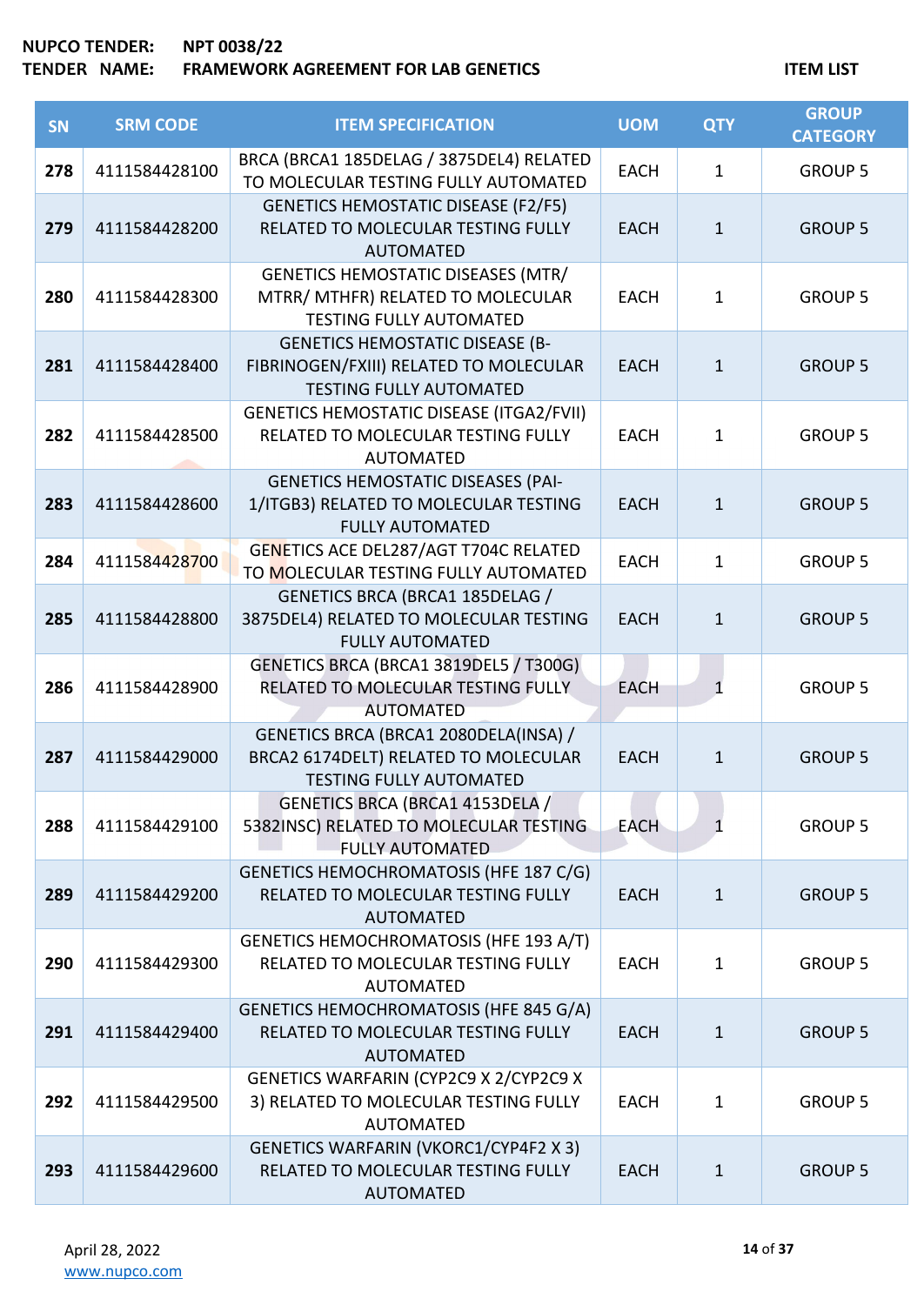| SN  | <b>SRM CODE</b> | <b>ITEM SPECIFICATION</b>                                                                           | <b>UOM</b>  | <b>QTY</b>   | <b>GROUP</b><br><b>CATEGORY</b> |
|-----|-----------------|-----------------------------------------------------------------------------------------------------|-------------|--------------|---------------------------------|
| 294 | 4111584429700   | GENETICS WARFARIN (GGCX) RELATED TO<br>MOLECULAR TESTING FULLY AUTOMATED                            | <b>EACH</b> | $\mathbf{1}$ | <b>GROUP 5</b>                  |
| 295 | 4111584429800   | GENETICS WARFARIN (CYP2C9 X 5/CYP2C9 X<br>6) RELATED TO MOLECULAR TESTING FULLY<br><b>AUTOMATED</b> | <b>EACH</b> | $\mathbf{1}$ | <b>GROUP 5</b>                  |
| 296 | 4111584429900   | <b>GENETICS MCM6 RELATED TO MOLECULAR</b><br><b>TESTING FULLY AUTOMATED</b>                         | <b>EACH</b> | $\mathbf{1}$ | <b>GROUP 5</b>                  |
| 297 | 4111584430000   | <b>GENETICS INTERLEUKIN 28B RELATED TO</b><br>MOLECULAR TESTING FULLY AUTOMATED                     | <b>EACH</b> | $\mathbf{1}$ | <b>GROUP 5</b>                  |
| 298 | 4111584430100   | <b>GENETICS AZF - MICRODELETIONS RELATED</b><br>TO MOLECULAR TESTING FULLY AUTOMATED                | <b>EACH</b> | $\mathbf 1$  | <b>GROUP 5</b>                  |
| 299 | 4111584430200   | <b>INTERNAL CONTROL SAMPLE RELATED TO</b><br>MOLECULAR TESTING FULLY AUTOMATED                      | <b>EACH</b> | $\mathbf{1}$ | <b>GROUP 5</b>                  |
| 300 | 4111584430300   | THROMBOSIS SNP PANEL RELATED TO<br>MOLECULAR TESTING FULLY AUTOMATED                                | <b>EACH</b> | $\mathbf 1$  | <b>GROUP 5</b>                  |
| 301 | 4111584430400   | LEUKEMIA BCR/ABL RELATED TO MOLECULAR<br><b>TESTING FULLY AUTOMATED</b>                             | <b>EACH</b> | $\mathbf{1}$ | <b>GROUP 5</b>                  |
| 302 | 4111584430500   | <b>ENTERO-DR PANEL ASSAY RELATED TO</b><br><b>MOLECULAR TESTING FULLY AUTOMATED</b>                 | <b>EACH</b> | $\mathbf 1$  | <b>GROUP 5</b>                  |
| 303 | 4111584430600   | MTB/NTME REAL-TIME DETECTION PANEL<br>RELATED TO MOLECULAR TESTING FULLY<br><b>AUTOMATED</b>        | <b>EACH</b> | $\mathbf{1}$ | <b>GROUP 5</b>                  |
| 304 | 4111584430700   | RESPIRATORY PANEL RELATED TO<br>MOLECULAR TESTING FULLY AUTOMATED                                   | <b>EACH</b> | $\mathbf{1}$ | <b>GROUP 5</b>                  |
| 305 | 4111584430800   | CT, NG, MG MULTIPLEX PANEL RELATED TO<br>MOLECULAR TESTING FULLY AUTOMATED                          | <b>EACH</b> | $\mathbf{1}$ | <b>GROUP 5</b>                  |
| 306 | 4111584430900   | <b>GI-PARASITE ASSAY PANEL RELATED TO</b><br>MOLECULAR TESTING FULLY AUTOMATED                      | <b>EACH</b> | $\mathbf{1}$ | <b>GROUP 5</b>                  |
| 307 | 4111584431000   | <b>GI-VIRUS ASSAY PANEL RELATED TO</b><br>MOLECULAR TESTING FULLY AUTOMATED                         | <b>EACH</b> | $\mathbf{1}$ | <b>GROUP 5</b>                  |
| 308 | 4111584431100   | <b>GI-BACTERIA PANEL ASSAY RELATED TO</b><br>MOLECULAR TESTING FULLY AUTOMATED                      | <b>EACH</b> | $\mathbf{1}$ | <b>GROUP 5</b>                  |
| 309 | 4111584431200   | H. PYLORI AND CLARIR ASSAY PANEL RELATED<br>TO MOLECULAR TESTING FULLY AUTOMATED                    | <b>EACH</b> | $\mathbf{1}$ | <b>GROUP 5</b>                  |
| 310 | 4111584431300   | <b>GENITAL ULCER ASSAY PANEL RELATED TO</b><br>MOLECULAR TESTING FULLY AUTOMATED                    | <b>EACH</b> | $\mathbf{1}$ | <b>GROUP 5</b>                  |
| 311 | 4111584431400   | CT/NG/MG/TV ASSAY PANEL RELATED TO<br>MOLECULAR TESTING FULLY AUTOMATED                             | <b>EACH</b> | $\mathbf{1}$ | <b>GROUP 5</b>                  |
| 312 | 4111584431500   | BACTERIAL VAGINOSIS ASSAY PANEL RELATED<br>TO MOLECULAR TESTING FULLY AUTOMATED                     | <b>EACH</b> | $\mathbf 1$  | <b>GROUP 5</b>                  |
| 313 | 4111584431600   | VAGINITIS SCREENING ASSAY PANEL RELATED<br>TO MOLECULAR TESTING FULLY AUTOMATED                     | <b>EACH</b> | $\mathbf{1}$ | <b>GROUP 5</b>                  |
| 314 | 4111584431700   | STI ESSENTIAL ASSAY Q (MH, UU) PANEL<br>RELATED TO MOLECULAR TESTING FULLY<br><b>AUTOMATED</b>      | <b>EACH</b> | $\mathbf{1}$ | <b>GROUP 5</b>                  |
| 315 | 4111584431800   | HPV28 DETECTION PANEL RELATED TO<br>MOLECULAR TESTING FULLY AUTOMATED                               | <b>EACH</b> | $\mathbf{1}$ | <b>GROUP 5</b>                  |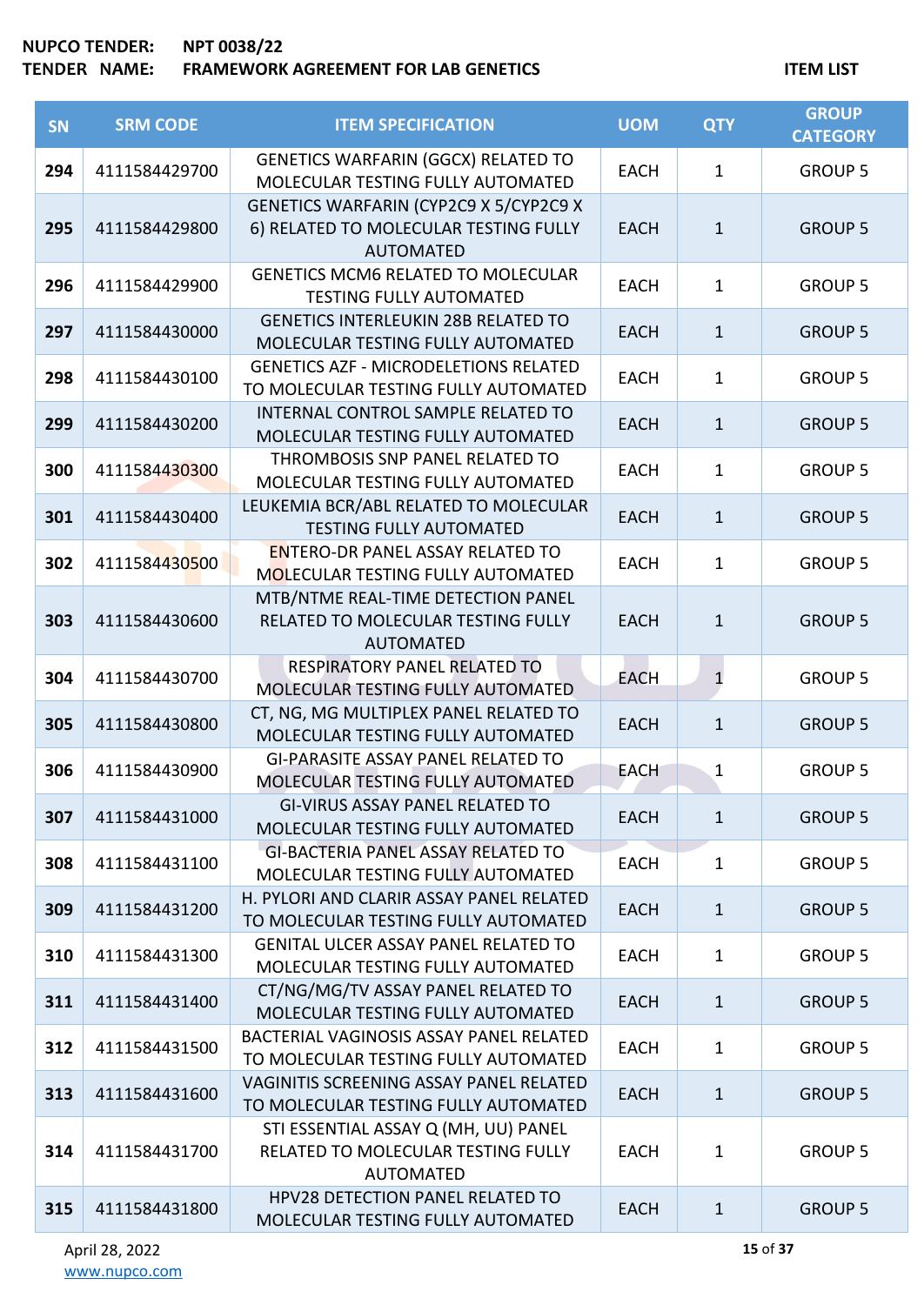| SN  | <b>SRM CODE</b> | <b>ITEM SPECIFICATION</b>                                                                                    | <b>UOM</b>  | <b>QTY</b>   | <b>GROUP</b><br><b>CATEGORY</b> |
|-----|-----------------|--------------------------------------------------------------------------------------------------------------|-------------|--------------|---------------------------------|
| 316 | 4111584431900   | HPV HR DETECTION PANEL RELATED TO<br>MOLECULAR TESTING FULLY AUTOMATED                                       | <b>EACH</b> | $\mathbf{1}$ | <b>GROUP 5</b>                  |
| 317 | 4111584432000   | MTB/XDRE DETECTION PANEL RELATED TO<br>MOLECULAR TESTING FULLY AUTOMATED                                     | <b>EACH</b> | $\mathbf{1}$ | <b>GROUP 5</b>                  |
| 318 | 4111584432100   | MTB/MDR DETECTION PANEL RELATED TO<br>MOLECULAR TESTING FULLY AUTOMATED                                      | <b>EACH</b> | $\mathbf{1}$ | <b>GROUP 5</b>                  |
| 319 | 4111584432200   | GI-HELMINTH(I) ASSAY PANEL RELATED TO<br>MOLECULAR TESTING FULLY AUTOMATED                                   | <b>EACH</b> | $\mathbf{1}$ | <b>GROUP 5</b>                  |
| 320 | 4111584432300   | MTB/MDRE DETECTION PANEL RELATED TO<br>MOLECULAR TESTING FULLY AUTOMATED                                     | <b>EACH</b> | $\mathbf{1}$ | <b>GROUP 5</b>                  |
| 321 | 4111584432400   | MENINGITIS BACTERIA ASSAY PANEL RELATED<br>TO MOLECULAR TESTING FULLY AUTOMATED                              | <b>EACH</b> | $\mathbf{1}$ | <b>GROUP 5</b>                  |
| 322 | 4111584432500   | MENINGITIS-VIRUS ASSAY PANEL RELATED TO<br>MOLECULAR TESTING FULLY AUTOMATED                                 | <b>EACH</b> | $\mathbf{1}$ | <b>GROUP 5</b>                  |
| 323 | 4111584432600   | PNEUMOBACTER ASSAY PANEL RELATED TO<br>MOLECULAR TESTING FULLY AUTOMATED                                     | <b>EACH</b> | $\mathbf{1}$ | <b>GROUP 5</b>                  |
| 324 | 4111584432700   | <b>RESPIRATORY VIRUSES ESSENTIAL ASSAY</b><br>PANEL RELATED TO MOLECULAR TESTING<br><b>FULLY AUTOMATED</b>   | <b>EACH</b> | $\mathbf{1}$ | <b>GROUP 5</b>                  |
| 325 | 4111584432800   | SARS-COV-2/FLUA/FLUB/RSV ASSAY PANEL<br>RELATED TO MOLECULAR TESTING FULLY<br><b>AUTOMATED</b>               | <b>EACH</b> | $\mathbf{1}$ | <b>GROUP 5</b>                  |
| 326 | 4111584432900   | SARS-COV-2 VARIANTS I ASSAY PANEL<br>RELATED TO MOLECULAR TESTING FULLY<br><b>AUTOMATED</b>                  | <b>EACH</b> | $\mathbf{1}$ | <b>GROUP 5</b>                  |
| 327 | 4111584433000   | BK VIRUS RELATED TO MOLECULAR TESTING<br><b>FULLY AUTOMATED</b>                                              | <b>EACH</b> | $\mathbf{1}$ | <b>GROUP 5</b>                  |
| 328 | 4111584433100   | RESPIRATORY VIRUSES 16 DETECTION PANEL<br>RELATED TO MOLECULAR TESTING FULLY<br><b>AUTOMATED</b>             | <b>EACH</b> | 1            | <b>GROUP 5</b>                  |
| 329 | 4111584433200   | RESPIRATORY BACTERIA DETECTION PANEL<br>RELATED TO MOLECULAR TESTING FULLY<br><b>AUTOMATED</b>               | <b>EACH</b> | $\mathbf{1}$ | <b>GROUP 5</b>                  |
| 330 | 4111584433300   | MERS-COV (UPE AND ORF1A) REAL-TIME<br>DETECTION PANEL RELATED TO MOLECULAR<br><b>TESTING FULLY AUTOMATED</b> | <b>EACH</b> | $\mathbf{1}$ | <b>GROUP 5</b>                  |
| 331 | 4111584433400   | MG AND AZIR ASSAY PANEL RELATED TO<br>MOLECULAR TESTING FULLY AUTOMATED                                      | <b>EACH</b> | $\mathbf{1}$ | <b>GROUP 5</b>                  |
| 332 | 4111584433500   | MG AND MOXIR ASSAY PANEL RELATED TO<br>MOLECULAR TESTING FULLY AUTOMATED                                     | <b>EACH</b> | $\mathbf{1}$ | <b>GROUP 5</b>                  |
| 333 | 4111584433600   | CANDIDIASIS ASSAY PANEL RELATED TO<br>MOLECULAR TESTING FULLY AUTOMATED                                      | <b>EACH</b> | $\mathbf{1}$ | <b>GROUP 5</b>                  |
| 334 | 4111584433700   | ENTERIC BACTERIAL PANEL RELATED TO<br>MOLECULAR TESTING FULLY AUTOMATED                                      | <b>EACH</b> | 1            | <b>GROUP 5</b>                  |
| 335 | 4111584433800   | <b>ENTERIC PARASITE PANEL RELATED TO</b><br>MOLECULAR TESTING FULLY AUTOMATED                                | <b>EACH</b> | $\mathbf{1}$ | <b>GROUP 5</b>                  |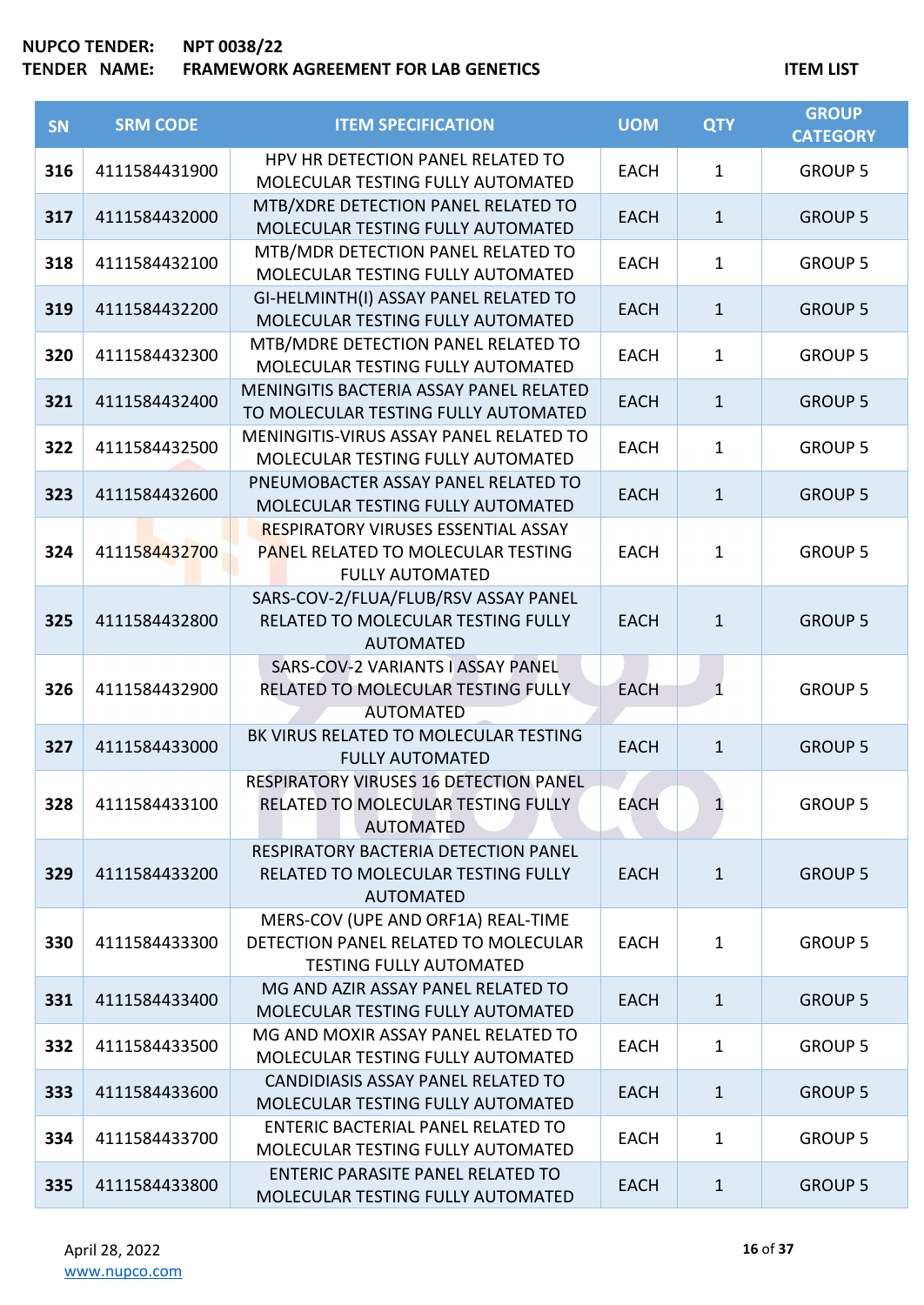| <b>SN</b> | <b>SRM CODE</b> | <b>ITEM SPECIFICATION</b>                                                                                            | <b>UOM</b>  | <b>QTY</b>   | <b>GROUP</b><br><b>CATEGORY</b> |
|-----------|-----------------|----------------------------------------------------------------------------------------------------------------------|-------------|--------------|---------------------------------|
| 336       | 4111584433900   | <b>ENTERIC VIRAL PANEL RELATED TO</b><br>MOLECULAR TESTING FULLY AUTOMATED                                           | <b>EACH</b> | $\mathbf{1}$ | <b>GROUP 5</b>                  |
| 337       | 4111584434000   | STAPH SR PANEL RELATED TO MOLECULAR<br><b>TESTING FULLY AUTOMATED</b>                                                | <b>EACH</b> | $\mathbf{1}$ | <b>GROUP 5</b>                  |
| 338       | 4111584434100   | CHECK POINTS CPO PANEL RELATED TO<br>MOLECULAR TESTING FULLY AUTOMATED                                               | <b>EACH</b> | $\mathbf{1}$ | <b>GROUP 5</b>                  |
| 339       | 4111584434200   | <b>GBS PANEL RELATED TO MOLECULAR TESTING</b><br><b>FULLY AUTOMATED</b>                                              | <b>EACH</b> | $\mathbf{1}$ | <b>GROUP 5</b>                  |
| 340       | 4111584434300   | C.DIFF (CLOSTRIDIUM DIFFICILE) RELATED TO<br>MOLECULAR TESTING FULLY AUTOMATED                                       | <b>EACH</b> | $\mathbf{1}$ | <b>GROUP 5</b>                  |
| 341       | 4111584434400   | MRSA RELATED TO MOLECULAR TESTING<br><b>FULLY AUTOMATED</b>                                                          | <b>EACH</b> | $\mathbf{1}$ | <b>GROUP 5</b>                  |
| 342       | 4110350602200   | <b>WORKSTATION PCR SMALL</b>                                                                                         | <b>EACH</b> | 1            | <b>GROUP 6</b>                  |
| 343       | 4110630016200   | SHELF RELATED TO WORKSTATION PCR SMALL                                                                               | <b>EACH</b> | $\mathbf{1}$ | <b>GROUP 6</b>                  |
| 344       | 4110630016300   | PIPETTE SHELF RELATED TO WORKSTATION<br><b>PCR SMALL</b>                                                             | <b>EACH</b> | $\mathbf{1}$ | <b>GROUP 6</b>                  |
| 345       | 4110630016400   | TABLE FOR UVT-S-AR RELATED TO<br><b>WORKSTATION PCR SMALL</b>                                                        | <b>EACH</b> | $\mathbf{1}$ | <b>GROUP 6</b>                  |
| 346       | 4110630016500   | LABORATORY CHEST OF DRAWERS RELATED<br>TO WORKSTATION PCR SMALL                                                      | <b>EACH</b> | $\mathbf{1}$ | <b>GROUP 6</b>                  |
| 347       | 4110630016600   | DNA/RNA REMOVING SOLUTION, READY-TO-<br>GO FORMULATION IN A SPRAY BOTTLE, 250<br>ML RELATED TO WORKSTATION PCR SMALL | <b>EACH</b> | $\mathbf{1}$ | <b>GROUP 6</b>                  |
| 348       | 4110630016700   | DNA/RNA REMOVING SOLUTION, READY-TO-<br>GO FORMULATION IN A CANISTER, 10 L<br>RELATED TO WORKSTATION PCR SMALL       | <b>EACH</b> | $\mathbf{1}$ | <b>GROUP 6</b>                  |
| 349       | 4110630016800   | SUPPORT STAND RELATED TO WORKSTATION<br><b>PCR SMALL</b>                                                             | <b>EACH</b> | $\mathbf{1}$ | <b>GROUP 6</b>                  |
| 350       | 4110630016900   | HEPA FILTER RELATED TO WORKSTATION PCR<br><b>SMALL</b>                                                               | <b>EACH</b> | $\mathbf{1}$ | <b>GROUP 6</b>                  |
| 351       | 4110630017000   | UV LAMP RELATED TO WORKSTATION PCR<br><b>SMALL</b>                                                                   | <b>EACH</b> | $\mathbf{1}$ | <b>GROUP 6</b>                  |
| 352       | 4110350602300   | <b>WORKSTATION PCR LARGE</b>                                                                                         | <b>EACH</b> | $\mathbf{1}$ | <b>GROUP 7</b>                  |
| 353       | 4110630017100   | SHELF RELATED TO WORKSTATION PCR LARGE                                                                               | <b>EACH</b> | $\mathbf{1}$ | <b>GROUP 7</b>                  |
| 354       | 4110630017200   | PIPETTE SHELF RELATED TO WORKSTATION<br><b>PCR LARGE</b>                                                             | <b>EACH</b> | $\mathbf{1}$ | <b>GROUP 7</b>                  |
| 355       | 4110630017300   | TABLE FOR UVT-S-AR RELATED TO<br><b>WORKSTATION PCR LARGE</b>                                                        | <b>EACH</b> | $\mathbf{1}$ | <b>GROUP 7</b>                  |
| 356       | 4110630017400   | LABORATORY CHEST OF DRAWERS RELATED<br>TO WORKSTATION PCR LARGE                                                      | <b>EACH</b> | $\mathbf{1}$ | <b>GROUP 7</b>                  |
| 357       | 4110630017500   | DNA/RNA REMOVING SOLUTION, READY-TO-<br>GO FORMULATION IN A SPRAY BOTTLE, 250<br>ML RELATED TO WORKSTATION PCR LARGE | <b>EACH</b> | $\mathbf{1}$ | <b>GROUP 7</b>                  |
| 358       | 4110630017600   | DNA/RNA REMOVING SOLUTION, READY-TO-<br>GO FORMULATION IN A CANISTER, 10 L<br>RELATED TO WORKSTATION PCR LARGE       | <b>EACH</b> | $\mathbf{1}$ | <b>GROUP 7</b>                  |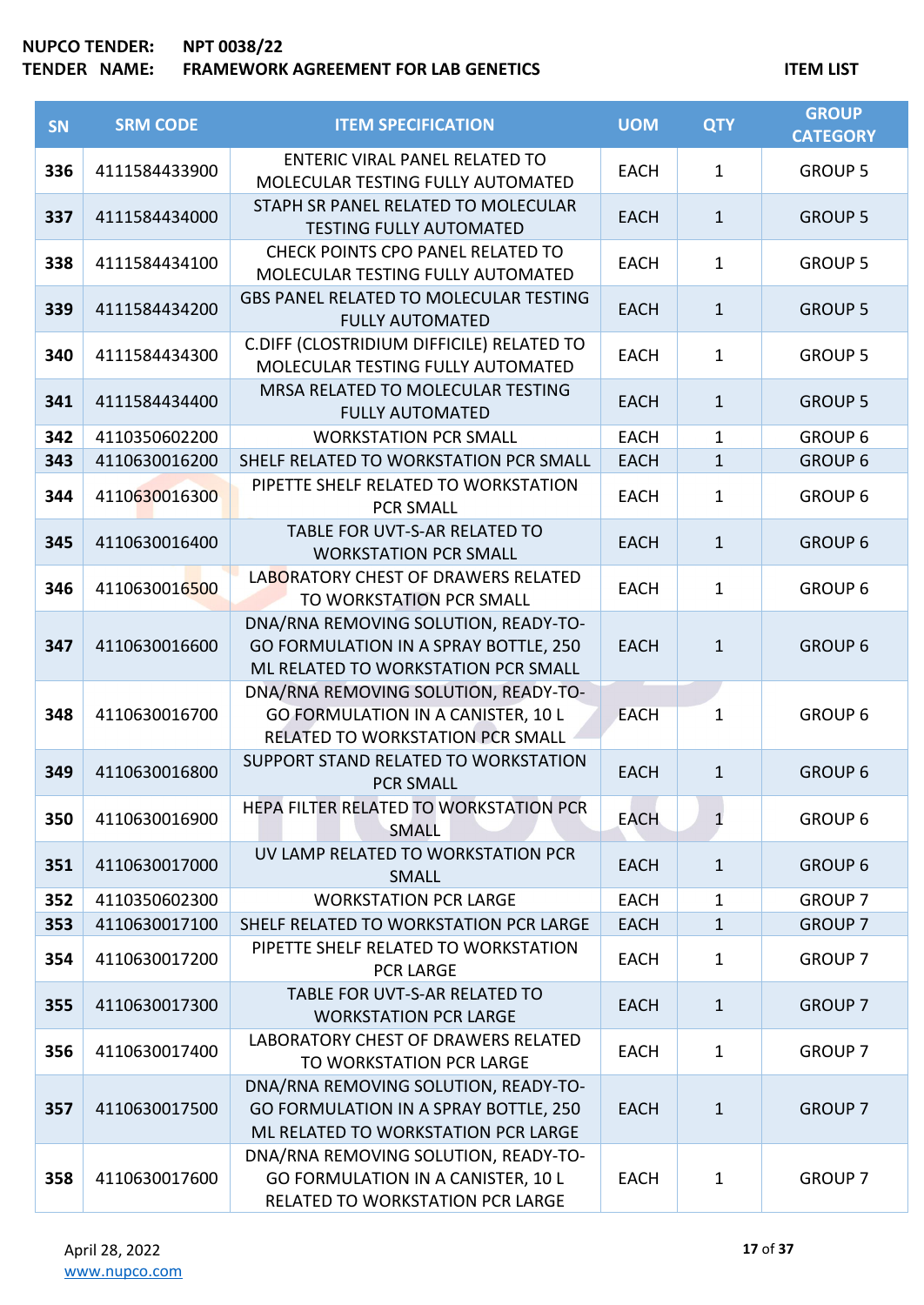| <b>SN</b> | <b>SRM CODE</b> | <b>ITEM SPECIFICATION</b>                                              | <b>UOM</b>  | <b>QTY</b>   | <b>GROUP</b><br><b>CATEGORY</b> |
|-----------|-----------------|------------------------------------------------------------------------|-------------|--------------|---------------------------------|
| 359       | 4110630017700   | SUPPORT STAND RELATED TO WORKSTATION<br><b>PCR LARGE</b>               | <b>EACH</b> | $\mathbf{1}$ | <b>GROUP 7</b>                  |
| 360       | 4110630017800   | HEPA FILTER RELATED TO WORKSTATION PCR<br>LARGE                        | <b>EACH</b> | 1            | <b>GROUP 7</b>                  |
| 361       | 4110630017900   | UV LAMP RELATED TO WORKSTATION PCR<br>LARGE                            | <b>EACH</b> | $\mathbf{1}$ | <b>GROUP 7</b>                  |
| 362       | 4115000011600   | <b>ELECTROPHORESIS HORIZONTAL</b>                                      | <b>EACH</b> | 1            | <b>GROUP 8</b>                  |
| 363       | 4110530501400   | UV TRANSILLUMINATOR RELATED TO<br><b>ELECTROPHORESIS HORIZONTAL</b>    | <b>EACH</b> | $\mathbf{1}$ | <b>GROUP 8</b>                  |
| 364       | 4110530501500   | COMP RELATED TO ELECTROPHORESIS<br><b>HORIZONTAL</b>                   | <b>EACH</b> | 1            | <b>GROUP 8</b>                  |
| 365       | 4110530501600   | <b>GEL RELATED TO ELECTROPHORESIS</b><br><b>HORIZONTAL</b>             | <b>EACH</b> | $\mathbf{1}$ | <b>GROUP 8</b>                  |
| 366       | 4110530501700   | <b>BUFFER RELATED TO ELECTROPHORESIS</b><br><b>HORIZONTAL</b>          | <b>EACH</b> | 1            | <b>GROUP 8</b>                  |
| 367       | 4110534000500   | <b>ELECTROPHORESIS VERTICAL</b>                                        | <b>EACH</b> | $\mathbf{1}$ | <b>GROUP 9</b>                  |
| 368       | 4110530501800   | <b>CASSETTE 10 WELLS RELATED TO</b><br><b>ELECTROPHORESIS VERTICAL</b> | <b>EACH</b> | $\mathbf 1$  | <b>GROUP 9</b>                  |
| 369       | 4110530501900   | <b>CASSETTE 15 WELLS RELATED TO</b><br><b>ELECTROPHORESIS VERTICAL</b> | <b>EACH</b> | $\mathbf{1}$ | <b>GROUP 9</b>                  |
| 370       | 4110530502000   | COMP RELATED TO ELECTROPHORESIS<br><b>VERTICAL</b>                     | <b>EACH</b> | 1            | <b>GROUP 9</b>                  |
| 371       | 4110530502100   | <b>GEL RELATED TO ELECTROPHORESIS VERTICAL</b>                         | <b>EACH</b> | $\mathbf{1}$ | <b>GROUP 9</b>                  |
| 372       | 4110532304500   | BUFFER RELATED TO ELECTROPHORESIS<br><b>VERTICAL</b>                   | <b>EACH</b> | $\mathbf{1}$ | <b>GROUP 9</b>                  |
| 373       | 4110530502200   | <b>TRANSFER CELL RELATED TO</b><br><b>ELECTROPHORESIS VERTICAL</b>     | <b>EACH</b> | $\mathbf{1}$ | <b>GROUP 9</b>                  |
| 374       | 4110493300000   | PCR REAL TIME MEDIUM CAPACITY                                          | <b>EACH</b> | 1            | GROUP 10                        |
| 375       | 4110532503600   | OPTICAL PCR PLATE RELATED TO PCR REAL<br>TIME MEDIUM CAPACITY          | <b>EACH</b> | $\mathbf{1}$ | <b>GROUP 10</b>                 |
| 376       | 4110630018000   | TUBE RELATED TO PCR REAL TIME MEDIUM<br><b>CAPACITY</b>                | <b>EACH</b> | $\mathbf{1}$ | GROUP 10                        |
| 377       | 4110630018100   | STRIP WITH CAP RELATED TO PCR REAL TIME<br><b>MEDIUM CAPACITY</b>      | <b>EACH</b> | $\mathbf{1}$ | <b>GROUP 10</b>                 |
| 378       | 4110630018200   | STRIP RELATED TO PCR REAL TIME MEDIUM<br><b>CAPACITY</b>               | <b>EACH</b> | $\mathbf{1}$ | GROUP 10                        |
| 379       | 4110630018300   | STRIP CAP/SEALER RELATED TO PCR REAL<br>TIME MEDIUM CAPACITY           | <b>EACH</b> | $\mathbf{1}$ | <b>GROUP 10</b>                 |
| 380       | 4110630018400   | LIGHT RELATED TO PCR REAL TIME MEDIUM<br><b>CAPACITY</b>               | <b>EACH</b> | $\mathbf{1}$ | GROUP 10                        |
| 381       | 4110630018500   | PPM KIT RELATED TO PCR REAL TIME MEDIUM<br><b>CAPACITY</b>             | <b>EACH</b> | $\mathbf{1}$ | <b>GROUP 10</b>                 |
| 382       | 4110532503700   | OPTICAL PCR PLATE SEALS RELATED TO PCR<br>REAL TIME MEDIUM CAPACITY    | <b>EACH</b> | $\mathbf{1}$ | GROUP 10                        |
| 383       | 4110630018600   | AUTOMATED ROBOTIC ARM RELATED TO PCR<br>REAL TIME MEDIUM CAPACITY      | <b>EACH</b> | $\mathbf{1}$ | <b>GROUP 10</b>                 |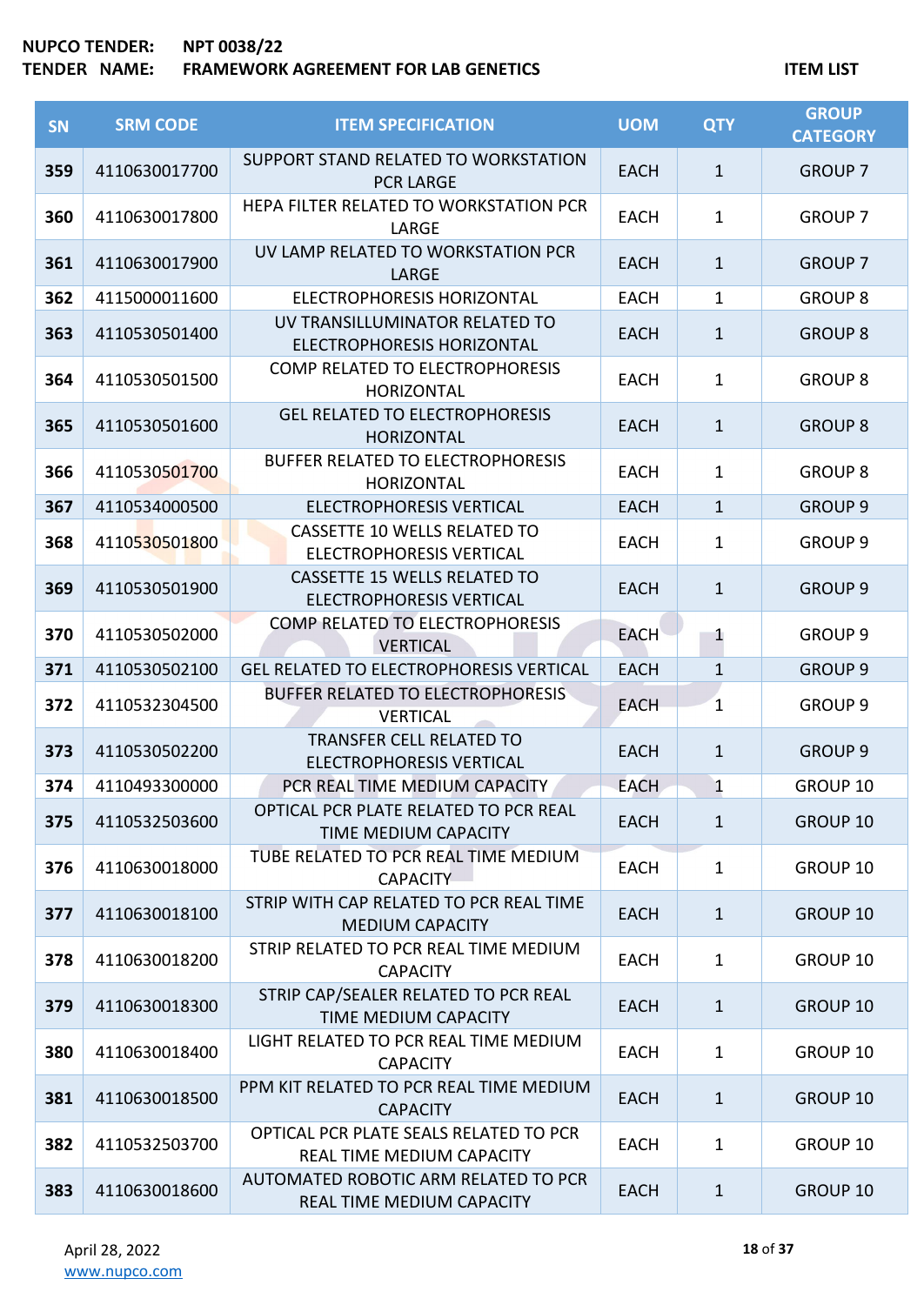## **TENDER NAME: FRAMEWORK AGREEMENT FOR LAB GENETICS ITEM LIST**

| SN  | <b>SRM CODE</b> | <b>ITEM SPECIFICATION</b>                                                                               | <b>UOM</b>  | <b>QTY</b>   | <b>GROUP</b><br><b>CATEGORY</b> |
|-----|-----------------|---------------------------------------------------------------------------------------------------------|-------------|--------------|---------------------------------|
| 384 | 4110630018700   | PLATE SEALER RELATED TO PCR REAL TIME<br><b>MEDIUM CAPACITY</b>                                         | <b>EACH</b> | $\mathbf{1}$ | GROUP 10                        |
| 385 | 4110630018800   | SARS-COV-2 RELATED TO PCR REAL TIME<br><b>MEDIUM CAPACITY</b>                                           | <b>EACH</b> | $\mathbf{1}$ | <b>GROUP 10</b>                 |
| 386 | 4110630018900   | HIV QUANTITATIVE RELATED TO PCR REAL<br>TIME MEDIUM CAPACITY                                            | <b>EACH</b> | $\mathbf{1}$ | GROUP 10                        |
| 387 | 4110630019000   | HIV RELATED TO PCR REAL TIME MEDIUM<br><b>CAPACITY</b>                                                  | <b>EACH</b> | $\mathbf{1}$ | GROUP 10                        |
| 388 | 4110630019100   | HCV HEPATITIS C QUANTITATIVE RELATED TO<br>PCR REAL TIME MEDIUM CAPACITY                                | <b>EACH</b> | $\mathbf{1}$ | GROUP 10                        |
| 389 | 4110630019200   | HCV HEPATITIS C RELATED TO PCR REAL TIME<br><b>MEDIUM CAPACITY</b>                                      | <b>EACH</b> | $\mathbf{1}$ | GROUP 10                        |
| 390 | 4110630019300   | HCV HEPATITIS C GENOTYPE RELATED TO PCR<br>REAL TIME MEDIUM CAPACITY                                    | <b>EACH</b> | $\mathbf{1}$ | GROUP 10                        |
| 391 | 4110630019400   | HBV HEPATITIS B QUANTITATIVE RELATED TO<br>PCR REAL TIME MEDIUM CAPACITY                                | <b>EACH</b> | $\mathbf{1}$ | GROUP 10                        |
| 392 | 4110630019500   | <b>HBV HEPATITIS B RELATED TO PCR REAL TIME</b><br><b>MEDIUM CAPACITY</b>                               | <b>EACH</b> | $\mathbf{1}$ | GROUP 10                        |
| 393 | 4110630019600   | HAV HEPATITIS A RELATED TO PCR REAL TIME<br><b>MEDIUM CAPACITY</b>                                      | <b>EACH</b> | $\mathbf{1}$ | GROUP 10                        |
| 394 | 4110630019700   | HGV HEPATITIS G RELATED TO PCR REAL TIME<br><b>MEDIUM CAPACITY</b>                                      | <b>EACH</b> | 1            | GROUP 10                        |
| 395 | 4110630019800   | HDV HEPATITIS D RELATED TO PCR REAL TIME<br><b>MEDIUM CAPACITY</b>                                      | <b>EACH</b> | $\mathbf{1}$ | GROUP 10                        |
| 396 | 4110630019900   | TREPONEMA PALLIDUM RELATED TO PCR<br>REAL TIME MEDIUM CAPACITY                                          | <b>EACH</b> | 1            | GROUP 10                        |
| 397 | 4110630020000   | CHLAMYDIA TRACHOMATIS RELATED TO PCR<br>REAL TIME MEDIUM CAPACITY                                       | <b>EACH</b> | $\mathbf{1}$ | <b>GROUP 10</b>                 |
| 398 | 4110630020100   | TRICHOMONAS VAGINALIS RELATED TO PCR<br>REAL TIME MEDIUM CAPACITY                                       | <b>EACH</b> | $\mathbf{1}$ | GROUP 10                        |
| 399 | 4110630020200   | MYCOPLASMA GENITALIUM RELATED TO PCR<br>REAL TIME MEDIUM CAPACITY                                       | <b>EACH</b> | $\mathbf{1}$ | <b>GROUP 10</b>                 |
| 400 | 4110630020300   | NEISSERIA GONORRHOEAE RELATED TO PCR<br>REAL TIME MEDIUM CAPACITY                                       | <b>EACH</b> | 1            | GROUP 10                        |
| 401 | 4110630016000   | <b>GARDNERELLA VAGINALIS RELATED TO PCR</b><br>REAL TIME MEDIUM CAPACITY                                | <b>EACH</b> | $\mathbf{1}$ | <b>GROUP 10</b>                 |
| 402 | 4110630020400   | PARVOVIRUS B19 RELATED TO PCR REAL TIME<br><b>MEDIUM CAPACITY</b>                                       | <b>EACH</b> | $\mathbf{1}$ | GROUP 10                        |
| 403 | 4110630020500   | HSV-1, 2 HERPES SIMPLEX VIRUS (HSV) TYPES<br>1 AND 2 RELATED TO PCR REAL TIME MEDIUM<br><b>CAPACITY</b> | <b>EACH</b> | $\mathbf{1}$ | GROUP 10                        |
| 404 | 4110630020600   | EPSTEIN-BARR VIRUS (EBV) RELATED TO PCR<br>REAL TIME MEDIUM CAPACITY                                    | <b>EACH</b> | $\mathbf{1}$ | GROUP 10                        |
| 405 | 4110630020700   | CMV RELATED TO PCR REAL TIME MEDIUM<br><b>CAPACITY</b>                                                  | <b>EACH</b> | $\mathbf{1}$ | <b>GROUP 10</b>                 |
| 406 | 4110630020800   | VARICELLA-ZOSTER VIRUS (VZV) RELATED TO<br>PCR REAL TIME MEDIUM CAPACITY                                | <b>EACH</b> | $\mathbf{1}$ | GROUP 10                        |

**19** of **37**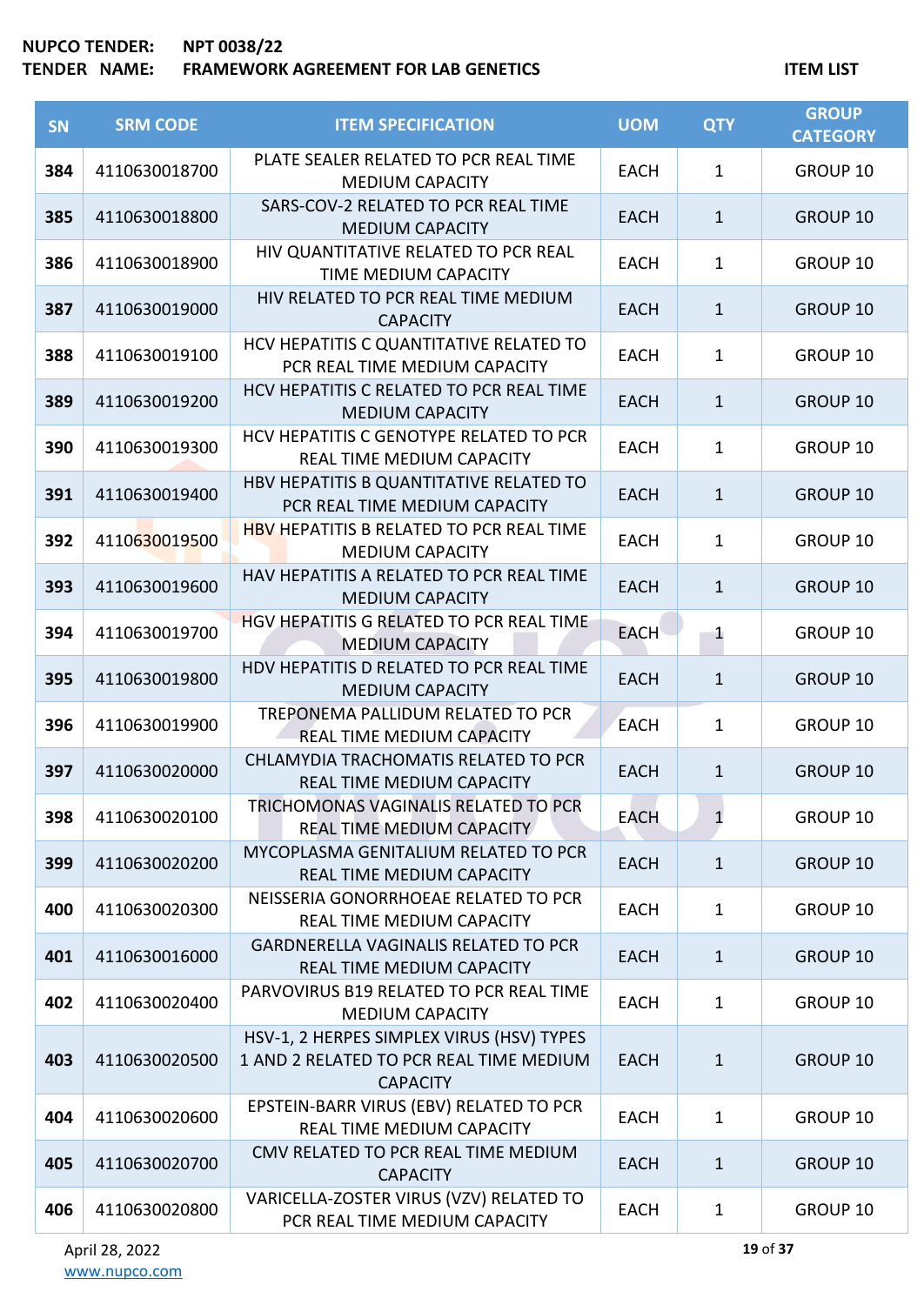| <b>SN</b> | <b>SRM CODE</b> | <b>ITEM SPECIFICATION</b>                                                                                    | <b>UOM</b>  | <b>QTY</b>   | <b>GROUP</b><br><b>CATEGORY</b> |
|-----------|-----------------|--------------------------------------------------------------------------------------------------------------|-------------|--------------|---------------------------------|
| 407       | 4110630020900   | RUBELLA RELATED TO PCR REAL TIME<br><b>MEDIUM CAPACITY</b>                                                   | <b>EACH</b> | $\mathbf{1}$ | <b>GROUP 10</b>                 |
| 408       | 4110630021000   | TBEV "TICK BORNE ENCEPHALITIS VIRUS"<br>RELATED TO PCR REAL TIME MEDIUM<br><b>CAPACITY</b>                   | <b>EACH</b> | $\mathbf{1}$ | GROUP 10                        |
| 409       | 4110630021100   | <b>MBTC "MYCOBACTERIUM TUBERCULOSIS</b><br>COMPLEX" RELATED TO PCR REAL TIME<br><b>MEDIUM CAPACITY</b>       | <b>EACH</b> | $\mathbf{1}$ | <b>GROUP 10</b>                 |
| 410       | 4110630021200   | STREPTOCOCCUS PNEUMONIAE RELATED TO<br>PCR REAL TIME MEDIUM CAPACITY                                         | <b>EACH</b> | $\mathbf{1}$ | GROUP 10                        |
| 411       | 4110630021300   | HAEMOPHILUS INFLUENZA RELATED TO PCR<br>REAL TIME MEDIUM CAPACITY                                            | <b>EACH</b> | $\mathbf{1}$ | <b>GROUP 10</b>                 |
| 412       | 4110630021400   | CHLAMYDIA PNEUMONIAE RELATED TO PCR<br><b>REAL TIME MEDIUM CAPACITY</b>                                      | <b>EACH</b> | $\mathbf{1}$ | GROUP 10                        |
| 413       | 4110630021500   | MYCOPLASMA PNEUMONIAE RELATED TO<br>PCR REAL TIME MEDIUM CAPACITY                                            | <b>EACH</b> | $\mathbf{1}$ | <b>GROUP 10</b>                 |
| 414       | 4110630021600   | LEGIONELLA PNEUMOPHILA RELATED TO PCR<br>REAL TIME MEDIUM CAPACITY                                           | <b>EACH</b> | $\mathbf{1}$ | GROUP 10                        |
| 415       | 4110630021700   | UREAPLASMA SPECIES RELATED TO PCR REAL<br><b>TIME MEDIUM CAPACITY</b>                                        | <b>EACH</b> | $\mathbf{1}$ | <b>GROUP 10</b>                 |
| 416       | 4110630021800   | UREAPLASMA UREALYTICUM RELATED TO PCR<br>REAL TIME MEDIUM CAPACITY                                           | <b>EACH</b> | $\mathbf{1}$ | GROUP 10                        |
| 417       | 4110630021900   | MYCOPLASMA HOMINIS RELATED TO PCR<br>REAL TIME MEDIUM CAPACITY                                               | <b>EACH</b> | $\mathbf{1}$ | <b>GROUP 10</b>                 |
| 418       | 4110630022000   | HPV GENOTYPE QUANTITATIVE RELATED TO<br><b>PCR REAL TIME MEDIUM CAPACITY</b>                                 | <b>EACH</b> | $\mathbf{1}$ | GROUP 10                        |
| 419       | 4110630022100   | HPV GENOTYPE RELATED TO PCR REAL TIME<br><b>MEDIUM CAPACITY</b>                                              | <b>EACH</b> | $1\,$        | GROUP 10                        |
| 420       | 4110630022200   | HPV SCREEN RELATED TO PCR REAL TIME<br><b>MEDIUM CAPACITY</b>                                                | <b>EACH</b> | $\mathbf{1}$ | GROUP 10                        |
| 421       | 4110630022300   | CANDIDA ALBICANS RELATED TO PCR REAL<br>TIME MEDIUM CAPACITY                                                 | <b>EACH</b> | $\mathbf{1}$ | GROUP 10                        |
| 422       | 4110630022400   | BRCA (BRCA1 185DELAG / 3875DEL4) RELATED<br>TO PCR REAL TIME MEDIUM CAPACITY                                 | <b>EACH</b> | $\mathbf{1}$ | GROUP 10                        |
| 423       | 4110630022500   | <b>GENETICS HEMOSTATIC DISEASE (F2/F5)</b><br>RELATED TO PCR REAL TIME MEDIUM<br><b>CAPACITY</b>             | <b>EACH</b> | $\mathbf{1}$ | <b>GROUP 10</b>                 |
| 424       | 4110630022600   | <b>GENETICS HEMOSTATIC DISEASES (MTR/</b><br>MTRR/ MTHFR) RELATED TO PCR REAL TIME<br><b>MEDIUM CAPACITY</b> | <b>EACH</b> | $\mathbf{1}$ | GROUP 10                        |
| 425       | 4110630022700   | <b>GENETICS HEMOSTATIC DISEASE (B-</b><br>FIBRINOGEN/FXIII) RELATED TO PCR REAL<br>TIME MEDIUM CAPACITY      | <b>EACH</b> | $\mathbf{1}$ | GROUP 10                        |
| 426       | 4110630022800   | <b>GENETICS HEMOSTATIC DISEASE (ITGA2/FVII)</b><br>RELATED TO PCR REAL TIME MEDIUM<br><b>CAPACITY</b>        | <b>EACH</b> | $\mathbf{1}$ | GROUP 10                        |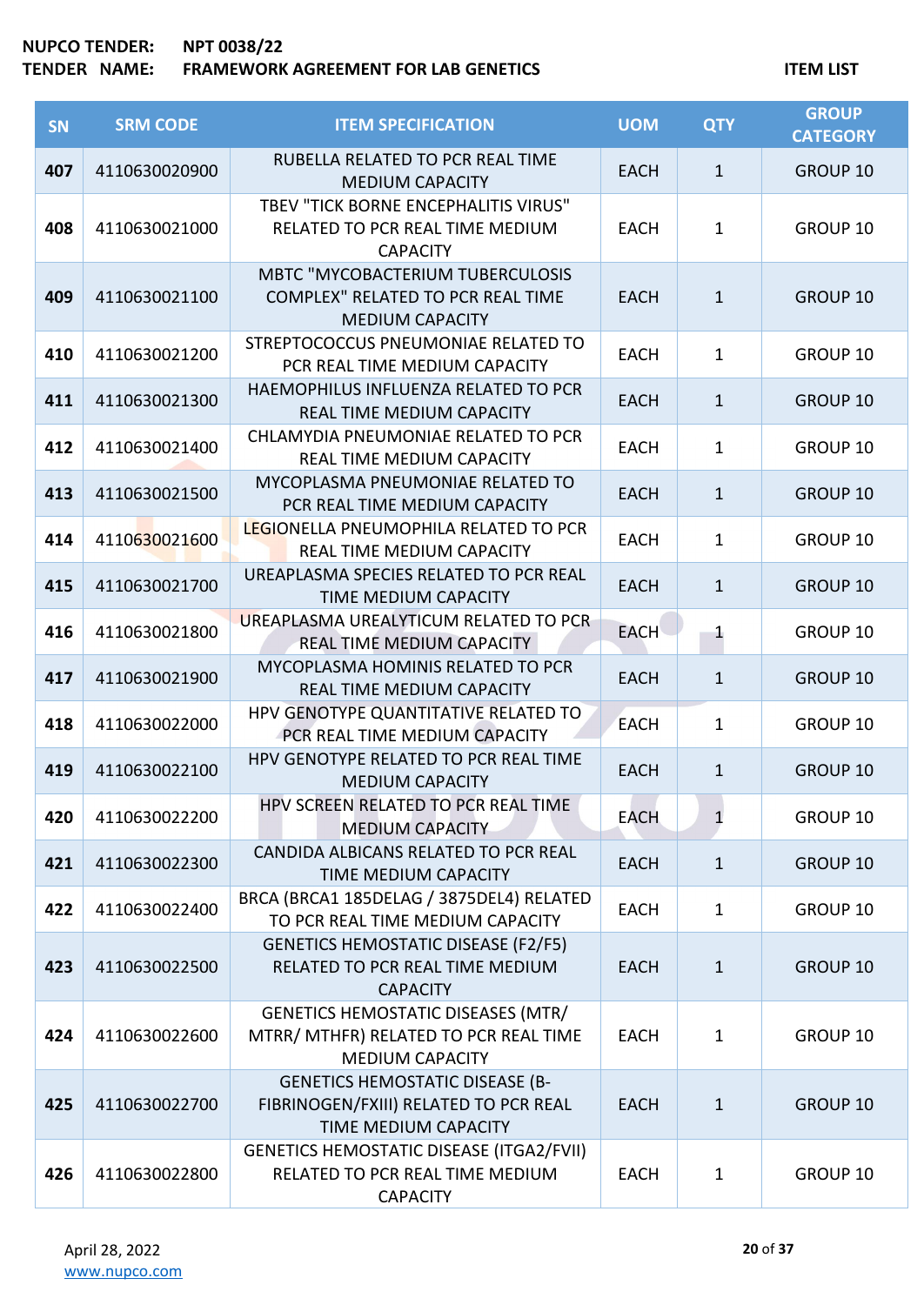| <b>SN</b> | <b>SRM CODE</b> | <b>ITEM SPECIFICATION</b>                                                                                   | <b>UOM</b>  | <b>QTY</b>   | <b>GROUP</b><br><b>CATEGORY</b> |
|-----------|-----------------|-------------------------------------------------------------------------------------------------------------|-------------|--------------|---------------------------------|
| 427       | 4110630022900   | <b>GENETICS HEMOSTATIC DISEASES (PAI-</b><br>1/ITGB3) RELATED TO PCR REAL TIME<br><b>MEDIUM CAPACITY</b>    | <b>EACH</b> | $\mathbf{1}$ | GROUP 10                        |
| 428       | 4110630023000   | GENETICS ACE DEL287/AGT T704C RELATED<br>TO PCR REAL TIME MEDIUM CAPACITY                                   | <b>EACH</b> | $\mathbf{1}$ | GROUP 10                        |
| 429       | 4110630023100   | <b>GENETICS BRCA (BRCA1 185DELAG /</b><br>3875DEL4) RELATED TO PCR REAL TIME<br><b>MEDIUM CAPACITY</b>      | <b>EACH</b> | $\mathbf{1}$ | GROUP 10                        |
| 430       | 4110630023200   | GENETICS BRCA (BRCA1 3819DEL5 / T300G)<br>RELATED TO PCR REAL TIME MEDIUM<br><b>CAPACITY</b>                | <b>EACH</b> | $\mathbf 1$  | GROUP 10                        |
| 431       | 4110630023300   | GENETICS BRCA (BRCA1 2080DELA(INSA) /<br>BRCA2 6174DELT) RELATED TO PCR REAL TIME<br><b>MEDIUM CAPACITY</b> | <b>EACH</b> | $\mathbf{1}$ | GROUP 10                        |
| 432       | 4110630023400   | GENETICS BRCA (BRCA1 4153DELA /<br>5382INSC) RELATED TO PCR REAL TIME<br><b>MEDIUM CAPACITY</b>             | <b>EACH</b> | $\mathbf{1}$ | GROUP 10                        |
| 433       | 4110630023500   | GENETICS HEMOCHROMATOSIS (HFE 187 C/G)<br>RELATED TO PCR REAL TIME MEDIUM<br><b>CAPACITY</b>                | <b>EACH</b> | $\mathbf{1}$ | GROUP 10                        |
| 434       | 4110630023600   | GENETICS HEMOCHROMATOSIS (HFE 193 A/T)<br>RELATED TO PCR REAL TIME MEDIUM<br><b>CAPACITY</b>                | <b>EACH</b> | 1            | GROUP 10                        |
| 435       | 4110630023700   | GENETICS HEMOCHROMATOSIS (HFE 845 G/A)<br>RELATED TO PCR REAL TIME MEDIUM<br><b>CAPACITY</b>                | <b>EACH</b> | $\mathbf{1}$ | <b>GROUP 10</b>                 |
| 436       | 4110630023800   | GENETICS WARFARIN (CYP2C9 X 2/CYP2C9 X<br>3) RELATED TO PCR REAL TIME MEDIUM<br><b>CAPACITY</b>             | <b>EACH</b> | $\mathbf{1}$ | GROUP 10                        |
| 437       | 4110630023900   | <b>GENETICS WARFARIN (VKORC1/CYP4F2 X 3)</b><br>RELATED TO PCR REAL TIME MEDIUM<br><b>CAPACITY</b>          | <b>EACH</b> | $\mathbf{1}$ | GROUP 10                        |
| 438       | 4110630024000   | GENETICS WARFARIN (GGCX) RELATED TO PCR<br>REAL TIME MEDIUM CAPACITY                                        | <b>EACH</b> | $\mathbf{1}$ | GROUP 10                        |
| 439       | 4110630024100   | GENETICS WARFARIN (CYP2C9 X 5/CYP2C9 X<br>6) RELATED TO PCR REAL TIME MEDIUM<br><b>CAPACITY</b>             | <b>EACH</b> | $\mathbf{1}$ | GROUP 10                        |
| 440       | 4110630024200   | <b>GENETICS MCM6 RELATED TO PCR REAL TIME</b><br><b>MEDIUM CAPACITY</b>                                     | <b>EACH</b> | $\mathbf{1}$ | GROUP 10                        |
| 441       | 4110630024300   | <b>GENETICS INTERLEUKIN 28B RELATED TO PCR</b><br>REAL TIME MEDIUM CAPACITY                                 | <b>EACH</b> | $\mathbf{1}$ | <b>GROUP 10</b>                 |
| 442       | 4110630024400   | <b>GENETICS AZF - MICRODELETIONS RELATED</b><br>TO PCR REAL TIME MEDIUM CAPACITY                            | <b>EACH</b> | 1            | GROUP 10                        |
| 443       | 4110630024500   | INTERNAL CONTROL SAMPLE RELATED TO PCR<br>REAL TIME MEDIUM CAPACITY                                         | <b>EACH</b> | $\mathbf{1}$ | <b>GROUP 10</b>                 |
| 444       | 4110630024600   | THROMBOSIS SNP PANEL RELATED TO PCR<br>REAL TIME MEDIUM CAPACITY                                            | <b>EACH</b> | $\mathbf{1}$ | GROUP 10                        |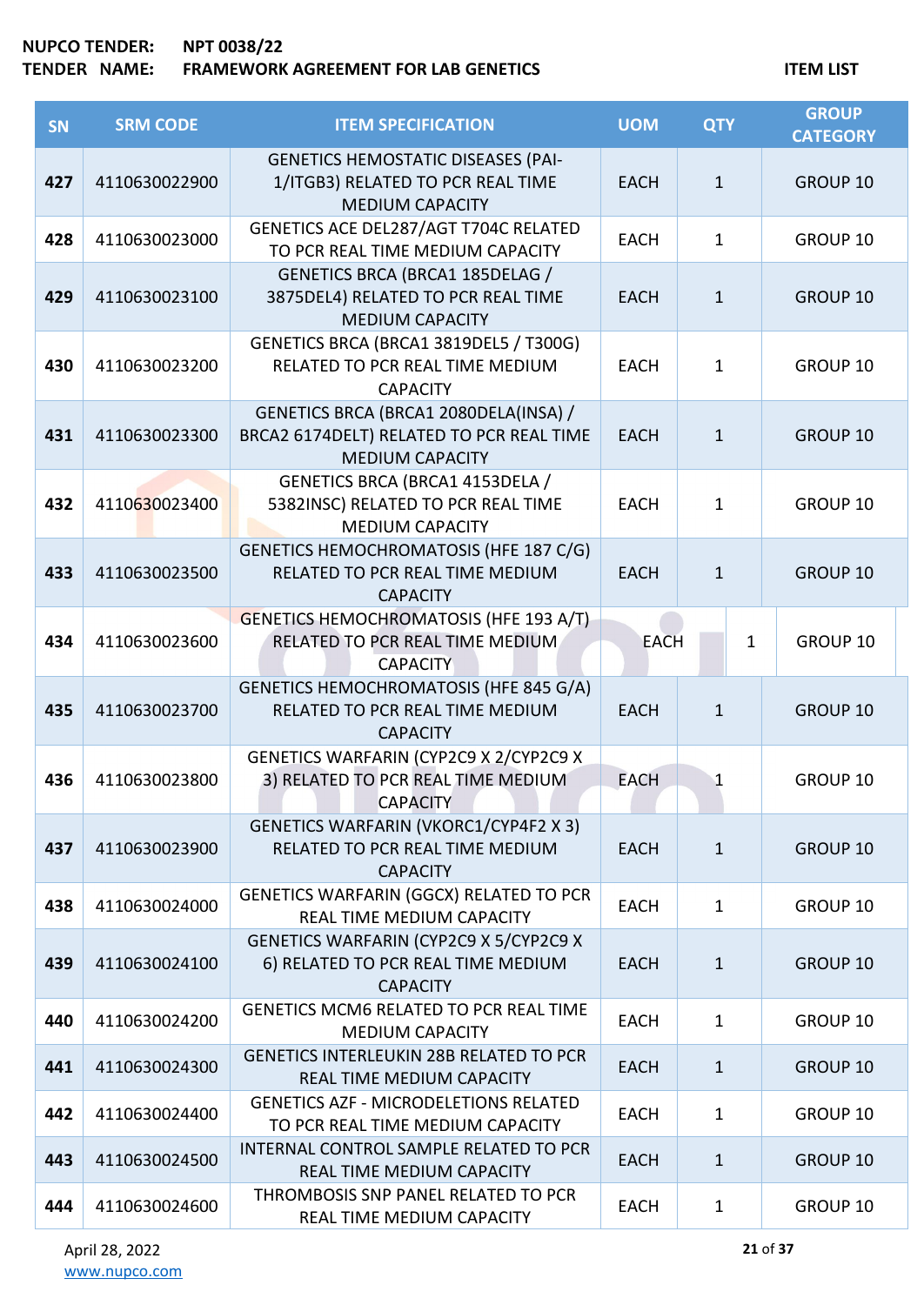| SN  | <b>SRM CODE</b> | <b>ITEM SPECIFICATION</b>                                                                  | <b>UOM</b>  | <b>QTY</b>   | <b>GROUP</b><br><b>CATEGORY</b> |
|-----|-----------------|--------------------------------------------------------------------------------------------|-------------|--------------|---------------------------------|
| 445 | 4110630024700   | LEUKEMIA BCR/ABL RELATED TO PCR REAL<br>TIME MEDIUM CAPACITY                               | <b>EACH</b> | $\mathbf{1}$ | GROUP 10                        |
| 446 | 4110630024800   | ENTERO-DR PANEL ASSAY RELATED TO PCR<br>REAL TIME MEDIUM CAPACITY                          | <b>EACH</b> | $\mathbf{1}$ | GROUP 10                        |
| 447 | 4110630024900   | MTB/NTME REAL-TIME DETECTION PANEL<br>RELATED TO PCR REAL TIME MEDIUM<br><b>CAPACITY</b>   | <b>EACH</b> | $\mathbf{1}$ | <b>GROUP 10</b>                 |
| 448 | 4110630025000   | RESPIRATORY PANEL RELATED TO PCR REAL<br>TIME MEDIUM CAPACITY                              | <b>EACH</b> | $\mathbf{1}$ | GROUP 10                        |
| 449 | 4110630025100   | CT, NG, MG MULTIPLEX PANEL RELATED TO<br>PCR REAL TIME MEDIUM CAPACITY                     | <b>EACH</b> | $\mathbf{1}$ | GROUP 10                        |
| 450 | 4110630025200   | <b>GI-PARASITE ASSAY PANEL RELATED TO PCR</b><br>REAL TIME MEDIUM CAPACITY                 | <b>EACH</b> | 1            | GROUP 10                        |
| 451 | 4110630025300   | GI-VIRUS ASSAY PANEL RELATED TO PCR REAL<br>TIME MEDIUM CAPACITY                           | <b>EACH</b> | $\mathbf{1}$ | GROUP 10                        |
| 452 | 4110630025400   | GI-BACTERIA PANEL ASSAY RELATED TO PCR<br>REAL TIME MEDIUM CAPACITY                        | <b>EACH</b> | $\mathbf{1}$ | GROUP 10                        |
| 453 | 4110630025500   | H. PYLORI AND CLARIR ASSAY PANEL RELATED<br>TO PCR REAL TIME MEDIUM CAPACITY               | <b>EACH</b> | $\mathbf{1}$ | GROUP 10                        |
| 454 | 4110630025600   | <b>GENITAL ULCER ASSAY PANEL RELATED TO</b><br>PCR REAL TIME MEDIUM CAPACITY               | <b>EACH</b> | 1            | GROUP 10                        |
| 455 | 4110630025700   | CT/NG/MG/TV ASSAY PANEL RELATED TO PCR<br>REAL TIME MEDIUM CAPACITY                        | <b>EACH</b> | $\mathbf{1}$ | GROUP 10                        |
| 456 | 4110630025800   | BACTERIAL VAGINOSIS ASSAY PANEL RELATED<br>TO PCR REAL TIME MEDIUM CAPACITY                | <b>EACH</b> | $\mathbf{1}$ | GROUP 10                        |
| 457 | 4110630025900   | VAGINITIS SCREENING ASSAY PANEL RELATED<br>TO PCR REAL TIME MEDIUM CAPACITY                | <b>EACH</b> | $\mathbf{1}$ | GROUP 10                        |
| 458 | 4110630026000   | STI ESSENTIAL ASSAY Q (MH, UU) PANEL<br>RELATED TO PCR REAL TIME MEDIUM<br><b>CAPACITY</b> | <b>EACH</b> | 1            | GROUP 10                        |
| 459 | 4110630026100   | <b>HPV28 DETECTION PANEL RELATED TO PCR</b><br>REAL TIME MEDIUM CAPACITY                   | <b>EACH</b> | $\mathbf{1}$ | GROUP 10                        |
| 460 | 4110630026200   | HPV HR DETECTION PANEL RELATED TO PCR<br>REAL TIME MEDIUM CAPACITY                         | <b>EACH</b> | 1            | GROUP 10                        |
| 461 | 4110630026300   | MTB/XDRE DETECTION PANEL RELATED TO<br>PCR REAL TIME MEDIUM CAPACITY                       | <b>EACH</b> | $\mathbf{1}$ | <b>GROUP 10</b>                 |
| 462 | 4110630026400   | MTB/MDR DETECTION PANEL RELATED TO<br>PCR REAL TIME MEDIUM CAPACITY                        | <b>EACH</b> | 1            | GROUP 10                        |
| 463 | 4110630026500   | GI-HELMINTH(I) ASSAY PANEL RELATED TO<br>PCR REAL TIME MEDIUM CAPACITY                     | <b>EACH</b> | $\mathbf{1}$ | <b>GROUP 10</b>                 |
| 464 | 4110630026600   | MTB/MDRE DETECTION PANEL RELATED TO<br>PCR REAL TIME MEDIUM CAPACITY                       | <b>EACH</b> | 1            | GROUP 10                        |
| 465 | 4110630026700   | MENINGITIS BACTERIA ASSAY PANEL RELATED<br>TO PCR REAL TIME MEDIUM CAPACITY                | <b>EACH</b> | $\mathbf{1}$ | <b>GROUP 10</b>                 |
| 466 | 4110630026800   | MENINGITIS-VIRUS ASSAY PANEL RELATED TO<br>PCR REAL TIME MEDIUM CAPACITY                   | <b>EACH</b> | 1            | GROUP 10                        |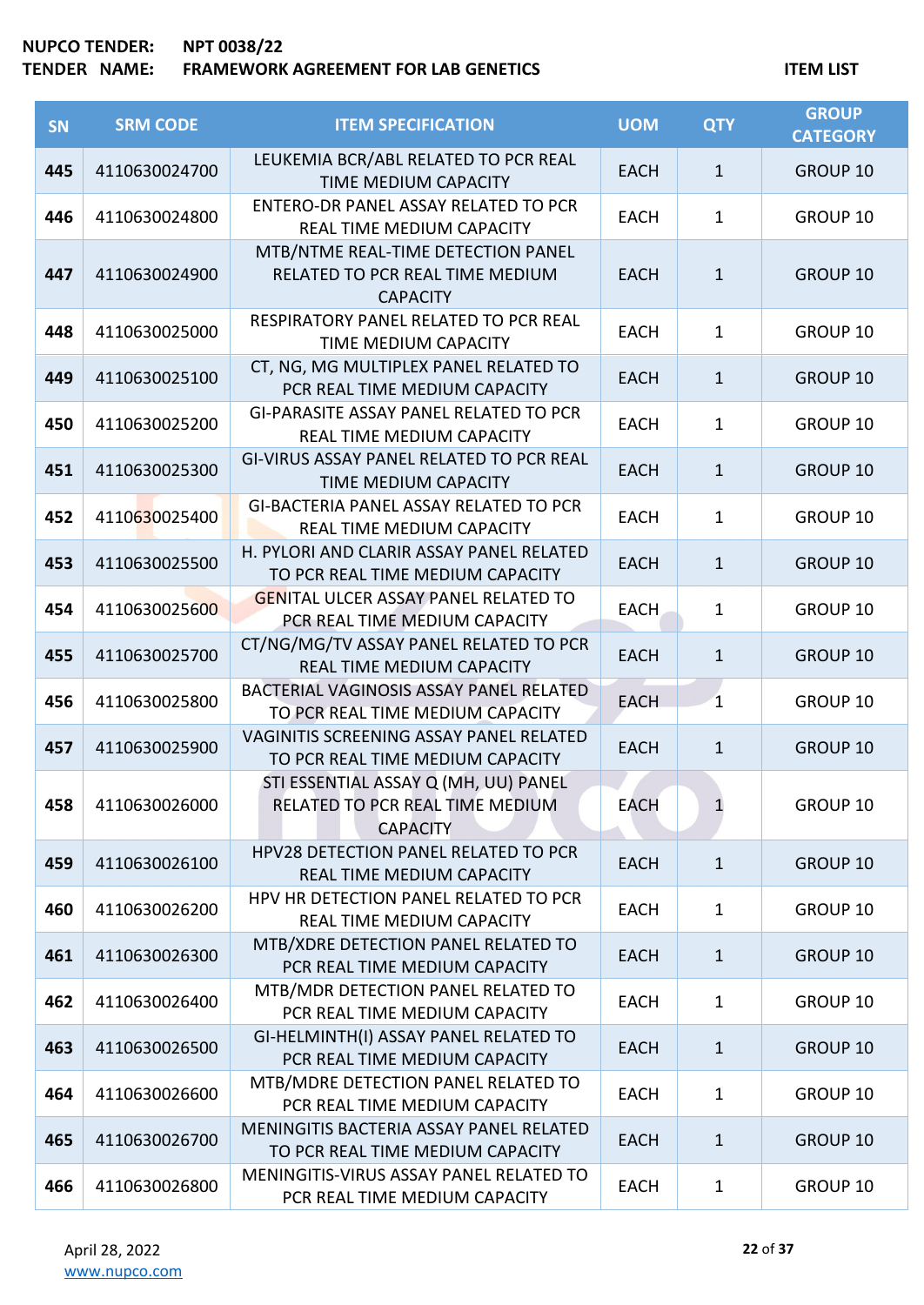| <b>SN</b> | <b>SRM CODE</b> | <b>ITEM SPECIFICATION</b>                                                                         | <b>UOM</b>  | <b>QTY</b>   | <b>GROUP</b><br><b>CATEGORY</b> |
|-----------|-----------------|---------------------------------------------------------------------------------------------------|-------------|--------------|---------------------------------|
| 467       | 4110630026900   | PNEUMOBACTER ASSAY PANEL RELATED TO<br>PCR REAL TIME MEDIUM CAPACITY                              | <b>EACH</b> | $\mathbf{1}$ | <b>GROUP 10</b>                 |
| 468       | 4110630027000   | RESPIRATORY VIRUSES ESSENTIAL ASSAY<br>PANEL RELATED TO PCR REAL TIME MEDIUM<br><b>CAPACITY</b>   | <b>EACH</b> | $\mathbf{1}$ | GROUP 10                        |
| 469       | 4110630027100   | SARS-COV-2/FLUA/FLUB/RSV ASSAY PANEL<br>RELATED TO PCR REAL TIME MEDIUM<br><b>CAPACITY</b>        | <b>EACH</b> | $\mathbf{1}$ | GROUP 10                        |
| 470       | 4110630027200   | SARS-COV-2 VARIANTS I ASSAY PANEL<br>RELATED TO PCR REAL TIME MEDIUM<br><b>CAPACITY</b>           | <b>EACH</b> | 1            | GROUP 10                        |
| 471       | 4110630027300   | BK VIRUS RELATED TO PCR REAL TIME<br><b>MEDIUM CAPACITY</b>                                       | <b>EACH</b> | $\mathbf{1}$ | <b>GROUP 10</b>                 |
| 472       | 4110630027400   | RESPIRATORY VIRUSES 16 DETECTION PANEL<br>RELATED TO PCR REAL TIME MEDIUM<br><b>CAPACITY</b>      | <b>EACH</b> | $\mathbf 1$  | GROUP 10                        |
| 473       | 4110630027500   | RESPIRATORY BACTERIA DETECTION PANEL<br>RELATED TO PCR REAL TIME MEDIUM<br><b>CAPACITY</b>        | <b>EACH</b> | $\mathbf{1}$ | <b>GROUP 10</b>                 |
| 474       | 4110630027600   | MERS-COV (UPE AND ORF1A) REAL-TIME<br>DETECTION PANEL RELATED TO PCR REAL<br>TIME MEDIUM CAPACITY | <b>EACH</b> | 1            | GROUP 10                        |
| 475       | 4110630027700   | MG AND AZIR ASSAY PANEL RELATED TO PCR<br>REAL TIME MEDIUM CAPACITY                               | <b>EACH</b> | $\mathbf{1}$ | <b>GROUP 10</b>                 |
| 476       | 4110630027800   | MG AND MOXIR ASSAY PANEL RELATED TO<br>PCR REAL TIME MEDIUM CAPACITY                              | <b>EACH</b> | $\mathbf{1}$ | GROUP 10                        |
| 477       | 4110630027900   | CANDIDIASIS ASSAY PANEL RELATED TO PCR<br><b>REAL TIME MEDIUM CAPACITY</b>                        | <b>EACH</b> | $\mathbf{1}$ | <b>GROUP 10</b>                 |
| 478       | 4110630028000   | ENTERIC BACTERIAL PANEL RELATED TO PCR<br>REAL TIME MEDIUM CAPACITY                               | <b>EACH</b> | $\mathbf{1}$ | GROUP 10                        |
| 479       | 4110630028100   | <b>ENTERIC PARASITE PANEL RELATED TO PCR</b><br>REAL TIME MEDIUM CAPACITY                         | <b>EACH</b> | $\mathbf{1}$ | <b>GROUP 10</b>                 |
| 480       | 4110630028200   | ENTERIC VIRAL PANEL RELATED TO PCR REAL<br>TIME MEDIUM CAPACITY                                   | <b>EACH</b> | 1            | GROUP 10                        |
| 481       | 4110630028300   | STAPH SR PANEL RELATED TO PCR REAL TIME<br><b>MEDIUM CAPACITY</b>                                 | <b>EACH</b> | $\mathbf{1}$ | <b>GROUP 10</b>                 |
| 482       | 4110630028400   | CHECK POINTS CPO PANEL RELATED TO PCR<br>REAL TIME MEDIUM CAPACITY                                | <b>EACH</b> | 1            | GROUP 10                        |
| 483       | 4110630028500   | <b>GBS PANEL RELATED TO PCR REAL TIME</b><br><b>MEDIUM CAPACITY</b>                               | <b>EACH</b> | $\mathbf{1}$ | <b>GROUP 10</b>                 |
| 484       | 4110630028600   | C.DIFF (CLOSTRIDIUM DIFFICILE) RELATED TO<br>PCR REAL TIME MEDIUM CAPACITY                        | <b>EACH</b> | 1            | GROUP 10                        |
| 485       | 4110630028700   | MRSA RELATED TO PCR REAL TIME MEDIUM<br><b>CAPACITY</b>                                           | <b>EACH</b> | $\mathbf{1}$ | <b>GROUP 10</b>                 |
| 486       | 4110493300100   | PCR REAL TIME HIGH CAPACITY                                                                       | <b>EACH</b> | 1            | GROUP 11                        |
| 487       | 4110532503800   | OPTICAL PCR PLATE RELATED TO PCR REAL<br><b>TIME HIGH CAPACITY</b>                                | <b>EACH</b> | $\mathbf 1$  | GROUP 11                        |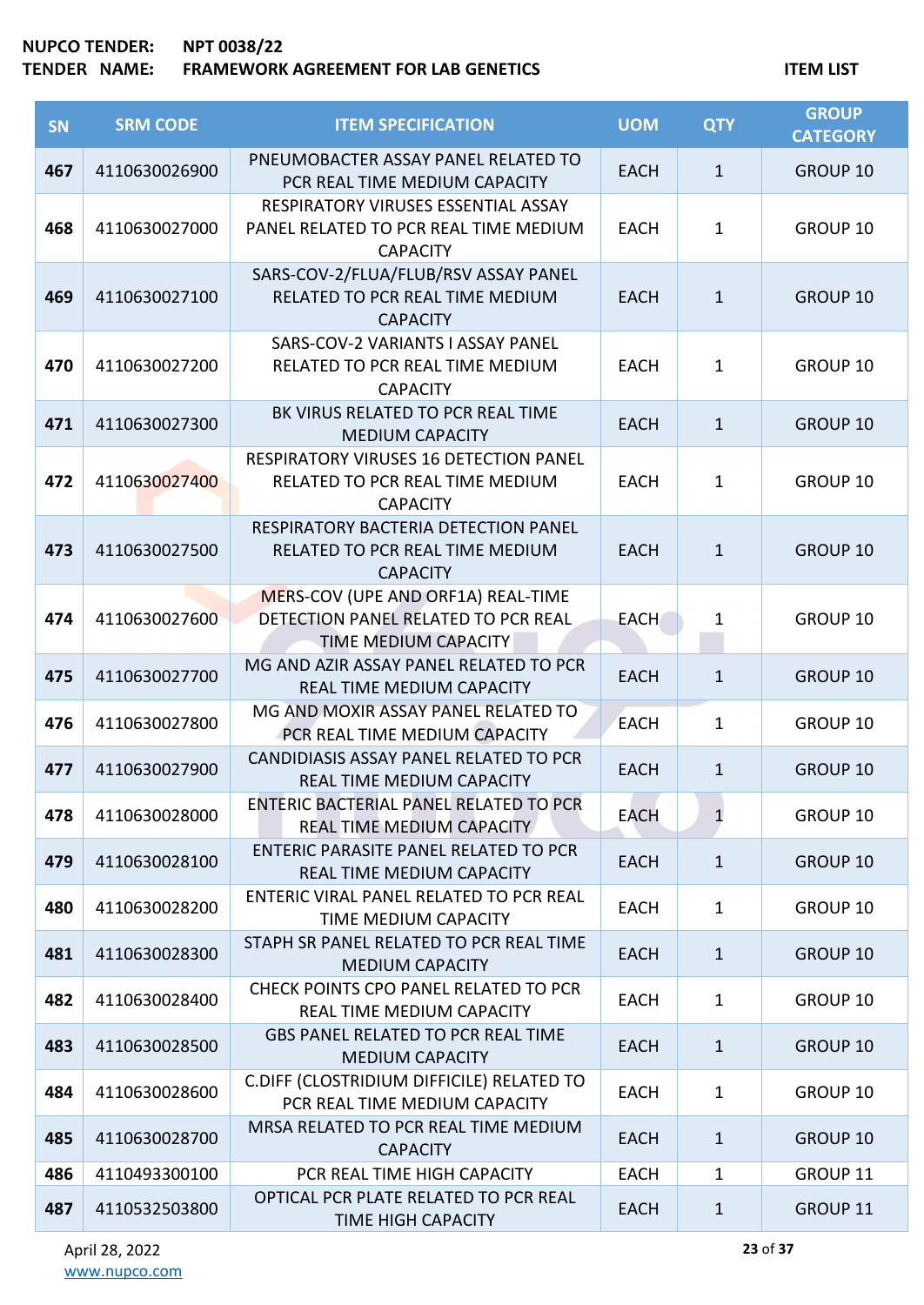| SN  | <b>SRM CODE</b> | <b>ITEM SPECIFICATION</b>                                                 | <b>UOM</b>  | <b>QTY</b>   | <b>GROUP</b><br><b>CATEGORY</b> |
|-----|-----------------|---------------------------------------------------------------------------|-------------|--------------|---------------------------------|
| 488 | 4110630028800   | TUBE RELATED TO PCR REAL TIME HIGH<br><b>CAPACITY</b>                     | <b>EACH</b> | $\mathbf{1}$ | GROUP 11                        |
| 489 | 4110630028900   | STRIP WITH CAP RELATED TO PCR REAL TIME<br><b>HIGH CAPACITY</b>           | <b>EACH</b> | $\mathbf{1}$ | GROUP 11                        |
| 490 | 4110630029000   | STRIP RELATED TO PCR REAL TIME HIGH<br><b>CAPACITY</b>                    | <b>EACH</b> | $\mathbf{1}$ | GROUP 11                        |
| 491 | 4110630029100   | STRIP CAP/SEALER RELATED TO PCR REAL<br><b>TIME HIGH CAPACITY</b>         | <b>EACH</b> | $\mathbf{1}$ | <b>GROUP 11</b>                 |
| 492 | 4110630029200   | LIGHT RELATED TO PCR REAL TIME HIGH<br><b>CAPACITY</b>                    | <b>EACH</b> | $\mathbf{1}$ | GROUP 11                        |
| 493 | 4110630029300   | PPM KIT RELATED TO PCR REAL TIME HIGH<br><b>CAPACITY</b>                  | <b>EACH</b> | $\mathbf{1}$ | GROUP 11                        |
| 494 | 4110532503900   | OPTICAL PCR PLATE SEALS RELATED TO PCR<br><b>REAL TIME HIGH CAPACITY</b>  | <b>EACH</b> | $\mathbf{1}$ | GROUP 11                        |
| 495 | 4110630029400   | AUTOMATED ROBOTIC ARM RELATED TO PCR<br><b>REAL TIME HIGH CAPACITY</b>    | <b>EACH</b> | $\mathbf{1}$ | GROUP 11                        |
| 496 | 4110630029500   | <b>PLATE SEALER RELATED TO PCR REAL TIME</b><br><b>HIGH CAPACITY</b>      | <b>EACH</b> | $\mathbf{1}$ | GROUP 11                        |
| 497 | 4110630029600   | SARS-COV-2 RELATED TO PCR REAL TIME HIGH<br><b>CAPACITY</b>               | <b>EACH</b> | $\mathbf{1}$ | GROUP 11                        |
| 498 | 4110630029700   | HIV QUANTITATIVE RELATED TO PCR REAL<br><b>TIME HIGH CAPACITY</b>         | <b>EACH</b> | $\mathbf{1}$ | GROUP 11                        |
| 499 | 4110630029800   | HIV RELATED TO PCR REAL TIME HIGH<br><b>CAPACITY</b>                      | <b>EACH</b> | $\mathbf{1}$ | GROUP 11                        |
| 500 | 4110630029900   | HCV HEPATITIS C QUANTITATIVE RELATED TO<br>PCR REAL TIME HIGH CAPACITY    | <b>EACH</b> | $\mathbf{1}$ | GROUP 11                        |
| 501 | 4110630030000   | HCV HEPATITIS C RELATED TO PCR REAL TIME<br><b>HIGH CAPACITY</b>          | <b>EACH</b> | $\mathbf{1}$ | GROUP 11                        |
| 502 | 4110630030100   | HCV HEPATITIS C GENOTYPE RELATED TO PCR<br><b>REAL TIME HIGH CAPACITY</b> | <b>EACH</b> | $\mathbf{1}$ | GROUP 11                        |
| 503 | 4110630030200   | HBV HEPATITIS B QUANTITATIVE RELATED TO<br>PCR REAL TIME HIGH CAPACITY    | <b>EACH</b> | $\mathbf{1}$ | GROUP 11                        |
| 504 | 4110630030300   | HBV HEPATITIS B RELATED TO PCR REAL TIME<br><b>HIGH CAPACITY</b>          | <b>EACH</b> | $\mathbf{1}$ | GROUP 11                        |
| 505 | 4110630030400   | HAV HEPATITIS A RELATED TO PCR REAL TIME<br><b>HIGH CAPACITY</b>          | <b>EACH</b> | $\mathbf{1}$ | GROUP 11                        |
| 506 | 4110630030500   | HGV HEPATITIS G RELATED TO PCR REAL TIME<br><b>HIGH CAPACITY</b>          | <b>EACH</b> | $\mathbf{1}$ | GROUP 11                        |
| 507 | 4110630030600   | HDV HEPATITIS D RELATED TO PCR REAL TIME<br><b>HIGH CAPACITY</b>          | <b>EACH</b> | $\mathbf{1}$ | GROUP 11                        |
| 508 | 4110630030700   | TREPONEMA PALLIDUM RELATED TO PCR<br><b>REAL TIME HIGH CAPACITY</b>       | <b>EACH</b> | $\mathbf{1}$ | GROUP 11                        |
| 509 | 4110630030800   | CHLAMYDIA TRACHOMATIS RELATED TO PCR<br><b>REAL TIME HIGH CAPACITY</b>    | <b>EACH</b> | $\mathbf{1}$ | GROUP 11                        |
| 510 | 4110630030900   | TRICHOMONAS VAGINALIS RELATED TO PCR<br>REAL TIME HIGH CAPACITY           | <b>EACH</b> | $\mathbf{1}$ | GROUP 11                        |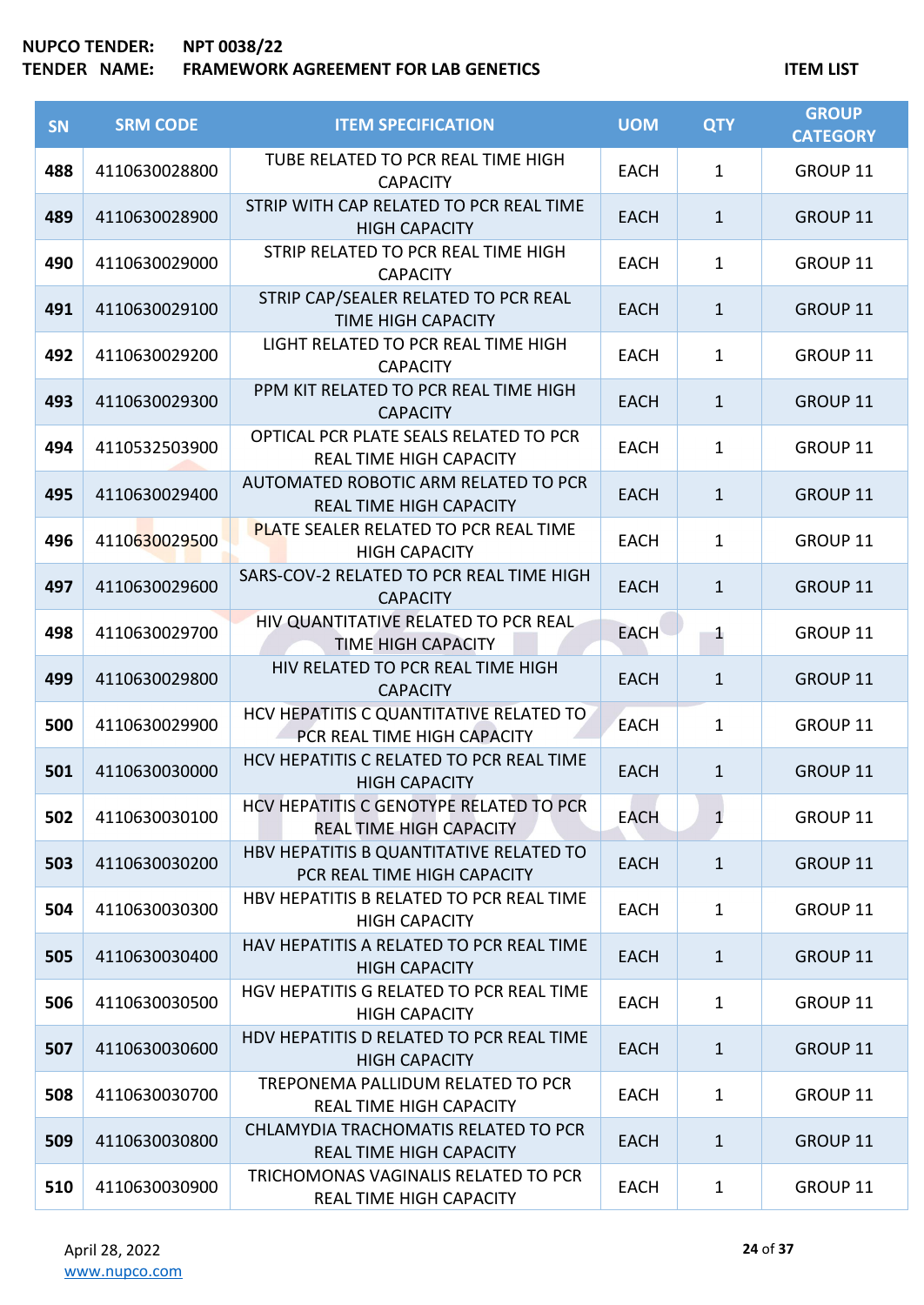| <b>SN</b> | <b>SRM CODE</b> | <b>ITEM SPECIFICATION</b>                                                                             | <b>UOM</b>  | <b>QTY</b>   | <b>GROUP</b><br><b>CATEGORY</b> |
|-----------|-----------------|-------------------------------------------------------------------------------------------------------|-------------|--------------|---------------------------------|
| 511       | 4110630031000   | MYCOPLASMA GENITALIUM RELATED TO PCR<br><b>REAL TIME HIGH CAPACITY</b>                                | <b>EACH</b> | $\mathbf{1}$ | GROUP 11                        |
| 512       | 4110630031100   | NEISSERIA GONORRHOEAE RELATED TO PCR<br><b>REAL TIME HIGH CAPACITY</b>                                | <b>EACH</b> | $\mathbf{1}$ | GROUP 11                        |
| 513       | 4110630016100   | <b>GARDNERELLA VAGINALIS RELATED TO PCR</b><br><b>REAL TIME HIGH CAPACITY</b>                         | <b>EACH</b> | $\mathbf{1}$ | <b>GROUP 11</b>                 |
| 514       | 4110630031200   | PARVOVIRUS B19 RELATED TO PCR REAL TIME<br><b>HIGH CAPACITY</b>                                       | <b>EACH</b> | $\mathbf{1}$ | GROUP 11                        |
| 515       | 4110630031300   | HSV-1, 2 HERPES SIMPLEX VIRUS (HSV) TYPES<br>1 AND 2 RELATED TO PCR REAL TIME HIGH<br><b>CAPACITY</b> | <b>EACH</b> | $\mathbf{1}$ | GROUP 11                        |
| 516       | 4110630031400   | EPSTEIN-BARR VIRUS (EBV) RELATED TO PCR<br><b>REAL TIME HIGH CAPACITY</b>                             | <b>EACH</b> | $\mathbf{1}$ | GROUP 11                        |
| 517       | 4110630031500   | CMV RELATED TO PCR REAL TIME HIGH<br><b>CAPACITY</b>                                                  | <b>EACH</b> | $\mathbf{1}$ | GROUP 11                        |
| 518       | 4110630031600   | VARICELLA-ZOSTER VIRUS (VZV) RELATED TO<br>PCR REAL TIME HIGH CAPACITY                                | <b>EACH</b> | $\mathbf{1}$ | GROUP 11                        |
| 519       | 4110630031700   | RUBELLA RELATED TO PCR REAL TIME HIGH<br><b>CAPACITY</b>                                              | <b>EACH</b> | $\mathbf{1}$ | GROUP 11                        |
| 520       | 4110630031800   | TBEV "TICK BORNE ENCEPHALITIS VIRUS"<br>RELATED TO PCR REAL TIME HIGH CAPACITY                        | EACH        | 1            | GROUP 11                        |
| 521       | 4110630031900   | MBTC "MYCOBACTERIUM TUBERCULOSIS<br>COMPLEX" RELATED TO PCR REAL TIME HIGH<br><b>CAPACITY</b>         | <b>EACH</b> | $\mathbf{1}$ | GROUP 11                        |
| 522       | 4110630032000   | STREPTOCOCCUS PNEUMONIAE RELATED TO<br>PCR REAL TIME HIGH CAPACITY                                    | <b>EACH</b> | $\mathbf{1}$ | GROUP 11                        |
| 523       | 4110630032100   | HAEMOPHILUS INFLUENZA RELATED TO PCR<br><b>REAL TIME HIGH CAPACITY</b>                                | <b>EACH</b> | $\mathbf{1}$ | <b>GROUP 11</b>                 |
| 524       | 4110630032200   | CHLAMYDIA PNEUMONIAE RELATED TO PCR<br><b>REAL TIME HIGH CAPACITY</b>                                 | <b>EACH</b> | $\mathbf{1}$ | <b>GROUP 11</b>                 |
| 525       | 4110630032300   | MYCOPLASMA PNEUMONIAE RELATED TO<br>PCR REAL TIME HIGH CAPACITY                                       | <b>EACH</b> | $\mathbf{1}$ | GROUP 11                        |
| 526       | 4110630032400   | LEGIONELLA PNEUMOPHILA RELATED TO PCR<br><b>REAL TIME HIGH CAPACITY</b>                               | <b>EACH</b> | $\mathbf{1}$ | <b>GROUP 11</b>                 |
| 527       | 4110630032500   | UREAPLASMA SPECIES RELATED TO PCR REAL<br><b>TIME HIGH CAPACITY</b>                                   | <b>EACH</b> | $\mathbf{1}$ | <b>GROUP 11</b>                 |
| 528       | 4110630032600   | UREAPLASMA UREALYTICUM RELATED TO PCR<br><b>REAL TIME HIGH CAPACITY</b>                               | <b>EACH</b> | 1            | <b>GROUP 11</b>                 |
| 529       | 4110630032700   | MYCOPLASMA HOMINIS RELATED TO PCR<br><b>REAL TIME HIGH CAPACITY</b>                                   | <b>EACH</b> | $\mathbf{1}$ | <b>GROUP 11</b>                 |
| 530       | 4110630032800   | HPV GENOTYPE QUANTITATIVE RELATED TO<br>PCR REAL TIME HIGH CAPACITY                                   | <b>EACH</b> | $\mathbf{1}$ | GROUP 11                        |
| 531       | 4110630032900   | HPV GENOTYPE RELATED TO PCR REAL TIME<br><b>HIGH CAPACITY</b>                                         | <b>EACH</b> | $\mathbf{1}$ | GROUP 11                        |
| 532       | 4110630033000   | HPV SCREEN RELATED TO PCR REAL TIME<br><b>HIGH CAPACITY</b>                                           | <b>EACH</b> | $\mathbf{1}$ | GROUP 11                        |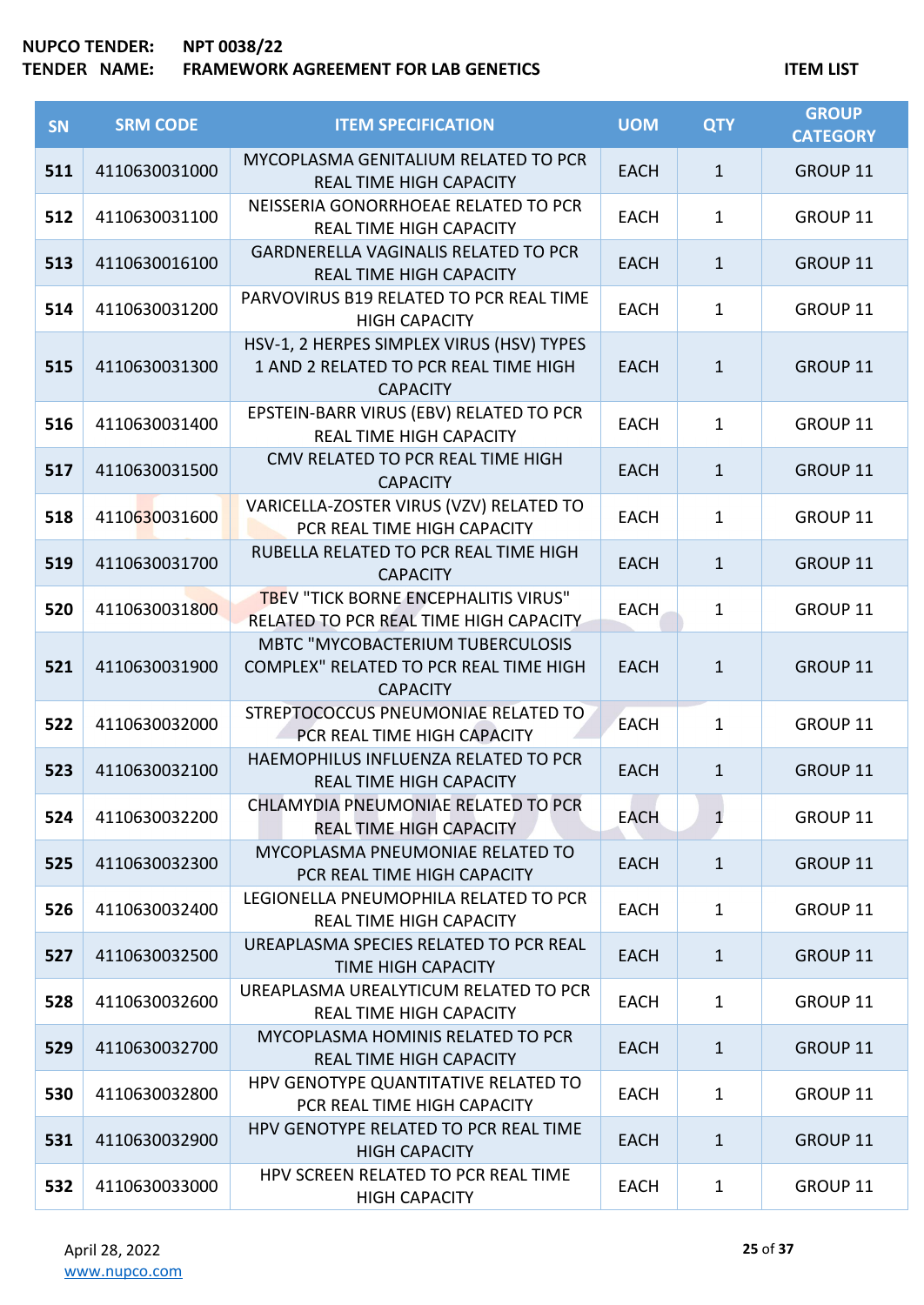| <b>SN</b> | <b>SRM CODE</b> | <b>ITEM SPECIFICATION</b>                                                                                    | <b>UOM</b>  | <b>QTY</b>   | <b>GROUP</b><br><b>CATEGORY</b> |
|-----------|-----------------|--------------------------------------------------------------------------------------------------------------|-------------|--------------|---------------------------------|
| 533       | 4110630033100   | CANDIDA ALBICANS RELATED TO PCR REAL<br><b>TIME HIGH CAPACITY</b>                                            | <b>EACH</b> | $\mathbf{1}$ | GROUP 11                        |
| 534       | 4110630033200   | BRCA (BRCA1 185DELAG / 3875DEL4) RELATED<br>TO PCR REAL TIME HIGH CAPACITY                                   | <b>EACH</b> | $\mathbf{1}$ | GROUP 11                        |
| 535       | 4110630033300   | <b>GENETICS HEMOSTATIC DISEASE (F2/F5)</b><br>RELATED TO PCR REAL TIME HIGH CAPACITY                         | <b>EACH</b> | $\mathbf{1}$ | GROUP 11                        |
| 536       | 4110630033400   | <b>GENETICS HEMOSTATIC DISEASES (MTR/</b><br>MTRR/ MTHFR) RELATED TO PCR REAL TIME<br><b>HIGH CAPACITY</b>   | <b>EACH</b> | $\mathbf{1}$ | GROUP 11                        |
| 537       | 4110630033500   | <b>GENETICS HEMOSTATIC DISEASE (B-</b><br>FIBRINOGEN/FXIII) RELATED TO PCR REAL<br><b>TIME HIGH CAPACITY</b> | <b>EACH</b> | $\mathbf{1}$ | GROUP 11                        |
| 538       | 4110630033600   | <b>GENETICS HEMOSTATIC DISEASE (ITGA2/FVII)</b><br>RELATED TO PCR REAL TIME HIGH CAPACITY                    | <b>EACH</b> | $\mathbf{1}$ | GROUP 11                        |
| 539       | 4110630033700   | <b>GENETICS HEMOSTATIC DISEASES (PAI-</b><br>1/ITGB3) RELATED TO PCR REAL TIME HIGH<br><b>CAPACITY</b>       | <b>EACH</b> | $\mathbf{1}$ | GROUP 11                        |
| 540       | 4110630033800   | GENETICS ACE DEL287/AGT T704C RELATED<br>TO PCR REAL TIME HIGH CAPACITY                                      | <b>EACH</b> | $\mathbf{1}$ | GROUP 11                        |
| 541       | 4110630033900   | GENETICS BRCA (BRCA1 185DELAG /<br>3875DEL4) RELATED TO PCR REAL TIME HIGH<br><b>CAPACITY</b>                | <b>EACH</b> | $\mathbf{1}$ | GROUP 11                        |
| 542       | 4110630034000   | GENETICS BRCA (BRCA1 3819DEL5 / T300G)<br>RELATED TO PCR REAL TIME HIGH CAPACITY                             | <b>EACH</b> | $\mathbf{1}$ | GROUP 11                        |
| 543       | 4110630034100   | GENETICS BRCA (BRCA1 2080DELA(INSA) /<br>BRCA2 6174DELT) RELATED TO PCR REAL TIME<br><b>HIGH CAPACITY</b>    | <b>EACH</b> | $\mathbf{1}$ | GROUP 11                        |
| 544       | 4110630034200   | GENETICS BRCA (BRCA1 4153DELA /<br>5382INSC) RELATED TO PCR REAL TIME HIGH<br><b>CAPACITY</b>                | <b>EACH</b> | 1            | GROUP 11                        |
| 545       | 4110630034300   | GENETICS HEMOCHROMATOSIS (HFE 187 C/G)<br>RELATED TO PCR REAL TIME HIGH CAPACITY                             | <b>EACH</b> | $\mathbf{1}$ | GROUP 11                        |
| 546       | 4110630034400   | GENETICS HEMOCHROMATOSIS (HFE 193 A/T)<br>RELATED TO PCR REAL TIME HIGH CAPACITY                             | <b>EACH</b> | 1            | GROUP 11                        |
| 547       | 4110630034500   | GENETICS HEMOCHROMATOSIS (HFE 845 G/A)<br>RELATED TO PCR REAL TIME HIGH CAPACITY                             | <b>EACH</b> | $\mathbf{1}$ | GROUP 11                        |
| 548       | 4110630034600   | GENETICS WARFARIN (CYP2C9 X 2/CYP2C9 X<br>3) RELATED TO PCR REAL TIME HIGH CAPACITY                          | <b>EACH</b> | 1            | GROUP 11                        |
| 549       | 4110630034700   | <b>GENETICS WARFARIN (VKORC1/CYP4F2 X 3)</b><br>RELATED TO PCR REAL TIME HIGH CAPACITY                       | <b>EACH</b> | $\mathbf{1}$ | GROUP 11                        |
| 550       | 4110630034800   | GENETICS WARFARIN (GGCX) RELATED TO PCR<br>REAL TIME HIGH CAPACITY                                           | <b>EACH</b> | $\mathbf{1}$ | GROUP 11                        |
| 551       | 4110630034900   | GENETICS WARFARIN (CYP2C9 X 5/CYP2C9 X<br>6) RELATED TO PCR REAL TIME HIGH CAPACITY                          | <b>EACH</b> | $\mathbf{1}$ | GROUP 11                        |
| 552       | 4110630035000   | GENETICS MCM6 RELATED TO PCR REAL TIME<br><b>HIGH CAPACITY</b>                                               | <b>EACH</b> | $\mathbf{1}$ | GROUP 11                        |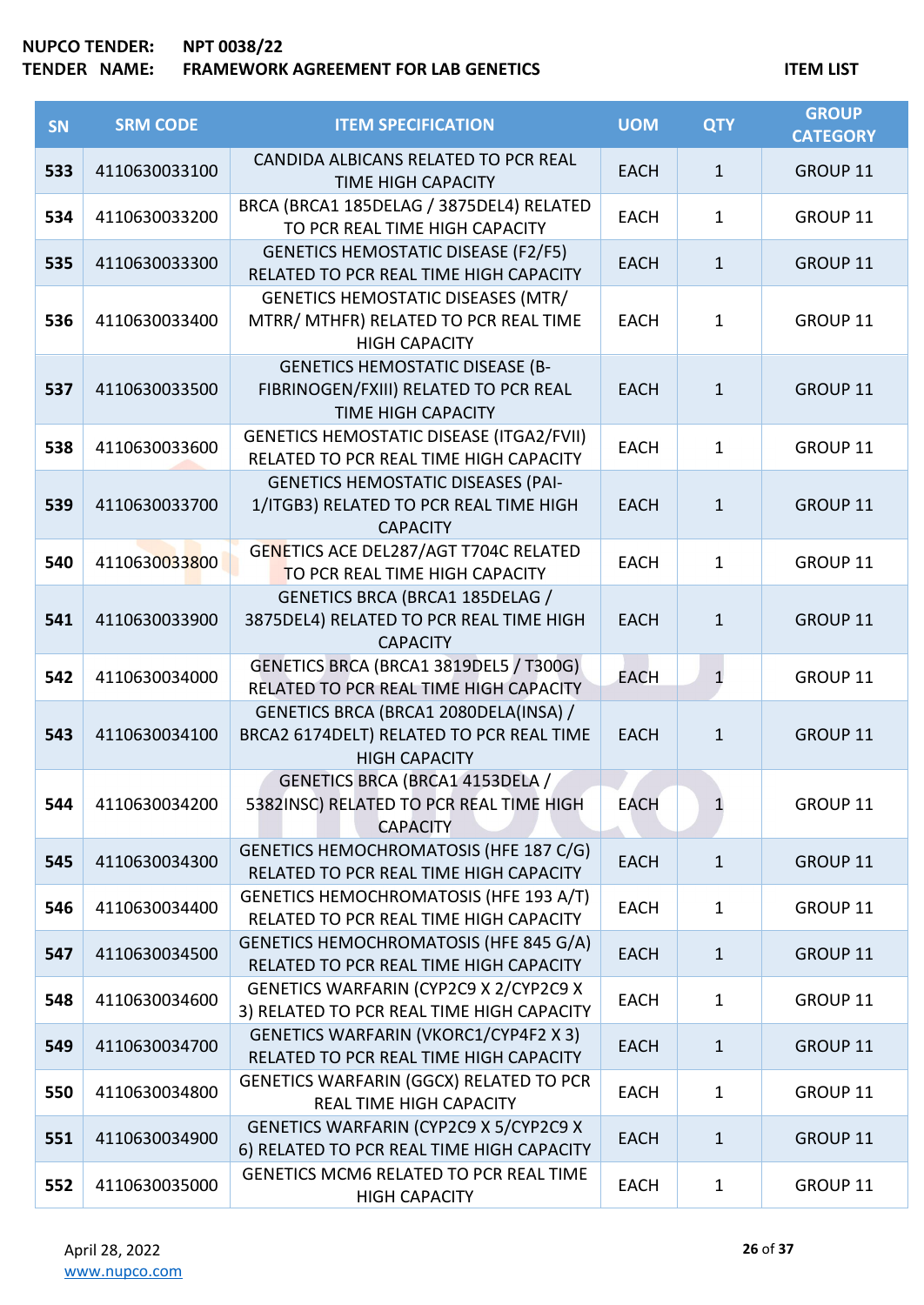| SN  | <b>SRM CODE</b> | <b>ITEM SPECIFICATION</b>                                                        | <b>UOM</b>  | <b>QTY</b>     | <b>GROUP</b><br><b>CATEGORY</b> |
|-----|-----------------|----------------------------------------------------------------------------------|-------------|----------------|---------------------------------|
| 553 | 4110630035100   | <b>GENETICS INTERLEUKIN 28B RELATED TO PCR</b><br><b>REAL TIME HIGH CAPACITY</b> | <b>EACH</b> | $\mathbf{1}$   | GROUP 11                        |
| 554 | 4110630035200   | <b>GENETICS AZF - MICRODELETIONS RELATED</b><br>TO PCR REAL TIME HIGH CAPACITY   | <b>EACH</b> | $\mathbf{1}$   | GROUP 11                        |
| 555 | 4110630035300   | INTERNAL CONTROL SAMPLE RELATED TO PCR<br><b>REAL TIME HIGH CAPACITY</b>         | <b>EACH</b> | $\mathbf 1$    | GROUP 11                        |
| 556 | 4110630035400   | THROMBOSIS SNP PANEL RELATED TO PCR<br>REAL TIME HIGH CAPACITY                   | <b>EACH</b> | 1              | GROUP 11                        |
| 557 | 4110630035500   | LEUKEMIA BCR/ABL RELATED TO PCR REAL<br><b>TIME HIGH CAPACITY</b>                | <b>EACH</b> | $\mathbf{1}$   | GROUP 11                        |
| 558 | 4110630035600   | ENTERO-DR PANEL ASSAY RELATED TO PCR<br><b>REAL TIME HIGH CAPACITY</b>           | <b>EACH</b> | 1              | GROUP 11                        |
| 559 | 4110630035700   | MTB/NTME REAL-TIME DETECTION PANEL<br>RELATED TO PCR REAL TIME HIGH CAPACITY     | <b>EACH</b> | $\mathbf{1}$   | GROUP 11                        |
| 560 | 4110630035800   | RESPIRATORY PANEL RELATED TO PCR REAL<br><b>TIME HIGH CAPACITY</b>               | <b>EACH</b> | $\mathbf{1}$   | GROUP 11                        |
| 561 | 4110630035900   | CT, NG, MG MULTIPLEX PANEL RELATED TO<br>PCR REAL TIME HIGH CAPACITY             | <b>EACH</b> | $\mathbf{1}$   | GROUP 11                        |
| 562 | 4110630036000   | GI-PARASITE ASSAY PANEL RELATED TO PCR<br><b>REAL TIME HIGH CAPACITY</b>         | <b>EACH</b> | $\mathbf{1}$   | GROUP 11                        |
| 563 | 4110630036100   | GI-VIRUS ASSAY PANEL RELATED TO PCR REAL<br><b>TIME HIGH CAPACITY</b>            | <b>EACH</b> | $\mathbf{1}$   | GROUP 11                        |
| 564 | 4110630036200   | GI-BACTERIA PANEL ASSAY RELATED TO PCR<br>REAL TIME HIGH CAPACITY                | <b>EACH</b> | $\overline{1}$ | GROUP 11                        |
| 565 | 4110630036300   | H. PYLORI AND CLARIR ASSAY PANEL RELATED<br>TO PCR REAL TIME HIGH CAPACITY       | <b>EACH</b> | $\mathbf{1}$   | GROUP 11                        |
| 566 | 4110630036400   | <b>GENITAL ULCER ASSAY PANEL RELATED TO</b><br>PCR REAL TIME HIGH CAPACITY       | <b>EACH</b> | $\mathbf 1$    | GROUP 11                        |
| 567 | 4110630036500   | CT/NG/MG/TV ASSAY PANEL RELATED TO PCR<br><b>REAL TIME HIGH CAPACITY</b>         | <b>EACH</b> | $\mathbf{1}$   | GROUP 11                        |
| 568 | 4110630036600   | BACTERIAL VAGINOSIS ASSAY PANEL RELATED<br>TO PCR REAL TIME HIGH CAPACITY        | <b>EACH</b> | $\mathbf{1}$   | GROUP 11                        |
| 569 | 4110630036700   | VAGINITIS SCREENING ASSAY PANEL RELATED<br>TO PCR REAL TIME HIGH CAPACITY        | <b>EACH</b> | $\mathbf{1}$   | GROUP 11                        |
| 570 | 4110630036800   | STI ESSENTIAL ASSAY Q (MH, UU) PANEL<br>RELATED TO PCR REAL TIME HIGH CAPACITY   | <b>EACH</b> | $\mathbf{1}$   | GROUP 11                        |
| 571 | 4110630036900   | HPV28 DETECTION PANEL RELATED TO PCR<br>REAL TIME HIGH CAPACITY                  | <b>EACH</b> | $\mathbf{1}$   | GROUP 11                        |
| 572 | 4110630037000   | HPV HR DETECTION PANEL RELATED TO PCR<br>REAL TIME HIGH CAPACITY                 | <b>EACH</b> | $\mathbf{1}$   | GROUP 11                        |
| 573 | 4110630037100   | MTB/XDRE DETECTION PANEL RELATED TO<br>PCR REAL TIME HIGH CAPACITY               | <b>EACH</b> | $\mathbf{1}$   | GROUP 11                        |
| 574 | 4110630037200   | MTB/MDR DETECTION PANEL RELATED TO<br>PCR REAL TIME HIGH CAPACITY                | <b>EACH</b> | $\mathbf{1}$   | GROUP 11                        |
| 575 | 4110630037300   | GI-HELMINTH(I) ASSAY PANEL RELATED TO<br>PCR REAL TIME HIGH CAPACITY             | <b>EACH</b> | $\mathbf 1$    | GROUP 11                        |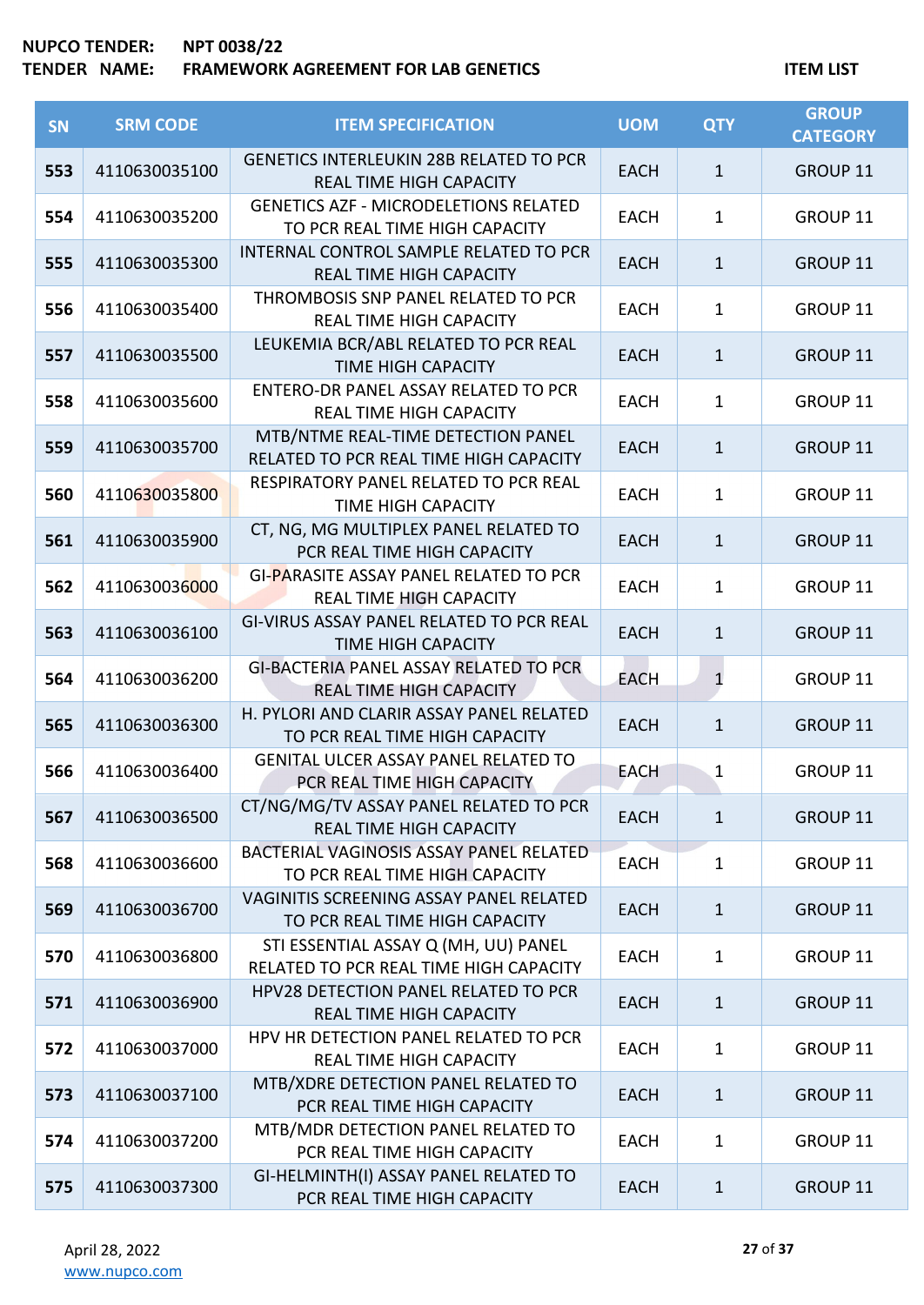# **TENDER NAME: FRAMEWORK AGREEMENT FOR LAB GENETICS ITEM LIST**

| SN  | <b>SRM CODE</b> | <b>ITEM SPECIFICATION</b>                                                                              | <b>UOM</b>  | <b>QTY</b>   | <b>GROUP</b><br><b>CATEGORY</b> |
|-----|-----------------|--------------------------------------------------------------------------------------------------------|-------------|--------------|---------------------------------|
| 576 | 4110630037400   | MTB/MDRE DETECTION PANEL RELATED TO<br>PCR REAL TIME HIGH CAPACITY                                     | <b>EACH</b> | 1            | GROUP 11                        |
| 577 | 4110630037500   | MENINGITIS BACTERIA ASSAY PANEL RELATED<br>TO PCR REAL TIME HIGH CAPACITY                              | <b>EACH</b> | $\mathbf{1}$ | GROUP 11                        |
| 578 | 4110630037600   | MENINGITIS-VIRUS ASSAY PANEL RELATED TO<br>PCR REAL TIME HIGH CAPACITY                                 | <b>EACH</b> | 1            | GROUP 11                        |
| 579 | 4110630037700   | PNEUMOBACTER ASSAY PANEL RELATED TO<br>PCR REAL TIME HIGH CAPACITY                                     | <b>EACH</b> | $\mathbf{1}$ | GROUP 11                        |
| 580 | 4110630037800   | RESPIRATORY VIRUSES ESSENTIAL ASSAY<br>PANEL RELATED TO PCR REAL TIME HIGH<br><b>CAPACITY</b>          | <b>EACH</b> | $\mathbf 1$  | GROUP 11                        |
| 581 | 4110630037900   | SARS-COV-2/FLUA/FLUB/RSV ASSAY PANEL<br>RELATED TO PCR REAL TIME HIGH CAPACITY                         | <b>EACH</b> | $\mathbf{1}$ | GROUP 11                        |
| 582 | 4110630038000   | SARS-COV-2 VARIANTS I ASSAY PANEL<br>RELATED TO PCR REAL TIME HIGH CAPACITY                            | <b>EACH</b> | 1            | GROUP 11                        |
| 583 | 4110630038100   | BK VIRUS RELATED TO PCR REAL TIME HIGH<br><b>CAPACITY</b>                                              | <b>EACH</b> | $\mathbf{1}$ | GROUP 11                        |
| 584 | 4110630038200   | RESPIRATORY VIRUSES 16 DETECTION PANEL<br>RELATED TO PCR REAL TIME HIGH CAPACITY                       | <b>EACH</b> | $\mathbf{1}$ | GROUP 11                        |
| 585 | 4110630038300   | RESPIRATORY BACTERIA DETECTION PANEL<br>RELATED TO PCR REAL TIME HIGH CAPACITY                         | <b>EACH</b> | $\mathbf{1}$ | GROUP 11                        |
| 586 | 4110630038400   | MERS-COV (UPE AND ORF1A) REAL-TIME<br>DETECTION PANEL RELATED TO PCR REAL<br><b>TIME HIGH CAPACITY</b> | EACH        | $\mathbf{1}$ | GROUP 11                        |
| 587 | 4110630038500   | MG AND AZIR ASSAY PANEL RELATED TO PCR<br><b>REAL TIME HIGH CAPACITY</b>                               | <b>EACH</b> | $\mathbf{1}$ | GROUP 11                        |
| 588 | 4110630038600   | MG AND MOXIR ASSAY PANEL RELATED TO<br>PCR REAL TIME HIGH CAPACITY                                     | <b>EACH</b> | $\mathbf 1$  | GROUP 11                        |
| 589 | 4110630038700   | CANDIDIASIS ASSAY PANEL RELATED TO PCR<br><b>REAL TIME HIGH CAPACITY</b>                               | <b>EACH</b> | $\mathbf{1}$ | GROUP 11                        |
| 590 | 4110630038800   | ENTERIC BACTERIAL PANEL RELATED TO PCR<br><b>REAL TIME HIGH CAPACITY</b>                               | <b>EACH</b> | $\mathbf{1}$ | GROUP 11                        |
| 591 | 4110630038900   | <b>ENTERIC PARASITE PANEL RELATED TO PCR</b><br><b>REAL TIME HIGH CAPACITY</b>                         | <b>EACH</b> | $\mathbf{1}$ | GROUP 11                        |
| 592 | 4110630039000   | ENTERIC VIRAL PANEL RELATED TO PCR REAL<br><b>TIME HIGH CAPACITY</b>                                   | <b>EACH</b> | $\mathbf{1}$ | GROUP 11                        |
| 593 | 4110630039100   | STAPH SR PANEL RELATED TO PCR REAL TIME<br><b>HIGH CAPACITY</b>                                        | <b>EACH</b> | $\mathbf{1}$ | <b>GROUP 11</b>                 |
| 594 | 4110630039200   | CHECK POINTS CPO PANEL RELATED TO PCR<br><b>REAL TIME HIGH CAPACITY</b>                                | <b>EACH</b> | $\mathbf{1}$ | GROUP 11                        |
| 595 | 4110630039300   | GBS PANEL RELATED TO PCR REAL TIME HIGH<br><b>CAPACITY</b>                                             | <b>EACH</b> | $\mathbf{1}$ | GROUP 11                        |
| 596 | 4110630039400   | C.DIFF (CLOSTRIDIUM DIFFICILE) RELATED TO<br>PCR REAL TIME HIGH CAPACITY                               | <b>EACH</b> | $\mathbf{1}$ | GROUP 11                        |
| 597 | 4110630039500   | MRSA RELATED TO PCR REAL TIME HIGH<br><b>CAPACITY</b>                                                  | <b>EACH</b> | 1            | <b>GROUP 11</b>                 |
| 598 | 4118160701700   | PROCESSOR FISH SLIDE SEMI AUTOMATED                                                                    | <b>EACH</b> | 1            | GROUP 12                        |

April 28, 2022 [www.nupco.com](http://www.nupco.com/) **28** of **37**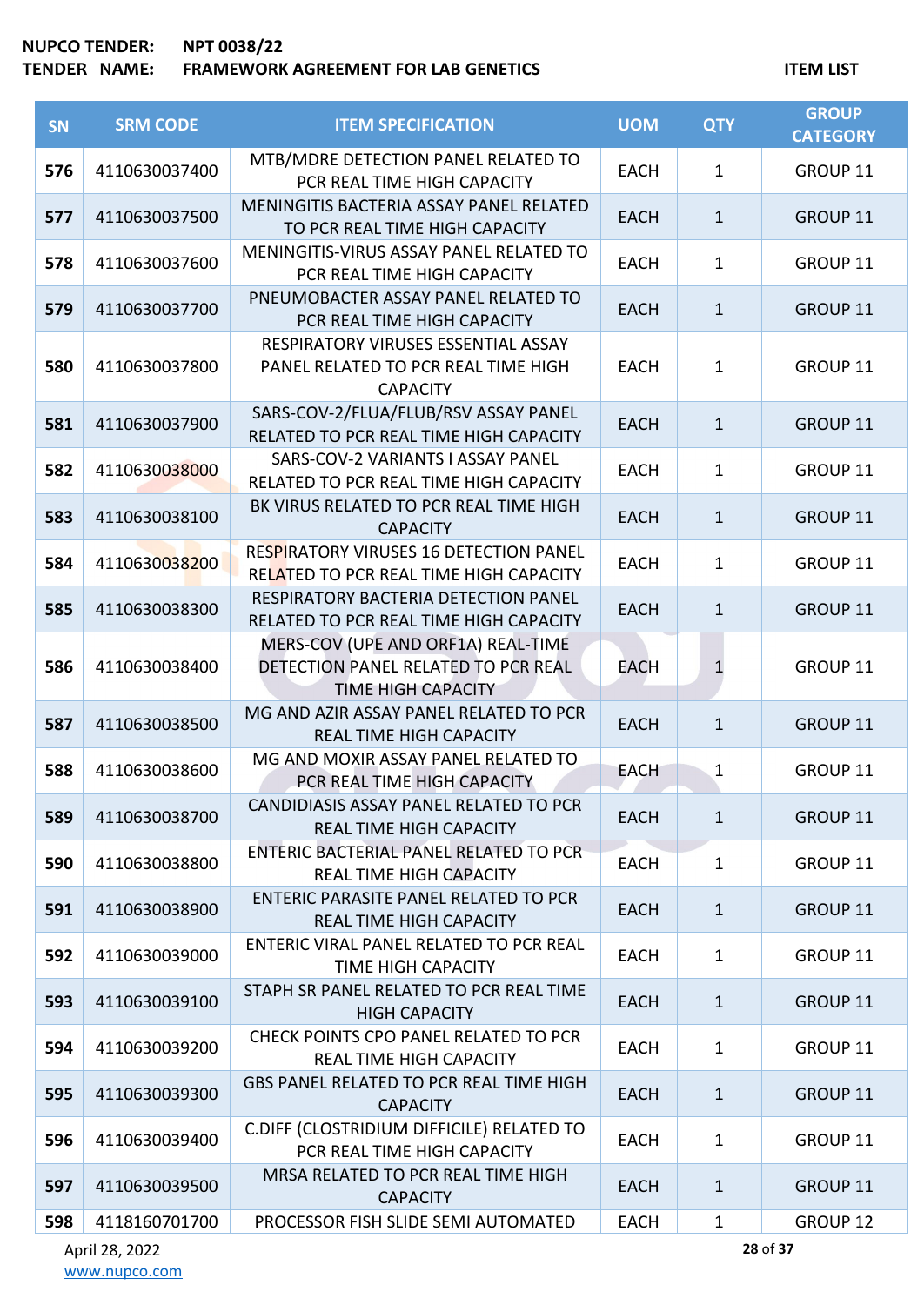| SN  | <b>SRM CODE</b> | <b>ITEM SPECIFICATION</b>                                                                            | <b>UOM</b>  | <b>QTY</b>   | <b>GROUP</b><br><b>CATEGORY</b> |
|-----|-----------------|------------------------------------------------------------------------------------------------------|-------------|--------------|---------------------------------|
| 599 | 4110661100000   | PPM KIT RELATED TO PROCESSOR FISH SLIDE<br><b>SEMI AUTOMATED</b>                                     | <b>EACH</b> | $\mathbf{1}$ | <b>GROUP 12</b>                 |
| 600 | 4116150207800   | <b>WORKSTATION CYTOGENETICS MANUAL</b>                                                               | <b>EACH</b> | $\mathbf{1}$ | GROUP <sub>13</sub>             |
| 601 | 4116150207900   | FISH LICENSE WITH ALL SETS RELATED TO<br><b>WORKSTATION CYTOGENETICS MANUAL</b>                      | <b>EACH</b> | $\mathbf{1}$ | GROUP 13                        |
| 602 | 4116150208000   | CGH LICENSE RELATED TO WORKSTATION<br><b>CYTOGENETICS MANUAL</b>                                     | <b>EACH</b> | $\mathbf{1}$ | GROUP 13                        |
| 603 | 4116150208100   | M-FISH LICENSE RELATED TO WORKSTATION<br><b>CYTOGENETICS MANUAL</b>                                  | <b>EACH</b> | $\mathbf{1}$ | <b>GROUP 13</b>                 |
| 604 | 4116150208200   | M-BAND LICENSE RELATED TO WORKSTATION<br><b>CYTOGENETICS MANUAL</b>                                  | <b>EACH</b> | $\mathbf{1}$ | GROUP 13                        |
| 605 | 4116150208300   | 5X RELATED TO WORKSTATION<br><b>CYTOGENETICS MANUAL</b>                                              | <b>EACH</b> | $\mathbf{1}$ | <b>GROUP 13</b>                 |
| 606 | 4116150208400   | 20X RELATED TO WORKSTATION<br><b>CYTOGENETICS MANUAL</b>                                             | <b>EACH</b> | $\mathbf{1}$ | GROUP 13                        |
| 607 | 4116150208500   | <b>40X RELATED TO WORKSTATION</b><br><b>CYTOGENETICS MANUAL</b>                                      | <b>EACH</b> | $\mathbf{1}$ | <b>GROUP 13</b>                 |
| 608 | 4116150208600   | <b>63X RELATED TO WORKSTATION</b><br><b>CYTOGENETICS MANUAL</b>                                      | <b>EACH</b> | $\mathbf{1}$ | GROUP <sub>13</sub>             |
| 609 | 4111175104600   | AQUA (DEAC) FILTER SET RELATED TO<br><b>WORKSTATION CYTOGENETICS MANUAL</b>                          | <b>EACH</b> | $\mathbf{1}$ | GROUP <sub>13</sub>             |
| 610 | 4111175104700   | RED FILTER SET RELATED TO WORKSTATION<br><b>CYTOGENETICS MANUAL</b>                                  | EACH        | $\mathbf{1}$ | GROUP <sub>13</sub>             |
| 611 | 4111175104800   | NEAR INFRARED FILTER SET RELATED TO<br><b>WORKSTATION CYTOGENETICS MANUAL</b>                        | <b>EACH</b> | $\mathbf{1}$ | <b>GROUP 13</b>                 |
| 612 | 4111175104900   | <b>GREEN/ORANGE DUAL BAND FILTER SET</b><br>RELATED TO WORKSTATION CYTOGENETICS<br><b>MANUAL</b>     | <b>EACH</b> | $\mathbf 1$  | GROUP 13                        |
| 613 | 4111175105000   | DAPI/AQUA/GREEN/ORANGE MULTI-BAND<br>FILTER SET RELATED TO WORKSTATION<br><b>CYTOGENETICS MANUAL</b> | <b>EACH</b> | $\mathbf{1}$ | <b>GROUP 13</b>                 |
| 614 | 4111175105100   | DAPI/GREEN/ORANGE TRIPLE BAND FILTER<br>SET RELATED TO WORKSTATION<br><b>CYTOGENETICS MANUAL</b>     | <b>EACH</b> | $\mathbf{1}$ | GROUP 13                        |
| 615 | 4111175105200   | DAPI FILTER SET RELATED TO WORKSTATION<br><b>CYTOGENETICS MANUAL</b>                                 | <b>EACH</b> | $\mathbf{1}$ | <b>GROUP 13</b>                 |
| 616 | 4111175105300   | <b>GREEN FILTER SET RELATED TO WORKSTATION</b><br><b>CYTOGENETICS MANUAL</b>                         | <b>EACH</b> | 1            | <b>GROUP 13</b>                 |
| 617 | 4111175105400   | ORANGE FILTER SET RELATED TO<br><b>WORKSTATION CYTOGENETICS MANUAL</b>                               | <b>EACH</b> | $\mathbf{1}$ | <b>GROUP 13</b>                 |
| 618 | 4111175105500   | <b>GOLD FILTER SET RELATED TO WORKSTATION</b><br><b>CYTOGENETICS MANUAL</b>                          | <b>EACH</b> | 1            | GROUP 13                        |
| 619 | 4111175105600   | <b>BLUE FILTER SET RELATED TO WORKSTATION</b><br><b>CYTOGENETICS MANUAL</b>                          | <b>EACH</b> | $\mathbf{1}$ | <b>GROUP 13</b>                 |
| 620 | 4111175105700   | GREEN/ RED DUAL FILTER SET RELATED TO<br><b>WORKSTATION CYTOGENETICS MANUAL</b>                      | <b>EACH</b> | 1            | GROUP 13                        |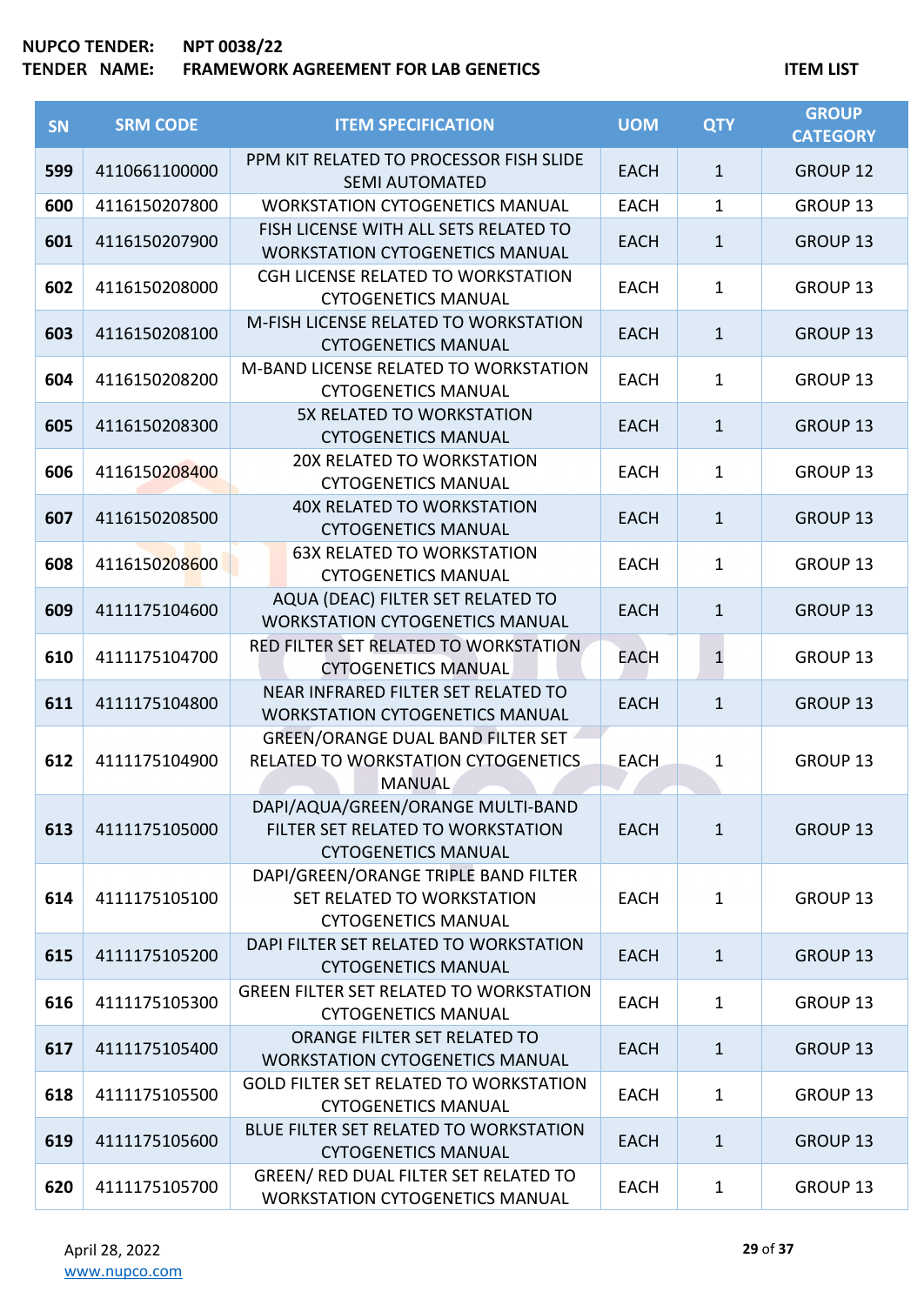| SN  | <b>SRM CODE</b> | <b>ITEM SPECIFICATION</b>                                                                               | <b>UOM</b>  | <b>QTY</b>   | <b>GROUP</b><br><b>CATEGORY</b> |
|-----|-----------------|---------------------------------------------------------------------------------------------------------|-------------|--------------|---------------------------------|
| 621 | 4111175105800   | DAPI/ FITC/ TEXAS RED FILTER SET RELATED<br>TO WORKSTATION CYTOGENETICS MANUAL                          | <b>EACH</b> | $\mathbf{1}$ | <b>GROUP 13</b>                 |
| 622 | 4111175105900   | ORANGE / GREEN/ AQUA FILTER SET RELATED<br>TO WORKSTATION CYTOGENETICS MANUAL                           | <b>EACH</b> | 1            | GROUP <sub>13</sub>             |
| 623 | 4116150208700   | UPS RELATED TO WORKSTATION<br><b>CYTOGENETICS MANUAL</b>                                                | <b>EACH</b> | $\mathbf{1}$ | GROUP 13                        |
| 624 | 4116150208800   | <b>WORKSTATION CYTOGENETICS AUTOMATED</b>                                                               | <b>EACH</b> | 1            | <b>GROUP 14</b>                 |
| 625 | 4116150208900   | FISH LICENSE WITH ALL SET RELATED TO<br><b>WORKSTATION CYTOGENETICS AUTOMATED</b>                       | <b>EACH</b> | $\mathbf{1}$ | <b>GROUP 14</b>                 |
| 626 | 4116150209000   | CGH LICENSE RELATED TO WORKSTATION<br><b>CYTOGENETICS AUTOMATED</b>                                     | <b>EACH</b> | 1            | GROUP 14                        |
| 627 | 4116150209100   | M-FISH LICENSE RELATED TO WORKSTATION<br><b>CYTOGENETICS AUTOMATED</b>                                  | <b>EACH</b> | $\mathbf{1}$ | <b>GROUP 14</b>                 |
| 628 | 4116150209200   | M-BAND LICENSE RELATED TO WORKSTATION<br><b>CYTOGENETICS AUTOMATED</b>                                  | <b>EACH</b> | 1            | GROUP 14                        |
| 629 | 4116150209300   | TELOMERE LICENSE RELATED TO<br><b>WORKSTATION CYTOGENETICS AUTOMATED</b>                                | <b>EACH</b> | $\mathbf{1}$ | <b>GROUP 14</b>                 |
| 630 | 4116150209400   | TISSUE FISH LICENSE RELATED TO<br><b>WORKSTATION CYTOGENETICS AUTOMATED</b>                             | <b>EACH</b> | $\mathbf{1}$ | GROUP 14                        |
| 631 | 4116150209500   | SIGNAL SCORING LICENSE RELATED TO<br><b>WORKSTATION CYTOGENETICS AUTOMATED</b>                          | <b>EACH</b> | $\mathbf{1}$ | <b>GROUP 14</b>                 |
| 632 | 4116150209600   | 1.25X RELATED TO WORKSTATION<br><b>CYTOGENETICS AUTOMATED</b>                                           | EACH        | $\mathbf{1}$ | GROUP 14                        |
| 633 | 4116150209700   | 5X RELATED TO WORKSTATION<br><b>CYTOGENETICS AUTOMATED</b>                                              | <b>EACH</b> | $\mathbf{1}$ | <b>GROUP 14</b>                 |
| 634 | 4116150209800   | 20X RELATED TO WORKSTATION<br><b>CYTOGENETICS AUTOMATED</b>                                             | <b>EACH</b> | 1            | GROUP 14                        |
| 635 | 4116150209900   | <b>40X RELATED TO WORKSTATION</b><br><b>CYTOGENETICS AUTOMATED</b>                                      | <b>EACH</b> | $\mathbf{1}$ | GROUP 14                        |
| 636 | 4116150210000   | <b>63X RELATED TO WORKSTATION</b><br><b>CYTOGENETICS AUTOMATED</b>                                      | <b>EACH</b> | $\mathbf{1}$ | <b>GROUP 14</b>                 |
| 637 | 4111175106000   | AQUA (DEAC) FILTER SET RELATED TO<br><b>WORKSTATION CYTOGENETICS AUTOMATED</b>                          | <b>EACH</b> | 1            | <b>GROUP 14</b>                 |
| 638 | 4111175106100   | RED FILTER SET RELATED TO WORKSTATION<br><b>CYTOGENETICS AUTOMATED</b>                                  | <b>EACH</b> | 1            | GROUP 14                        |
| 639 | 4111175106200   | NEAR INFRARED FILTER SET RELATED TO<br><b>WORKSTATION CYTOGENETICS AUTOMATED</b>                        | <b>EACH</b> | 1            | <b>GROUP 14</b>                 |
| 640 | 4111175106300   | <b>GREEN/ORANGE DUAL BAND FILTER SET</b><br>RELATED TO WORKSTATION CYTOGENETICS<br><b>AUTOMATED</b>     | <b>EACH</b> | 1            | GROUP 14                        |
| 641 | 4111175106400   | DAPI/AQUA/GREEN/ORANGE MULTI-BAND<br>FILTER SET RELATED TO WORKSTATION<br><b>CYTOGENETICS AUTOMATED</b> | <b>EACH</b> | $1\,$        | <b>GROUP 14</b>                 |
| 642 | 4111175106500   | DAPI/GREEN/ORANGE TRIPLE BAND FILTER<br>SET RELATED TO WORKSTATION<br><b>CYTOGENETICS AUTOMATED</b>     | <b>EACH</b> | 1            | GROUP 14                        |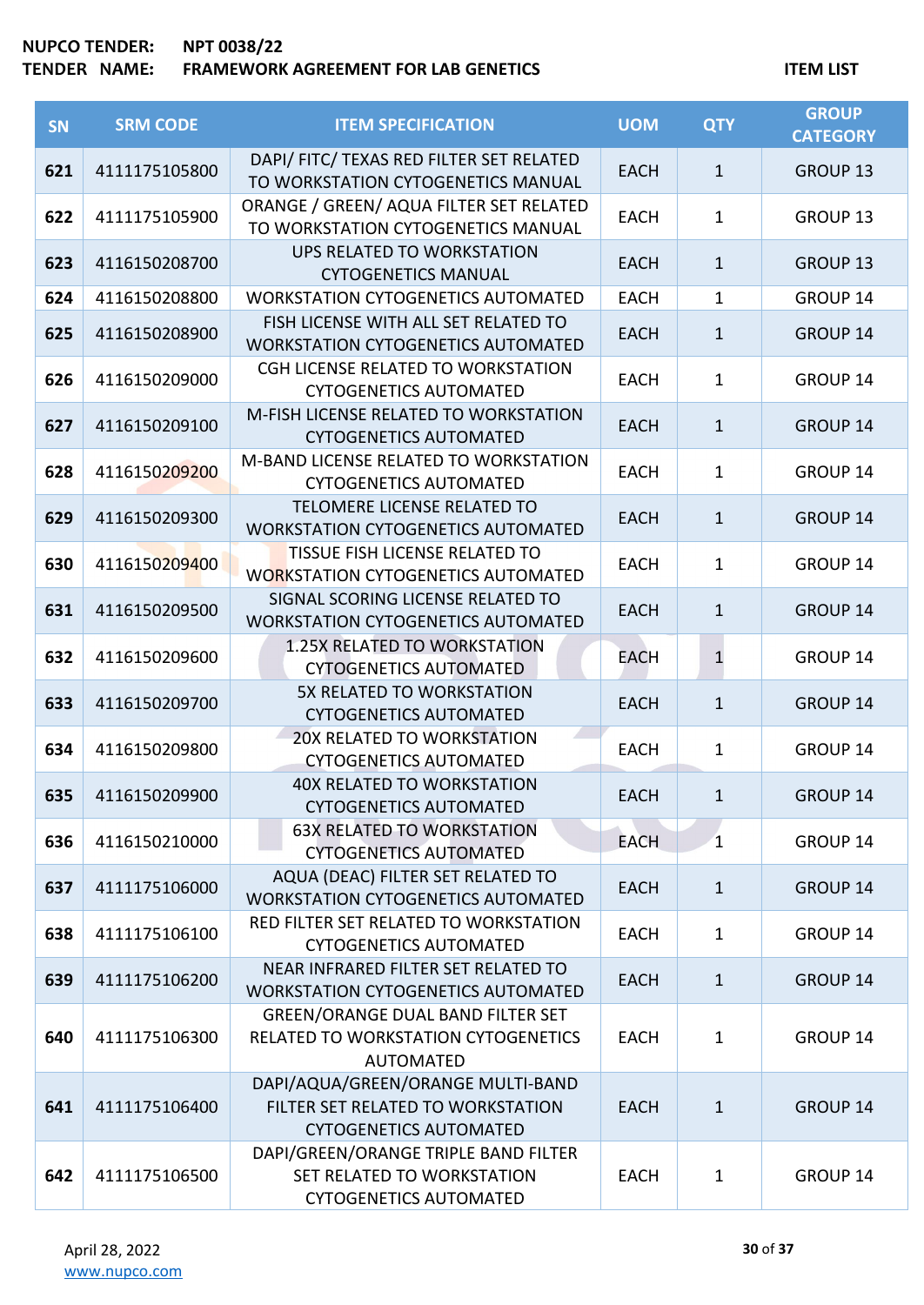| SN  | <b>SRM CODE</b> | <b>ITEM SPECIFICATION</b>                                                                                              | <b>UOM</b>  | <b>QTY</b>   | <b>GROUP</b><br><b>CATEGORY</b> |
|-----|-----------------|------------------------------------------------------------------------------------------------------------------------|-------------|--------------|---------------------------------|
| 643 | 4111175106600   | DAPI FILTER SET RELATED TO WORKSTATION<br><b>CYTOGENETICS AUTOMATED</b>                                                | <b>EACH</b> | $\mathbf{1}$ | <b>GROUP 14</b>                 |
| 644 | 4111175106700   | <b>GREEN FILTER SET RELATED TO WORKSTATION</b><br><b>CYTOGENETICS AUTOMATED</b>                                        | <b>EACH</b> | $\mathbf{1}$ | <b>GROUP 14</b>                 |
| 645 | 4111175106800   | ORANGE FILTER SET RELATED TO<br><b>WORKSTATION CYTOGENETICS AUTOMATED</b>                                              | <b>EACH</b> | $\mathbf{1}$ | <b>GROUP 14</b>                 |
| 646 | 4111175106900   | <b>GOLD FILTER SET RELATED TO WORKSTATION</b><br><b>CYTOGENETICS AUTOMATED</b>                                         | <b>EACH</b> | $\mathbf 1$  | <b>GROUP 14</b>                 |
| 647 | 4111175107000   | BLUE FILTER SET RELATED TO WORKSTATION<br><b>CYTOGENETICS AUTOMATED</b>                                                | <b>EACH</b> | $\mathbf{1}$ | <b>GROUP 14</b>                 |
| 648 | 4111175107100   | GREEN/ RED DUAL FILTER SET RELATED TO<br><b>WORKSTATION CYTOGENETICS AUTOMATED</b>                                     | <b>EACH</b> | $\mathbf{1}$ | <b>GROUP 14</b>                 |
| 649 | 4111175107200   | DAPI/ FITC/ TEXAS RED FILTER SET RELATED<br>TO WORKSTATION CYTOGENETICS<br><b>AUTOMATED</b>                            | <b>EACH</b> | $\mathbf{1}$ | <b>GROUP 14</b>                 |
| 650 | 4111175107300   | ORANGE / GREEN/ AQUA FILTER SET RELATED<br>TO WORKSTATION CYTOGENETICS<br><b>AUTOMATED</b>                             | <b>EACH</b> | $\mathbf{1}$ | <b>GROUP 14</b>                 |
| 651 | 4116150210100   | AUTOMATED OIL MODULE RELATED TO<br><b>WORKSTATION CYTOGENETICS AUTOMATED</b>                                           | <b>EACH</b> | $\mathbf{1}$ | <b>GROUP 14</b>                 |
| 652 | 4116150210200   | AUTOMATED BARCODE READER RELATED TO<br><b>WORKSTATION CYTOGENETICS AUTOMATED</b>                                       | <b>EACH</b> | $\mathbf{1}$ | GROUP 14                        |
| 653 | 4116150210300   | KARYOTYPING ANALYSIS AND REVIEW<br><b>WORKSTATION RELATED TO WORKSTATION</b><br><b>CYTOGENETICS AUTOMATED</b>          | <b>EACH</b> | $\mathbf{1}$ | <b>GROUP 14</b>                 |
| 654 | 4116150210400   | FISH ANALYSIS AND REVIEW WORKSTATION<br>RELATED TO WORKSTATION CYTOGENETICS<br><b>AUTOMATED</b>                        | <b>EACH</b> | $\mathbf 1$  | <b>GROUP 14</b>                 |
| 655 | 4116150210500   | KARYOTYPING AND FISH ANALYSIS AND<br><b>REVIEW WORKSTATION RELATED TO</b><br><b>WORKSTATION CYTOGENETICS AUTOMATED</b> | <b>EACH</b> | $\mathbf{1}$ | <b>GROUP 14</b>                 |
| 656 | 4116150210600   | FISH AND KARYOTYPING REVIEW<br><b>WORKSTATION RELATED TO WORKSTATION</b><br><b>CYTOGENETICS AUTOMATED</b>              | <b>EACH</b> | $\mathbf{1}$ | <b>GROUP 14</b>                 |
| 657 | 4116150210700   | UPS RELATED TO WORKSTATION<br><b>CYTOGENETICS AUTOMATED</b>                                                            | <b>EACH</b> | $\mathbf{1}$ | <b>GROUP 14</b>                 |
| 658 | 4116150210800   | REMOTE LICENSE RELATED TO WORKSTATION<br><b>CYTOGENETICS AUTOMATED</b>                                                 | <b>EACH</b> | $\mathbf{1}$ | <b>GROUP 14</b>                 |
| 659 | 4116150210900   | SLIDE FEEDER $\geq 80$ RELATED TO<br><b>WORKSTATION CYTOGENETICS AUTOMATED</b>                                         | <b>EACH</b> | $\mathbf{1}$ | <b>GROUP 14</b>                 |
| 660 | 4111586000000   | <b>ANALYZER GENETICS MICROARRAY</b>                                                                                    | <b>EACH</b> | 1            | <b>GROUP 15</b>                 |
| 661 | 4111586100200   | PPM KIT RELATED TO ANALYZER GENETICS<br><b>MICROARRAY</b>                                                              | <b>EACH</b> | $\mathbf{1}$ | <b>GROUP 15</b>                 |
| 662 | 4111586100300   | PRINTER RELATED TO ANALYZER GENETICS<br><b>MICROARRAY</b>                                                              | <b>EACH</b> | $\mathbf{1}$ | <b>GROUP 15</b>                 |
| 663 | 4111586000100   | ANALYZER GENETIC MASSARRAY                                                                                             | <b>EACH</b> | $\mathbf{1}$ | <b>GROUP 16</b>                 |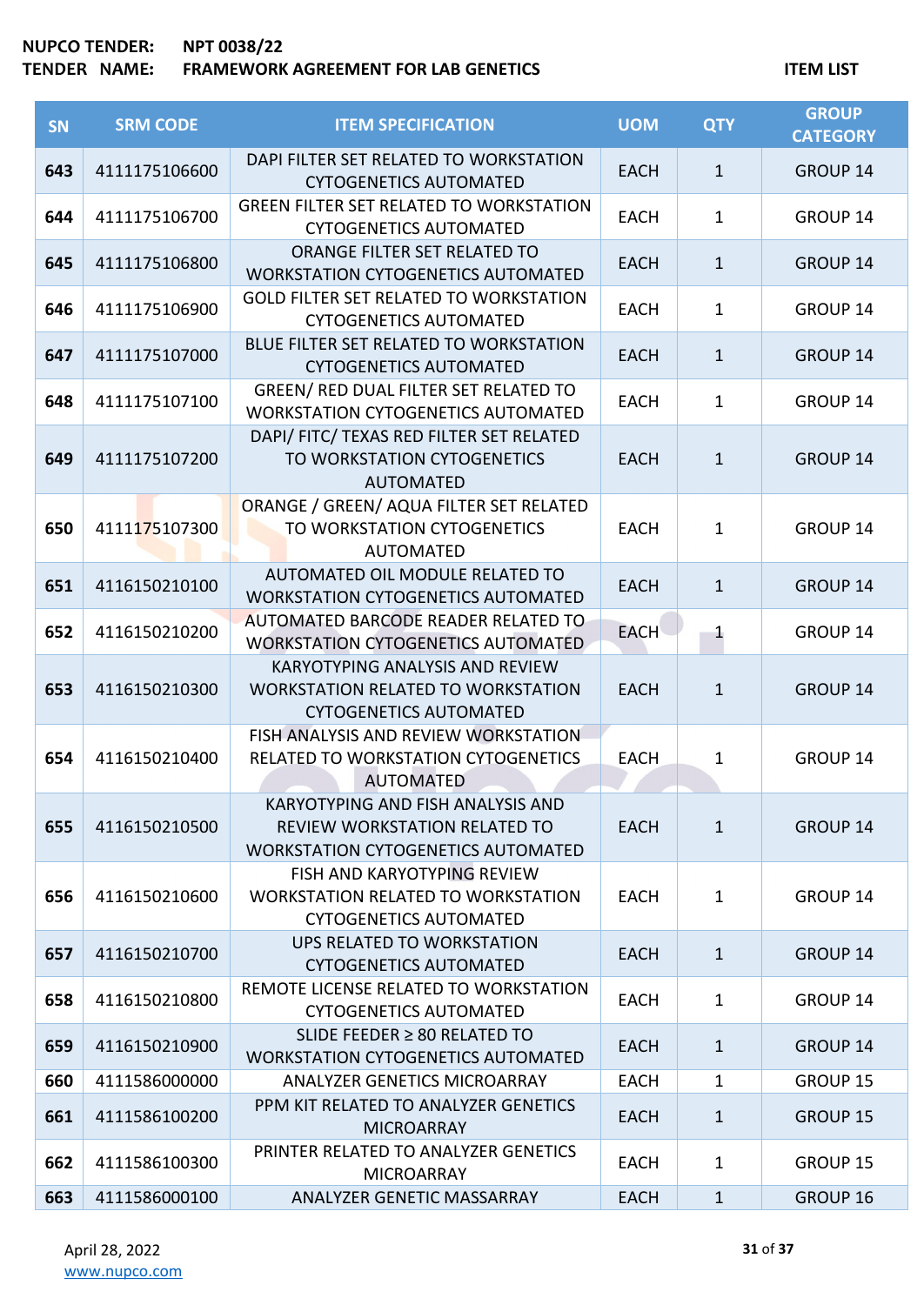| <b>SN</b> | <b>SRM CODE</b> | <b>ITEM SPECIFICATION</b>                                                     | <b>UOM</b>  | <b>QTY</b>   | <b>GROUP</b><br><b>CATEGORY</b> |
|-----------|-----------------|-------------------------------------------------------------------------------|-------------|--------------|---------------------------------|
| 664       | 4111586100400   | 96 PLATE RELATED TO ANALYZER GENETIC<br><b>MASSARRAY</b>                      | <b>EACH</b> | 1            | GROUP 16                        |
| 665       | 4111586100500   | CHIPS RELATED TO ANALYZER GENETIC<br><b>MASSARRAY</b>                         | <b>EACH</b> | $\mathbf{1}$ | <b>GROUP 16</b>                 |
| 666       | 4111586100600   | 0.2 ML TUBE RELATED TO ANALYZER GENETIC<br>MASSARRAY                          | <b>EACH</b> | $\mathbf{1}$ | GROUP 16                        |
| 667       | 4111586000200   | <b>ANALYZER FRAGMENT</b>                                                      | <b>EACH</b> | $\mathbf{1}$ | <b>GROUP 17</b>                 |
| 668       | 4111586100700   | <b>VERIFICATION KIT RELATED TO ANALYZER</b><br><b>FRAGMENT</b>                | <b>EACH</b> | $\mathbf{1}$ | GROUP 17                        |
| 669       | 4111586100800   | <b>BARCODE READER RELATED TO ANALYZER</b><br><b>FRAGMENT</b>                  | <b>EACH</b> | $\mathbf{1}$ | <b>GROUP 17</b>                 |
| 670       | 4111540100000   | NANODROP FLUOROMETER                                                          | <b>EACH</b> | $\mathbf 1$  | <b>GROUP 18</b>                 |
| 671       | 4111541800900   | TUBE RELATED TO NANODROP FLUOROMETER                                          | <b>EACH</b> | $\mathbf{1}$ | <b>GROUP 18</b>                 |
| 672       | 4111541801000   | DNA HS KIT RELATED TO NANODROP<br><b>FLUOROMETER</b>                          | <b>EACH</b> | 1            | <b>GROUP 18</b>                 |
| 673       | 4111541801100   | DNA BR KIT RELATED TO NANODROP<br><b>FLUOROMETER</b>                          | <b>EACH</b> | $\mathbf{1}$ | <b>GROUP 18</b>                 |
| 674       | 4111541801200   | DNA ULTRA SENSITIVE KIT RELATED TO<br>NANODROP FLUOROMETER                    | <b>EACH</b> | 1            | <b>GROUP 18</b>                 |
| 675       | 4111541801300   | RNA KIT RELATED TO NANODROP<br><b>FLUOROMETER</b>                             | <b>EACH</b> | $\mathbf{1}$ | <b>GROUP 18</b>                 |
| 676       | 4111541801400   | PROTEIN KIT RELATED TO NANODROP<br><b>FLUOROMETER</b>                         | EACH        | $\mathbf{1}$ | <b>GROUP 18</b>                 |
| 677       | 4111540600300   | NANODROP SPECTROPHOTOMETER                                                    | <b>EACH</b> | $\mathbf{1}$ | <b>GROUP 19</b>                 |
| 678       | 4111541801500   | <b>CUVETTE RELATED TO NANODROP</b><br><b>SPECTROPHOTOMETER</b>                | <b>EACH</b> | 1            | GROUP 19                        |
| 679       | 4111540600400   | <b>NANODROP DUAL</b>                                                          | <b>EACH</b> | $\mathbf{1}$ | <b>GROUP 20</b>                 |
| 680       | 4111541801600   | TUBE RELATED TO NANODROP DUAL                                                 | <b>EACH</b> | 1            | <b>GROUP 20</b>                 |
| 681       | 4111541801700   | DNA HS KIT RELATED TO NANODROP DUAL                                           | <b>EACH</b> | 1            | <b>GROUP 20</b>                 |
| 682       | 4111541801800   | DNA BR KIT RELATED TO NANODROP DUAL                                           | <b>EACH</b> | $\mathbf{1}$ | <b>GROUP 20</b>                 |
| 683       | 4111541801900   | DNA ULTRA SENSITIVE KIT RELATED TO<br><b>NANODROP DUAL</b>                    | <b>EACH</b> | $\mathbf{1}$ | <b>GROUP 20</b>                 |
| 684       | 4111541802000   | RNA KIT RELATED TO NANODROP DUAL                                              | <b>EACH</b> | 1            | <b>GROUP 20</b>                 |
| 685       | 4110291400200   | ULTRASONICATOR DNA SHEARING LOW<br><b>CAPACITY</b>                            | <b>EACH</b> | $\mathbf{1}$ | <b>GROUP 21</b>                 |
| 686       | 4110550009000   | TUBE RELATED TO ULTRASONICATOR DNA<br><b>SHEARING LOW CAPACITY</b>            | <b>EACH</b> | $\mathbf{1}$ | GROUP 21                        |
| 687       | 4110550009100   | PLATE RELATED TO ULTRASONICATOR DNA<br>SHEARING LOW CAPACITY                  | <b>EACH</b> | $\mathbf{1}$ | <b>GROUP 21</b>                 |
| 688       | 4110550009200   | STRIP RELATED TO ULTRASONICATOR DNA<br>SHEARING LOW CAPACITY                  | <b>EACH</b> | $\mathbf{1}$ | <b>GROUP 21</b>                 |
| 689       | 4110550009300   | TUBE HOLDER RELATED TO ULTRASONICATOR<br>DNA SHEARING LOW CAPACITY            | <b>EACH</b> | $\mathbf{1}$ | <b>GROUP 21</b>                 |
| 690       | 4110550009400   | PLATE HOLDER RELATED TO<br>ULTRASONICATOR DNA SHEARING LOW<br><b>CAPACITY</b> | <b>EACH</b> | $\mathbf{1}$ | GROUP 21                        |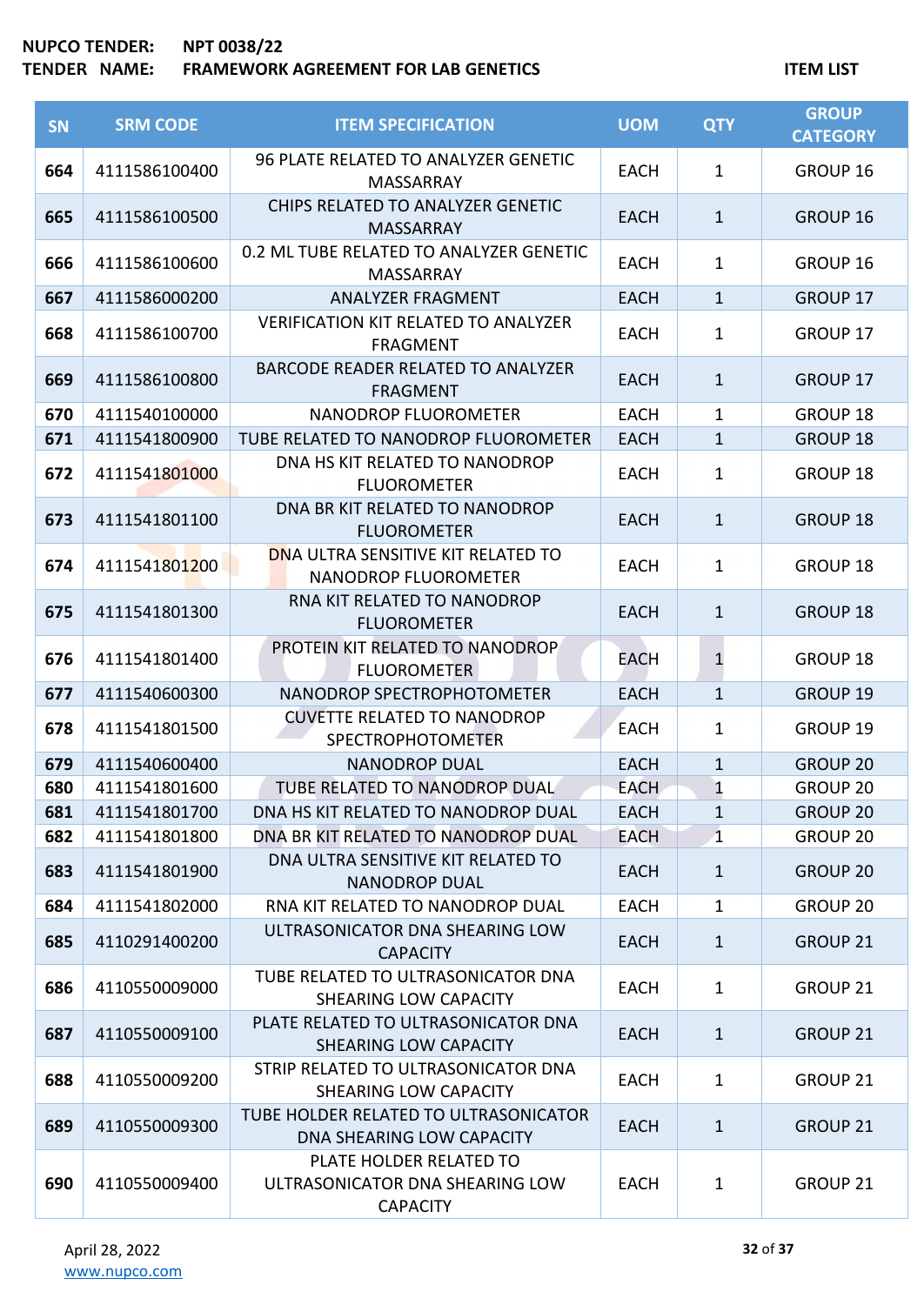| SN  | <b>SRM CODE</b> | <b>ITEM SPECIFICATION</b>                                                         | <b>UOM</b>  | <b>QTY</b>   | <b>GROUP</b><br><b>CATEGORY</b> |
|-----|-----------------|-----------------------------------------------------------------------------------|-------------|--------------|---------------------------------|
| 691 | 4110291400300   | ULTRASONICATOR DNA SHEARING MEDIUM<br><b>CAPACITY</b>                             | <b>EACH</b> | $\mathbf{1}$ | <b>GROUP 22</b>                 |
| 692 | 4110550009500   | TUBE RELATED TO ULTRASONICATOR DNA<br>SHEARING MEDIUM CAPACITY                    | <b>EACH</b> | $\mathbf{1}$ | <b>GROUP 22</b>                 |
| 693 | 4110550009600   | PLATE RELATED TO ULTRASONICATOR DNA<br>SHEARING MEDIUM CAPACITY                   | <b>EACH</b> | $\mathbf{1}$ | <b>GROUP 22</b>                 |
| 694 | 4110550009700   | STRIP RELATED TO ULTRASONICATOR DNA<br>SHEARING MEDIUM CAPACITY                   | <b>EACH</b> | $\mathbf{1}$ | <b>GROUP 22</b>                 |
| 695 | 4110550009800   | TUBE HOLDER RELATED TO ULTRASONICATOR<br>DNA SHEARING MEDIUM CAPACITY             | <b>EACH</b> | $\mathbf{1}$ | <b>GROUP 22</b>                 |
| 696 | 4110550009900   | PLATE HOLDER RELATED TO<br>ULTRASONICATOR DNA SHEARING MEDIUM<br><b>CAPACITY</b>  | <b>EACH</b> | $\mathbf{1}$ | <b>GROUP 22</b>                 |
| 697 | 4110291400400   | ULTRASONICATOR DNA SHEARING HIGH<br><b>CAPACITY</b>                               | <b>EACH</b> | $\mathbf{1}$ | <b>GROUP 23</b>                 |
| 698 | 4110550010000   | TUBE RELATED TO ULTRASONICATOR DNA<br><b>SHEARING HIGH CAPACITY</b>               | <b>EACH</b> | $\mathbf{1}$ | <b>GROUP 23</b>                 |
| 699 | 4110550010100   | PLATE RELATED TO ULTRASONICATOR DNA<br><b>SHEARING HIGH CAPACITY</b>              | <b>EACH</b> | $\mathbf{1}$ | <b>GROUP 23</b>                 |
| 700 | 4110550010200   | <b>STRIP RELATED TO ULTRASONICATOR DNA</b><br><b>SHEARING HIGH CAPACITY</b>       | <b>EACH</b> | $\mathbf{1}$ | <b>GROUP 23</b>                 |
| 701 | 4110550010300   | TUBE HOLDER RELATED TO ULTRASONICATOR<br><b>DNA SHEARING HIGH CAPACITY</b>        | <b>EACH</b> | $\mathbf{1}$ | <b>GROUP 23</b>                 |
| 702 | 4110550010400   | PLATE HOLDER RELATED TO<br>ULTRASONICATOR DNA SHEARING HIGH<br><b>CAPACITY</b>    | <b>EACH</b> | $\mathbf{1}$ | <b>GROUP 23</b>                 |
| 703 | 4115000031200   | <b>THERMAL CYCLER</b>                                                             | <b>EACH</b> | $\mathbf{1}$ | <b>GROUP 24</b>                 |
| 704 | 4110242600000   | MASTER MIX STANDARD RELATED TO<br><b>THERMAL CYCLER</b>                           | <b>EACH</b> |              | <b>GROUP 24</b>                 |
| 705 | 4110242600100   | MASTER HOT START RELATED TO THERMAL<br><b>CYCLER</b>                              | <b>EACH</b> | $\mathbf{1}$ | <b>GROUP 24</b>                 |
| 706 | 4110242600200   | <b>GREEN MASTER MIX RELATED TO THERMAL</b><br><b>CYCLER</b>                       | <b>EACH</b> | $\mathbf{1}$ | <b>GROUP 24</b>                 |
| 707 | 4110532504000   | 96 WELL PCR PLATE RELATED TO THERMAL<br><b>CYCLER</b>                             | <b>EACH</b> | $\mathbf{1}$ | <b>GROUP 24</b>                 |
| 708 | 4110242600300   | PLATE SEAL RELATED TO THERMAL CYCLER                                              | <b>EACH</b> | 1            | <b>GROUP 24</b>                 |
| 709 | 4110242600400   | PCR TUBE RELATED TO THERMAL CYCLER                                                | <b>EACH</b> | $\mathbf{1}$ | <b>GROUP 24</b>                 |
| 710 | 4110242600500   | PCR STRIP RELATED TO THERMAL CYCLER                                               | <b>EACH</b> | 1            | GROUP 24                        |
| 711 | 4110560001900   | LIBRARY PREPARATION FOR NGS MEDIUM<br><b>THROUGHPUT</b>                           | <b>EACH</b> | $\mathbf{1}$ | <b>GROUP 25</b>                 |
| 712 | 4110560002000   | PCR UNIT RELATED TO LIBRARY PREPARATION<br>FOR NGS MEDIUM THROUGHPUT              | <b>EACH</b> | $\mathbf{1}$ | <b>GROUP 25</b>                 |
| 713 | 4110560002100   | SHAKER UNIT RELATED TO LIBRARY<br>PREPARATION FOR NGS MEDIUM<br><b>THROUGHPUT</b> | <b>EACH</b> | $\mathbf{1}$ | <b>GROUP 25</b>                 |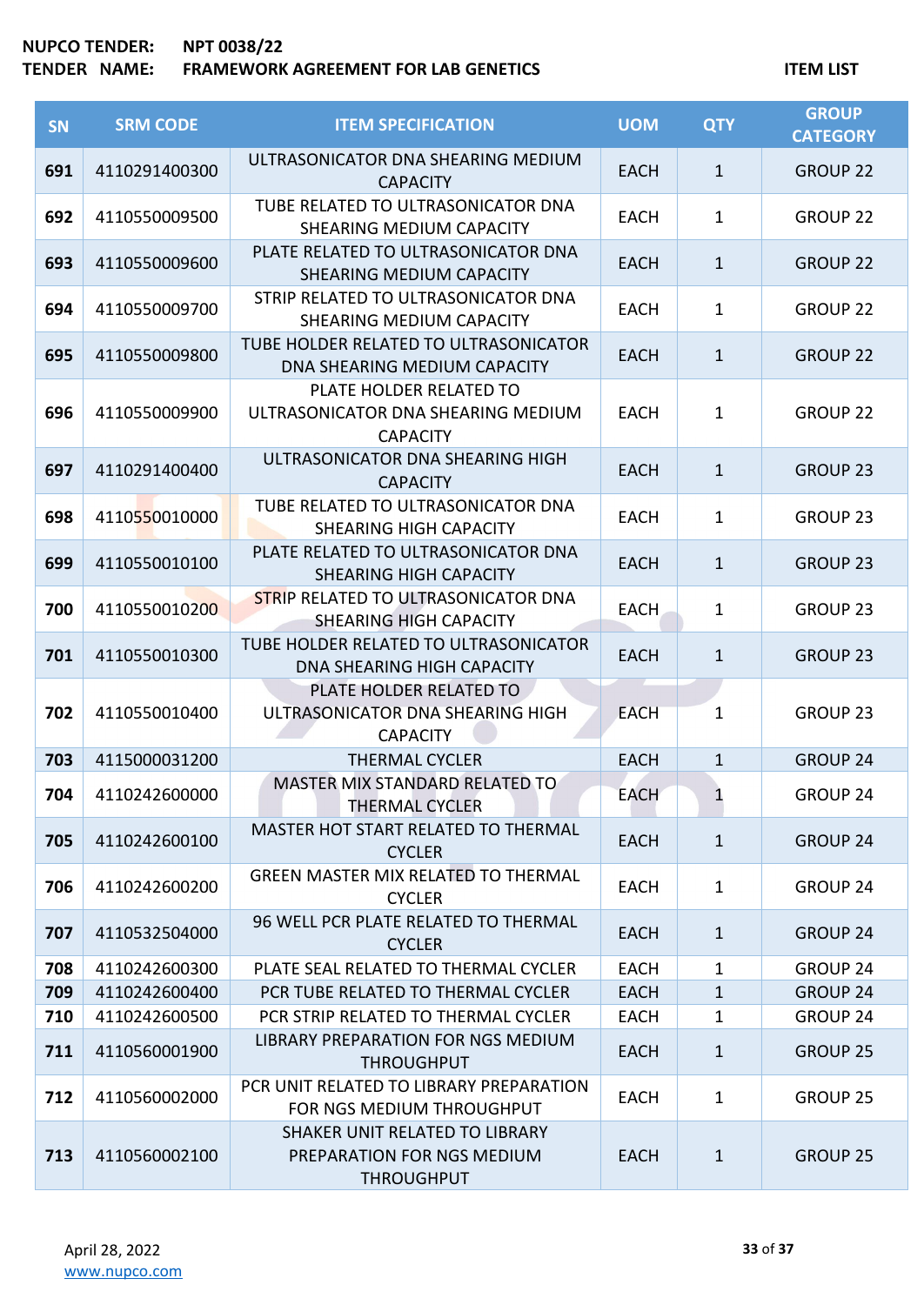| <b>SN</b> | <b>SRM CODE</b> | <b>ITEM SPECIFICATION</b>                                                                            | <b>UOM</b>  | <b>QTY</b>   | <b>GROUP</b><br><b>CATEGORY</b> |
|-----------|-----------------|------------------------------------------------------------------------------------------------------|-------------|--------------|---------------------------------|
| 714       | 4110560002200   | <b>HEATING UNIT RELATED TO LIBRARY</b><br>PREPARATION FOR NGS MEDIUM<br><b>THROUGHPUT</b>            | <b>EACH</b> | $\mathbf{1}$ | <b>GROUP 25</b>                 |
| 715       | 4110560002300   | PLATE MAGNET UNIT RELATED TO LIBRARY<br>PREPARATION FOR NGS MEDIUM<br><b>THROUGHPUT</b>              | <b>EACH</b> | $\mathbf{1}$ | <b>GROUP 25</b>                 |
| 716       | 4110560002400   | TUBE CARRIER RELATED TO LIBRARY<br>PREPARATION FOR NGS MEDIUM<br><b>THROUGHPUT</b>                   | <b>EACH</b> | $\mathbf{1}$ | <b>GROUP 25</b>                 |
| 717       | 4110560002500   | TIPS CARRIER RELATED TO LIBRARY<br>PREPARATION FOR NGS MEDIUM<br><b>THROUGHPUT</b>                   | <b>EACH</b> | $\mathbf{1}$ | <b>GROUP 25</b>                 |
| 718       | 4110560002600   | 0.2 ML TUBE RELATED TO LIBRARY<br>PREPARATION FOR NGS MEDIUM<br><b>THROUGHPUT</b>                    | <b>EACH</b> | $\mathbf{1}$ | <b>GROUP 25</b>                 |
| 719       | 4110560002700   | 0.5 ML TUBE RELATED TO LIBRARY<br>PREPARATION FOR NGS MEDIUM<br><b>THROUGHPUT</b>                    | <b>EACH</b> | $\mathbf{1}$ | <b>GROUP 25</b>                 |
| 720       | 4110560002800   | 1 ML TUBE RELATED TO LIBRARY<br>PREPARATION FOR NGS MEDIUM<br><b>THROUGHPUT</b>                      | <b>EACH</b> | $\mathbf{1}$ | <b>GROUP 25</b>                 |
| 721       | 4110560002900   | 1.5 ML TUBE RELATED TO LIBRARY<br>PREPARATION FOR NGS MEDIUM<br><b>THROUGHPUT</b>                    | <b>EACH</b> | $\mathbf{1}$ | <b>GROUP 25</b>                 |
| 722       | 4110560003000   | 1.8 - 2 ML TUBE RELATED TO LIBRARY<br>PREPARATION FOR NGS MEDIUM<br><b>THROUGHPUT</b>                | <b>EACH</b> | $\mathbf{1}$ | <b>GROUP 25</b>                 |
| 723       | 4110560003100   | 5 - 15 ML TUBE RELATED TO LIBRARY<br>PREPARATION FOR NGS MEDIUM<br><b>THROUGHPUT</b>                 | EACH        | 1            | <b>GROUP 25</b>                 |
| 724       | 4110560003200   | 50 ML TUBE RELATED TO LIBRARY<br>PREPARATION FOR NGS MEDIUM<br><b>THROUGHPUT</b>                     | <b>EACH</b> | $\mathbf{1}$ | <b>GROUP 25</b>                 |
| 725       | 4110560003300   | FILTER TIPS SMALL RELATED TO LIBRARY<br>PREPARATION FOR NGS MEDIUM<br><b>THROUGHPUT</b>              | <b>EACH</b> | $\mathbf{1}$ | <b>GROUP 25</b>                 |
| 726       | 4110560003400   | FILTER TIPS MEDIUM RELATED TO LIBRARY<br>PREPARATION FOR NGS MEDIUM<br><b>THROUGHPUT</b>             | <b>EACH</b> | $\mathbf{1}$ | <b>GROUP 25</b>                 |
| 727       | 4110560003500   | FILTER TIPS LARGE RELATED TO LIBRARY<br>PREPARATION FOR NGS MEDIUM<br><b>THROUGHPUT</b>              | <b>EACH</b> | $\mathbf{1}$ | <b>GROUP 25</b>                 |
| 728       | 4110560003600   | DEEP WELL PLATE V SHAPE BOTTOM RELATED<br>TO LIBRARY PREPARATION FOR NGS MEDIUM<br><b>THROUGHPUT</b> | <b>EACH</b> | $\mathbf{1}$ | GROUP 25                        |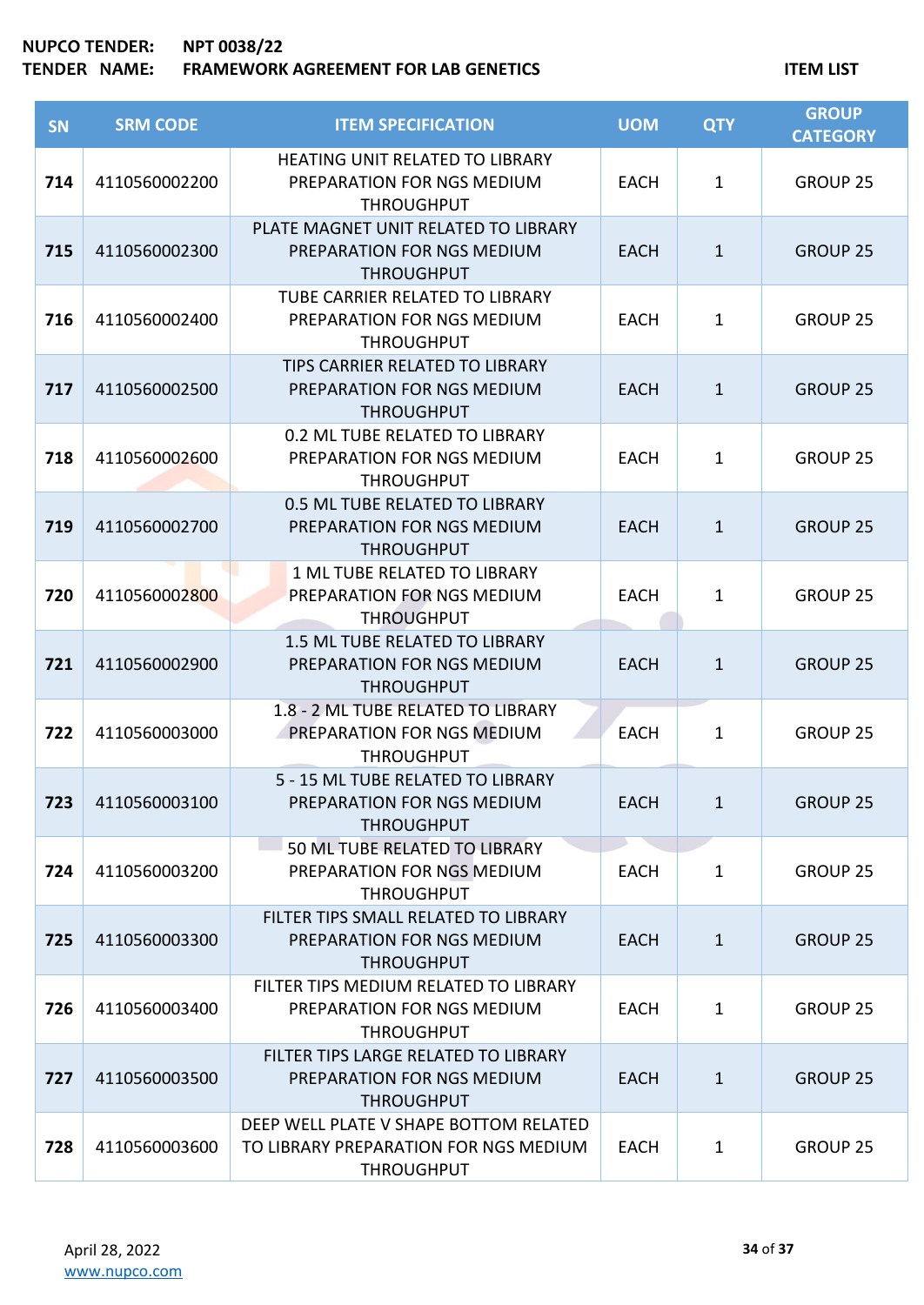| SN  | <b>SRM CODE</b> | <b>ITEM SPECIFICATION</b>                                                                                     | <b>UOM</b>  | <b>QTY</b>   | <b>GROUP</b><br><b>CATEGORY</b> |
|-----|-----------------|---------------------------------------------------------------------------------------------------------------|-------------|--------------|---------------------------------|
| 729 | 4110560003700   | DEEP WELL PLATE U SHAPE BOTTOM RELATED<br>TO LIBRARY PREPARATION FOR NGS MEDIUM<br><b>THROUGHPUT</b>          | <b>EACH</b> | $\mathbf{1}$ | <b>GROUP 25</b>                 |
| 730 | 4110560003800   | SC MICRO TUBE PCR PLATE RELATED TO<br>LIBRARY PREPARATION FOR NGS MEDIUM<br><b>THROUGHPUT</b>                 | <b>EACH</b> | $\mathbf{1}$ | <b>GROUP 25</b>                 |
| 731 | 4110560003900   | MICRO SEAL PADS RELATED TO LIBRARY<br>PREPARATION FOR NGS MEDIUM<br><b>THROUGHPUT</b>                         | <b>EACH</b> | $\mathbf{1}$ | <b>GROUP 25</b>                 |
| 732 | 4110560004000   | HARD SHELL SKIRTED PCR PLATE RELATED TO<br>LIBRARY PREPARATION FOR NGS MEDIUM<br><b>THROUGHPUT</b>            | <b>EACH</b> | $\mathbf{1}$ | <b>GROUP 25</b>                 |
| 733 | 4110560004100   | HARD SHELL SEMI SKIRTED PCR PLATE<br>RELATED TO LIBRARY PREPARATION FOR NGS<br><b>MEDIUM THROUGHPUT</b>       | <b>EACH</b> | $\mathbf{1}$ | <b>GROUP 25</b>                 |
| 734 | 4110560004200   | HARD SHELL NON SKIRTED PCR PLATE<br><b>RELATED TO LIBRARY PREPARATION FOR NGS</b><br><b>MEDIUM THROUGHPUT</b> | <b>EACH</b> | $\mathbf{1}$ | <b>GROUP 25</b>                 |
| 735 | 4110560004300   | SKIRTED PCR PLATE RELATED TO LIBRARY<br>PREPARATION FOR NGS MEDIUM<br><b>THROUGHPUT</b>                       | <b>EACH</b> | $\mathbf{1}$ | <b>GROUP 25</b>                 |
| 736 | 4110560004400   | SEMI SKIRTED PCR PLATE RELATED TO<br>LIBRARY PREPARATION FOR NGS MEDIUM<br><b>THROUGHPUT</b>                  | EACH        | $\mathbf{1}$ | <b>GROUP 25</b>                 |
| 737 | 4110560004500   | NON SKIRTED PCR PLATE RELATED TO LIBRARY<br>PREPARATION FOR NGS MEDIUM<br><b>THROUGHPUT</b>                   | <b>EACH</b> | $\mathbf{1}$ | <b>GROUP 25</b>                 |
| 738 | 4110560004600   | MAGNETIC SLEEVES/SHEATHS RELATED TO<br>LIBRARY PREPARATION FOR NGS MEDIUM<br><b>THROUGHPUT</b>                | <b>EACH</b> | 1            | <b>GROUP 25</b>                 |
| 739 | 4110560004700   | PCR REACTION STRIP 8 WELLS RELATED TO<br>LIBRARY PREPARATION FOR NGS MEDIUM<br><b>THROUGHPUT</b>              | <b>EACH</b> | $\mathbf{1}$ | <b>GROUP 25</b>                 |
| 740 | 4110560004800   | PCR REACTION CUVETTE RELATED TO LIBRARY<br>PREPARATION FOR NGS MEDIUM<br><b>THROUGHPUT</b>                    | <b>EACH</b> | $\mathbf{1}$ | <b>GROUP 25</b>                 |
| 741 | 4110560004900   | WASHING/DILUTION PLATE RELATED TO<br>LIBRARY PREPARATION FOR NGS MEDIUM<br><b>THROUGHPUT</b>                  | <b>EACH</b> | $\mathbf{1}$ | <b>GROUP 25</b>                 |
| 742 | 4110560005000   | 384 PLATE RELATED TO LIBRARY<br>PREPARATION FOR NGS MEDIUM<br><b>THROUGHPUT</b>                               | <b>EACH</b> | $\mathbf{1}$ | <b>GROUP 25</b>                 |
| 743 | 4110560005100   | <b>LIBRARY PREPARATION FOR NGS HIGH</b><br><b>THROUGHPUT</b>                                                  | <b>EACH</b> | $\mathbf{1}$ | <b>GROUP 26</b>                 |
| 744 | 4110560005200   | PCR UNIT RELATED TO LIBRARY PREPARATION<br>FOR NGS HIGH THROUGHPUT                                            | <b>EACH</b> | $\mathbf{1}$ | GROUP 26                        |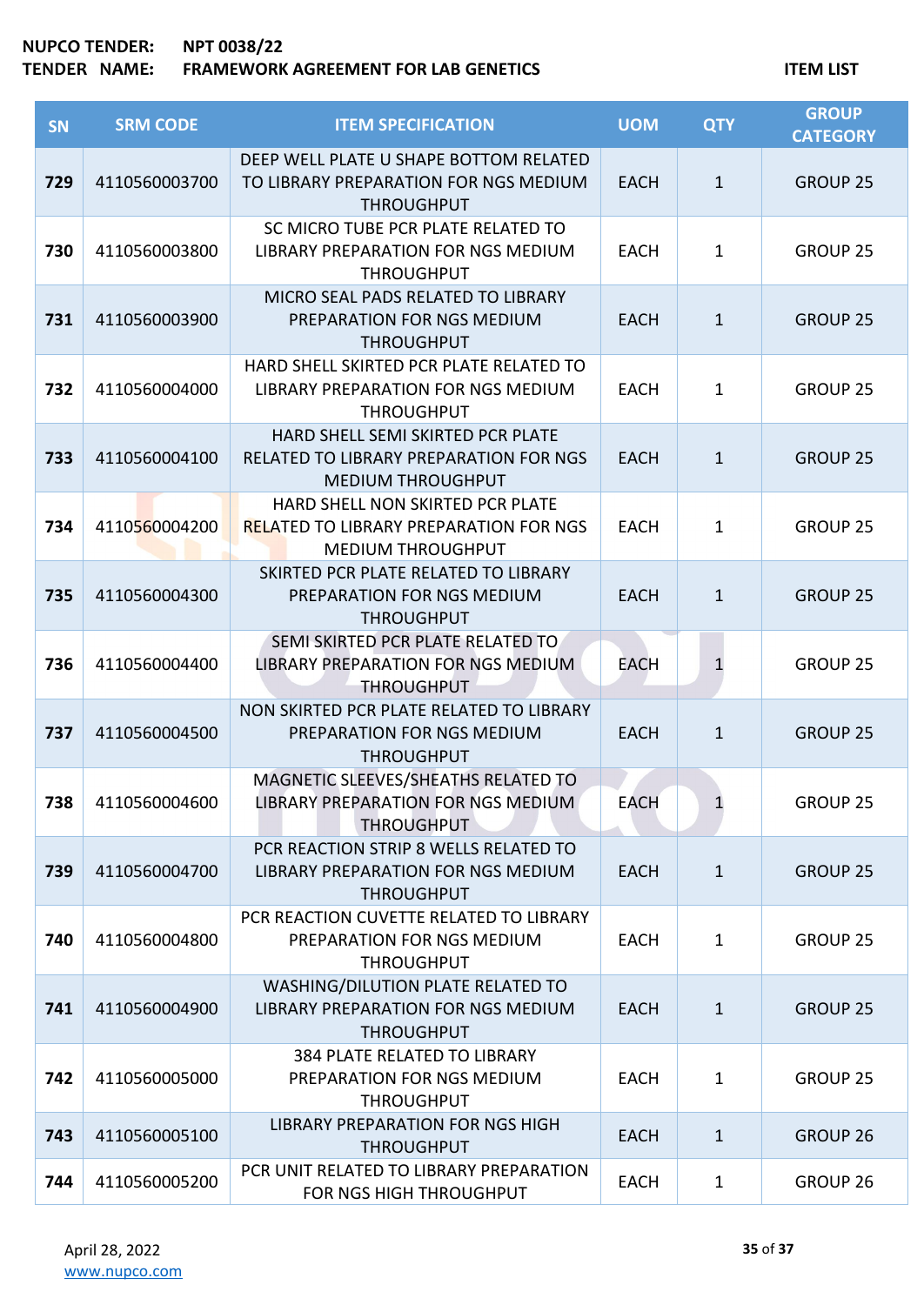| <b>SN</b> | <b>SRM CODE</b> | <b>ITEM SPECIFICATION</b>                                                                                    | <b>UOM</b>  | <b>QTY</b>   | <b>GROUP</b><br><b>CATEGORY</b> |
|-----------|-----------------|--------------------------------------------------------------------------------------------------------------|-------------|--------------|---------------------------------|
| 745       | 4110560005300   | SHAKER UNIT RELATED TO LIBRARY<br>PREPARATION FOR NGS HIGH THROUGHPUT                                        | <b>EACH</b> | $\mathbf{1}$ | <b>GROUP 26</b>                 |
| 746       | 4110560005400   | <b>HEATING UNIT RELATED TO LIBRARY</b><br>PREPARATION FOR NGS HIGH THROUGHPUT                                | <b>EACH</b> | 1            | GROUP <sub>26</sub>             |
| 747       | 4110560005500   | PLATE MAGNET UNIT RELATED TO LIBRARY<br>PREPARATION FOR NGS HIGH THROUGHPUT                                  | <b>EACH</b> | 1            | <b>GROUP 26</b>                 |
| 748       | 4110560005600   | <b>TUBE CARRIER RELATED TO LIBRARY</b><br>PREPARATION FOR NGS HIGH THROUGHPUT                                | <b>EACH</b> | 1            | GROUP <sub>26</sub>             |
| 749       | 4110560005700   | TIPS CARRIER RELATED TO LIBRARY<br>PREPARATION FOR NGS HIGH THROUGHPUT                                       | <b>EACH</b> | $\mathbf{1}$ | <b>GROUP 26</b>                 |
| 750       | 4110560005800   | 0.2 ML TUBE RELATED TO LIBRARY<br>PREPARATION FOR NGS HIGH THROUGHPUT                                        | <b>EACH</b> | 1            | <b>GROUP 26</b>                 |
| 751       | 4110560005900   | 0.5 ML TUBE RELATED TO LIBRARY<br>PREPARATION FOR NGS HIGH THROUGHPUT                                        | <b>EACH</b> | $\mathbf{1}$ | <b>GROUP 26</b>                 |
| 752       | 4110560006000   | 1 ML TUBE RELATED TO LIBRARY<br>PREPARATION FOR NGS HIGH THROUGHPUT                                          | <b>EACH</b> | 1            | <b>GROUP 26</b>                 |
| 753       | 4110560006100   | 1.5 ML TUBE RELATED TO LIBRARY<br>PREPARATION FOR NGS HIGH THROUGHPUT                                        | <b>EACH</b> | 1            | <b>GROUP 26</b>                 |
| 754       | 4110560006200   | 1.8 - 2 ML TUBE RELATED TO LIBRARY<br><b>PREPARATION FOR NGS HIGH THROUGHPUT</b>                             | <b>EACH</b> | $\mathbf 1$  | GROUP <sub>26</sub>             |
| 755       | 4110560006300   | 5 - 15 ML TUBE RELATED TO LIBRARY<br>PREPARATION FOR NGS HIGH THROUGHPUT                                     | <b>EACH</b> | $\mathbf 1$  | <b>GROUP 26</b>                 |
| 756       | 4110560006400   | 50 ML TUBE RELATED TO LIBRARY<br>PREPARATION FOR NGS HIGH THROUGHPUT                                         | <b>EACH</b> | $\mathbf{1}$ | GROUP <sub>26</sub>             |
| 757       | 4110560006500   | FILTER TIPS SMALL RELATED TO LIBRARY<br>PREPARATION FOR NGS HIGH THROUGHPUT                                  | <b>EACH</b> | $\mathbf 1$  | <b>GROUP 26</b>                 |
| 758       | 4110560006600   | FILTER TIPS MEDIUM RELATED TO LIBRARY<br>PREPARATION FOR NGS HIGH THROUGHPUT                                 | <b>EACH</b> | 1            | GROUP 26                        |
| 759       | 4110560006700   | FILTER TIPS LARGE RELATED TO LIBRARY<br>PREPARATION FOR NGS HIGH THROUGHPUT                                  | <b>EACH</b> | $\mathbf{1}$ | <b>GROUP 26</b>                 |
| 760       | 4110560006800   | DEEP WELL PLATE V SHAPE BOTTOM RELATED<br>TO LIBRARY PREPARATION FOR NGS HIGH<br><b>THROUGHPUT</b>           | <b>EACH</b> | $\mathbf{1}$ | GROUP <sub>26</sub>             |
| 761       | 4110560006900   | DEEP WELL PLATE U SHAPE BOTTOM RELATED<br>TO LIBRARY PREPARATION FOR NGS HIGH<br><b>THROUGHPUT</b>           | EACH        | $\mathbf{1}$ | <b>GROUP 26</b>                 |
| 762       | 4110560007000   | SC MICRO TUBE PCR PLATE RELATED TO<br>LIBRARY PREPARATION FOR NGS HIGH<br><b>THROUGHPUT</b>                  | <b>EACH</b> | $\mathbf{1}$ | GROUP 26                        |
| 763       | 4110560007100   | MICRO SEAL PADS RELATED TO LIBRARY<br>PREPARATION FOR NGS HIGH THROUGHPUT                                    | <b>EACH</b> | $\mathbf{1}$ | <b>GROUP 26</b>                 |
| 764       | 4110560007200   | HARD SHELL SKIRTED PCR PLATE RELATED TO<br>LIBRARY PREPARATION FOR NGS HIGH<br><b>THROUGHPUT</b>             | <b>EACH</b> | $\mathbf{1}$ | GROUP 26                        |
| 765       | 4110560007300   | HARD SHELL SEMI SKIRTED PCR PLATE<br><b>RELATED TO LIBRARY PREPARATION FOR NGS</b><br><b>HIGH THROUGHPUT</b> | <b>EACH</b> | $\mathbf{1}$ | <b>GROUP 26</b>                 |